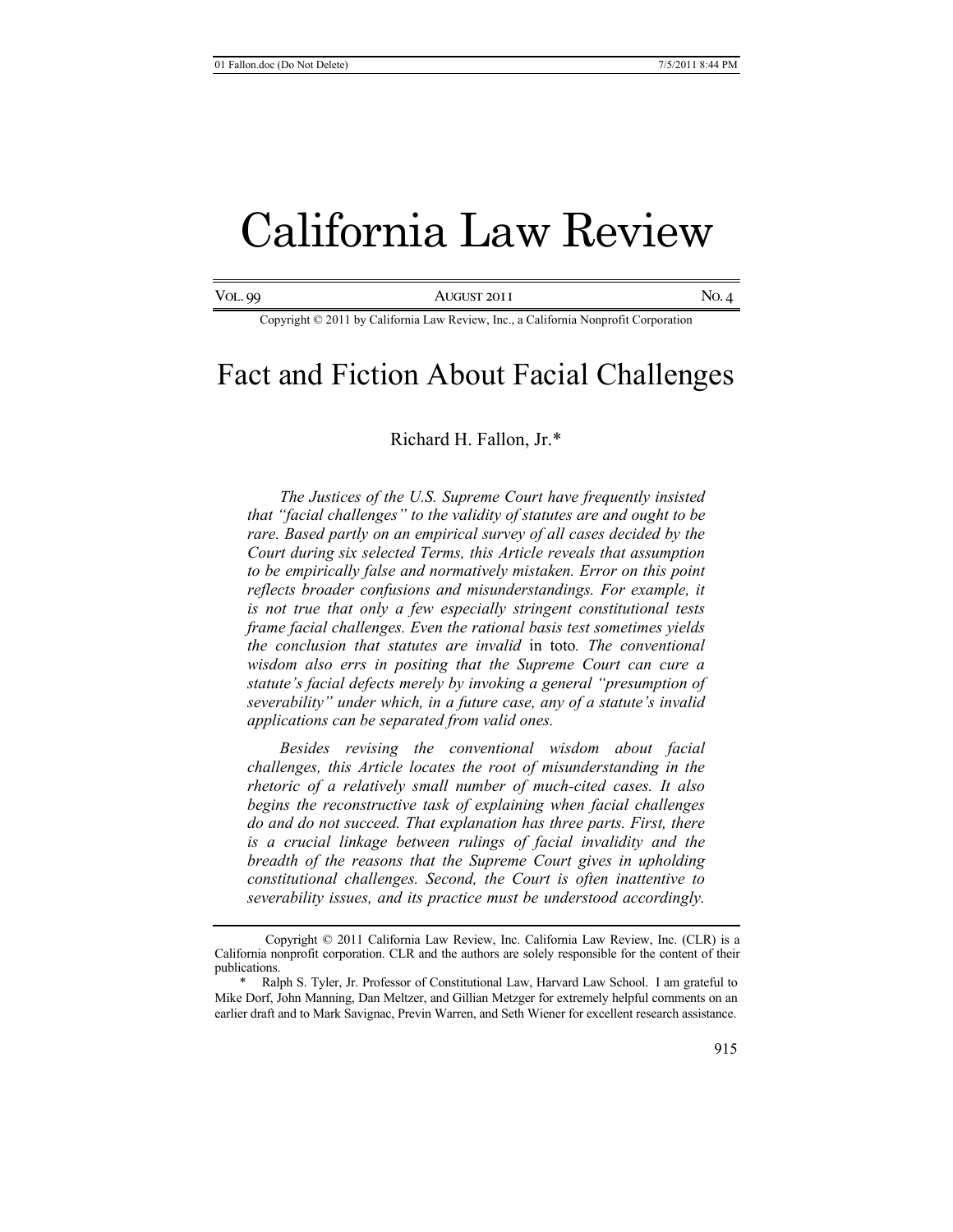*Although this Article advances important rationalizing generalizations, it explains why the Court's approach to severability cannot be captured in rigid rules. Third, many Supreme Court decisions rejecting facial challenges are best understood as finding facial challenges to be unripe, rather than categorically unavailable.*

| I. Defining As-Applied and Facial Challenges: Ambiguities at the            |  |
|-----------------------------------------------------------------------------|--|
|                                                                             |  |
| II. Foundations of the Conventional but Fallacious Understanding 9256       |  |
|                                                                             |  |
| 1. Yazoo & Mississippi Valley Railroad v. Jackson Vinegar                   |  |
|                                                                             |  |
|                                                                             |  |
|                                                                             |  |
|                                                                             |  |
|                                                                             |  |
|                                                                             |  |
|                                                                             |  |
| 3. Ayotte v. Planned Parenthood of Northern New England  933                |  |
|                                                                             |  |
| III. Constitutional Doctrine and the Near Ubiquity of Facial Challenges 935 |  |
|                                                                             |  |
| B. An Empirical Survey of All Cases in Six Supreme Court Terms940           |  |
|                                                                             |  |
|                                                                             |  |
|                                                                             |  |
| 1. Facial Challenges Are Not Rare or Categorically Suspect  942             |  |
| 2. The Court Does Not Always Insist on Considering As-                      |  |
|                                                                             |  |
| 3. Facial Challenges Are Not Limited to Stringent                           |  |
|                                                                             |  |
| 4. The Court Does Not Apply an Unqualified or Consistent                    |  |
|                                                                             |  |
| IV. Making (Some) Sense of Supreme Court Practice in Rebuffing and          |  |
|                                                                             |  |
|                                                                             |  |
|                                                                             |  |
|                                                                             |  |
| Conclusion: Problems with Facial Challenges and the Court's Response 963    |  |
|                                                                             |  |
|                                                                             |  |
|                                                                             |  |
|                                                                             |  |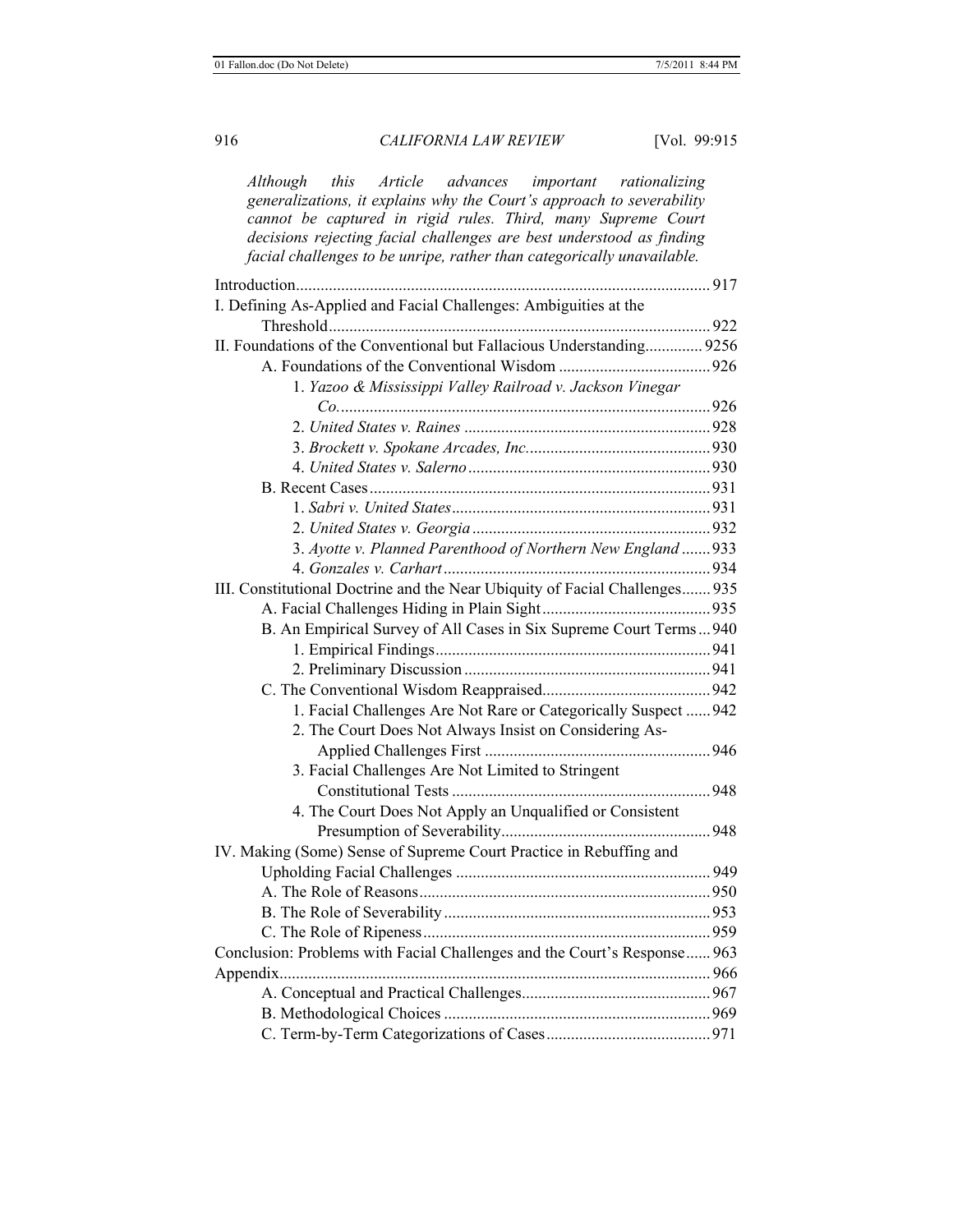#### **INTRODUCTION**

The question of when statutes should be subject to "facial" rather than to "as-applied" challenges is currently a subject of hot debate, both in the Supreme Court and among commentators.<sup>1</sup> Especially in the years since John Roberts became Chief Justice, High Court opinions have often displayed an acute self-consciousness about the distinction between facial and as-applied challenges.<sup>2</sup> The Justices have lectured not only the lower courts, but also each other, about when facial challenges are and are not appropriate.<sup>3</sup> Without exception, the lectures rest on the assumption that facial challenges are and ought to be rare.

That assumption is false as an empirical matter and highly dubious as a normative proposition. What is more, misunderstanding on this point reflects more general myopia and confusion with respect to facial challenges in the Supreme Court, perhaps most especially, but by no means exclusively, among the Justices themselves. Nearly across the board, the conventional wisdom regarding facial challenges—some of which I have myself endorsed in prior writing<sup>4</sup>—is more wrong than right. It errs with respect to at least four important points.

First, as I have asserted already, facial challenges to statutes are common, not anomalous.<sup>5</sup> To provide one measure of the frequency of facial challenges, my research assistants and I examined every case decided by the Supreme

<sup>1.</sup> For recent scholarly discussions, see, for example, Luke Meier, *Facial Challenges and the Separation of Powers*, 85 IND. L.J. 1557 (2010); Gillian Metzger, *Facial and As-Applied Challenges Under the Roberts Court*, 36 FORDHAM URB. L.J. 773, 798 (2009); Nathaniel Persily & Jennifer S. Rosenberg, *Defacing Democracy: The Changing Nature and Rising Importance of As-Applied Challenges in the Supreme Court's Recent Election Law Decisions*, 93 MINN. L. REV. 1644 (2009); Nicholas Quinn Rosenkranz, *The Subjects of the Constitution*, 62 STAN. L. REV. 1209, 1273–79 (2010); Symposium, *The Roberts Court: Distinguishing As-Applied Versus Facial Challenges*, 30 HASTINGS CONST. L.Q. 563 (2009); Kevin C. Walsh, *Partial Unconstitutionality,* 85 N.Y.U. L. REV. 738 (2010).

<sup>2.</sup> *See, e.g.*, Citizens United v. Fed. Election Comm'n, 130 S. Ct. 876, 892–96 (2010); Wash. State Grange v. Wash. State Republican Party, 552 U.S. 442, 450 (2008); Gonzales v. Carhart, 550 U.S. 124, 156–68 (2007); Ayotte v. Planned Parenthood of N. New Eng., 546 U.S. 320, 328–31 (2006).

<sup>3.</sup> *Compare Citizens United*, 130 S. Ct. at 892–96 (asserting the appropriateness of entertaining a facial challenge to a statute regulating political speech) (majority opinion) *with id.* at 932–38 (maintaining that challengers had only presented, and the Court should only address, an as-applied challenge) (Stevens, J., dissenting).

<sup>4.</sup> *See* Richard H. Fallon, Jr., *As-Applied and Facial Challenges and Third-Party Standing*, 113 HARV. L. REV. 1321 (2000).

<sup>5.</sup> *But see Wash*. *State Grange*, 552 U.S. at 450 ("[F]acial challenges are disfavored."); Sabri v. United States, 541 U.S. 600, 608 (2004) ("recalling that facial challenges are best when infrequent"); RICHARD H. FALLON, JR., JOHN F. MANNING, DANIEL J. MELTZER, & DAVID L. SHAPIRO, HART AND WECHSLER'S THE FEDERAL COURTS AND THE FEDERAL SYSTEM 163 (6th ed. 2009) (referring to "the Court's characteristic refusal to adjudicate facial challenges") [hereinafter HART & WECHSLER]; Persily & Rosenberg, *supra* note 1, at 1644 (noting the Supreme Court's "strong preference for as-applied challenges" in various contexts).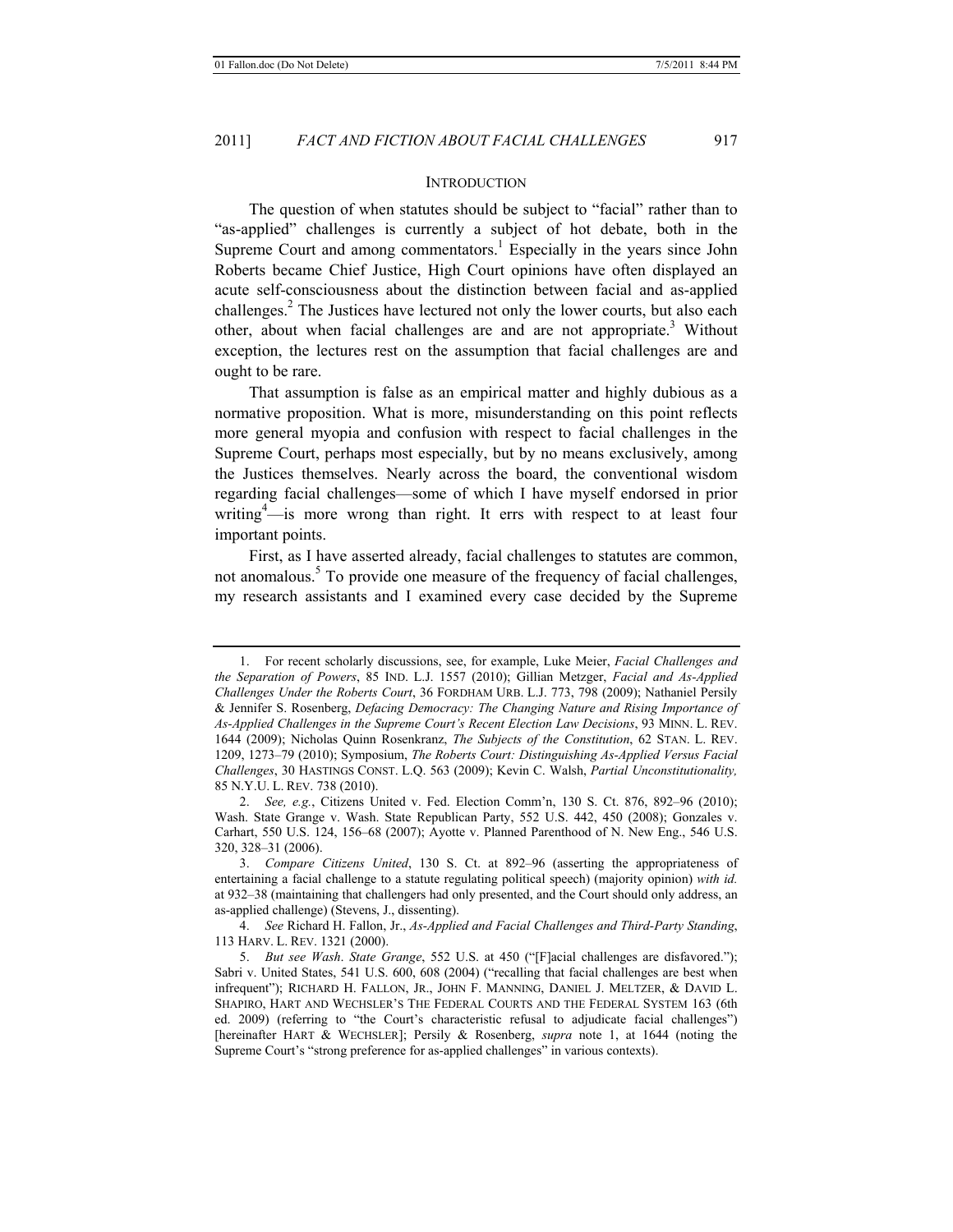Court in the 2009, 2004, 1999, 1994, 1989, and 1984 Terms.<sup>6</sup> In all of those Terms, the Court adjudicated more facial challenges on the merits than it did as-applied challenges. Another, equally convincing measure of the frequency of facial challenges emerges from an informal survey of leading Supreme Court cases establishing and applying doctrinal tests, $\frac{7}{1}$  many if not most of which direct attention to a statute on its face, not as applied. Consider, for example, the test applied to invalidate an affirmative action program in *City of Richmond v. J.A. Croson Co.*<sup>8</sup> By the Court's own analysis, the City of Richmond could have awarded preferences to identified victims of past racial discrimination.<sup>9</sup> Yet the Court's test assessed the constitutionality of the program on its face, not as-applied, and produced the conclusion that the program was invalid.<sup>10</sup>

Similar determinations of facial invalidity have occurred, frequently without comment, in cases from *Brown v. Board of Education*<sup>11</sup> under the Equal Protection Clause to *Brandenburg v. Ohio*12 under the First Amendment to *United States v. Lopez*<sup>13</sup> under the Commerce Clause. Although some commentators have correctly noted that facial challenges succeed more often than the Justices appear to grasp, $14$  even critical writers have mostly failed to gauge the extent to which facial challenges predominate over as-applied challenges on the Court's docket. Facial challenges also succeed much more frequently than either Supreme Court Justices or most scholarly commentators have recognized.<sup>15</sup> In the Terms that my research assistants and I surveyed, we found a 44 percent success rate for facial challenges, compared with 38 percent for as-applied challenges.

- 7. *See infra* Part III.A.
- 8. 488 U.S. 469 (1989).

9. *See id.* at 509 (noting the City's capacity to provide remedies for identified discrimination); *id.* at 526 (Scalia, J., concurring) (affirming that the Constitution permits remedial action to give victims of past discrimination what was wrongfully denied to them).

- 10. *See id.* at 511.
- 11. 347 U.S. 483, 492 (1954).
- 12. 395 U.S. 444, 448–49 (1969).
- 13. 514 U.S. 549, 551–52 (1995).

14. *See, e.g.*, Marc Isserles, *Overcoming Overbreadth: Facial Challenges and the Valid Rule Requirement*, 48 AM. U. L. REV. 359, 439 (1998) (reporting that "the doctrinal tests that constitute the main part of constitutional adjudication" make facial challenges "more readily available than the Court, when invoking the indispensability of facts, might otherwise admit"); Michael Dorf, *Facial Challenges to State and Federal Statutes*, 46 STAN. L. REV. 235, 238 (1994) (asserting that the principle laid out by the Supreme Court in *Salerno* as a limit on facial challenges "is wrong" because "[i]t neither accurately reflects the Court's practice" nor is "consistent with a wide array of legal practices").

15. *See infra* Part III.A. To say that facial challenges frequently succeed is not, however, to say, as Professor Adler does, that "[t]here is no such thing as a true as-applied constitutional challenge" or that "every constitutional challenge involves the validity of rules." Matthew D. Adler, *Rights Against Rules: The Moral Structure of American Constitutional Law*, 97 MICH. L. REV. 1, 157 (1998) (emphasis omitted). *See* Fallon, *supra* note 4, at 1328–36, 1264–68 (responding to Adler's claims).

<sup>6.</sup> *See infra* Part III.B.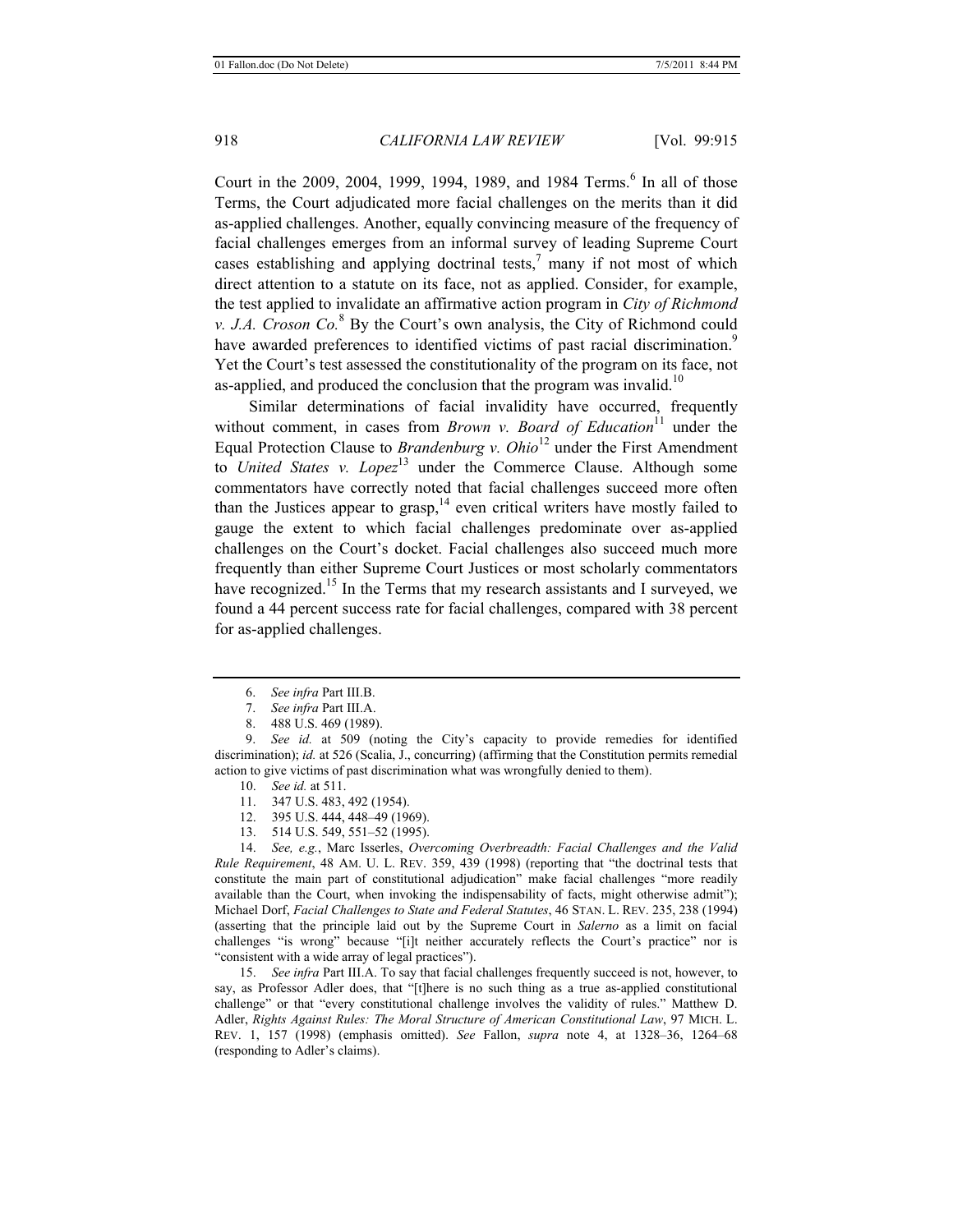Second, again contrary to the conventional wisdom, the Supreme Court does not routinely insist on ruling on as-applied challenges before deciding whether to hold a statute invalid on its face, nor should it almost always do so.<sup>16</sup>

Third, contrary to the conventional wisdom once more, it is not the case that only a few stringent and anomalous constitutional tests frame facial challenges, nor that most constitutional tests measure the validity of statutes only as applied to particular cases.<sup>17</sup> To cite just one example, the rational basis test, generally thought to be lax in the extreme, $18$  sometimes yields the conclusion that statutes are invalid *in toto* because, on their faces, they are not rationally related to any legitimate state interest.<sup>19</sup> It is undoubtedly difficult to show that a statute is irrational. Nevertheless, applications of the rational basis test typically focus on whether statutes, rather than applications of statutes, are rational or irrational.

Fourth, and yet again in the teeth of conventional wisdom, the Supreme Court cannot cure a statute's asserted irrationality or rectify any other defect identified by a test of constitutional validity by merely invoking a so-called "presumption of severability," generically positing that, when the time comes, invalid applications can be separated from valid ones.<sup>20</sup> Instead, a court confronted with the argument that a statute is invalid under a doctrinal test of statutory validity—regardless of whether the test demands a rational relationship to a legitimate state interest, requires narrow tailoring to a compelling interest, or states other validity conditions—generally will and

18. *See, e.g.*, FCC v. Beach Commc'n, Inc., 508 U.S. 307, 314 (1993) ("This standard of review is a paradigm of judicial restraint.").

<sup>16.</sup> *See infra* Part III.C.2. *But see* Ayotte v. Planned Parenthood of N. New Eng., 546 U.S. 320, 329 (2006) ("[T]he 'normal rule' is . . . that a 'statute may . . . be declared invalid to the extent that it reaches too far, but otherwise left intact.'") (quoting Brockett v. Spokane Arcades, Inc., 472 U.S. 491, 504 (1985)) (second omission in original).

<sup>17.</sup> *See infra* Part III.C.3. *But see* HART & WECHSLER, *supra* note 5, at 181 (summarizing the view that apart from the distinctive attributes of "some doctrinal tests, including the First Amendment overbreadth doctrine and tests that inquire whether statutes are narrowly tailored to promote compelling governmental interests"—which limit statutory severability—"[t]he ordinarily applicable presumption that statutes are 'severable'" renders them immune from facial invalidation on the ground that they have some invalid applications); Metzger, *supra* note 1, at 791 n.77 (linking the success or failure of facial challenges to "substantive constitutional law" and asserting that "instances in which measures are unconstitutional in their entirety, and their unconstitutionality is not curable through severance, are relatively (and appropriately) rare"). Much closer to the truth is Isserles, *supra* note 14, at 439 (recognizing that many doctrinal tests invite facial challenges).

<sup>19.</sup> *See, e.g.*, Hooper v. Bernalillo Cnty. Assessor, 472 U.S. 612 (1985) (finding that a New Mexico statute affording tax exemptions to some veterans but not others failed rational basis scrutiny).

<sup>20.</sup> *See infra* Part III.B.4. *But see* Hart & Wechsler, *supra* note 5, at 162 (characterizing "the premise that statutes are typically 'separable' or 'severable' and that invalid applications can somehow be severed from valid applications" as "deeply rooted in American constitutional law"); Dorf, *supra* note 14, at 250–51 (discussing "the presumption of severability"); Metzger, *supra* note 1, at  $791-92 \& n.77$  (emphasizing the importance of severability in defeating most facial challenges).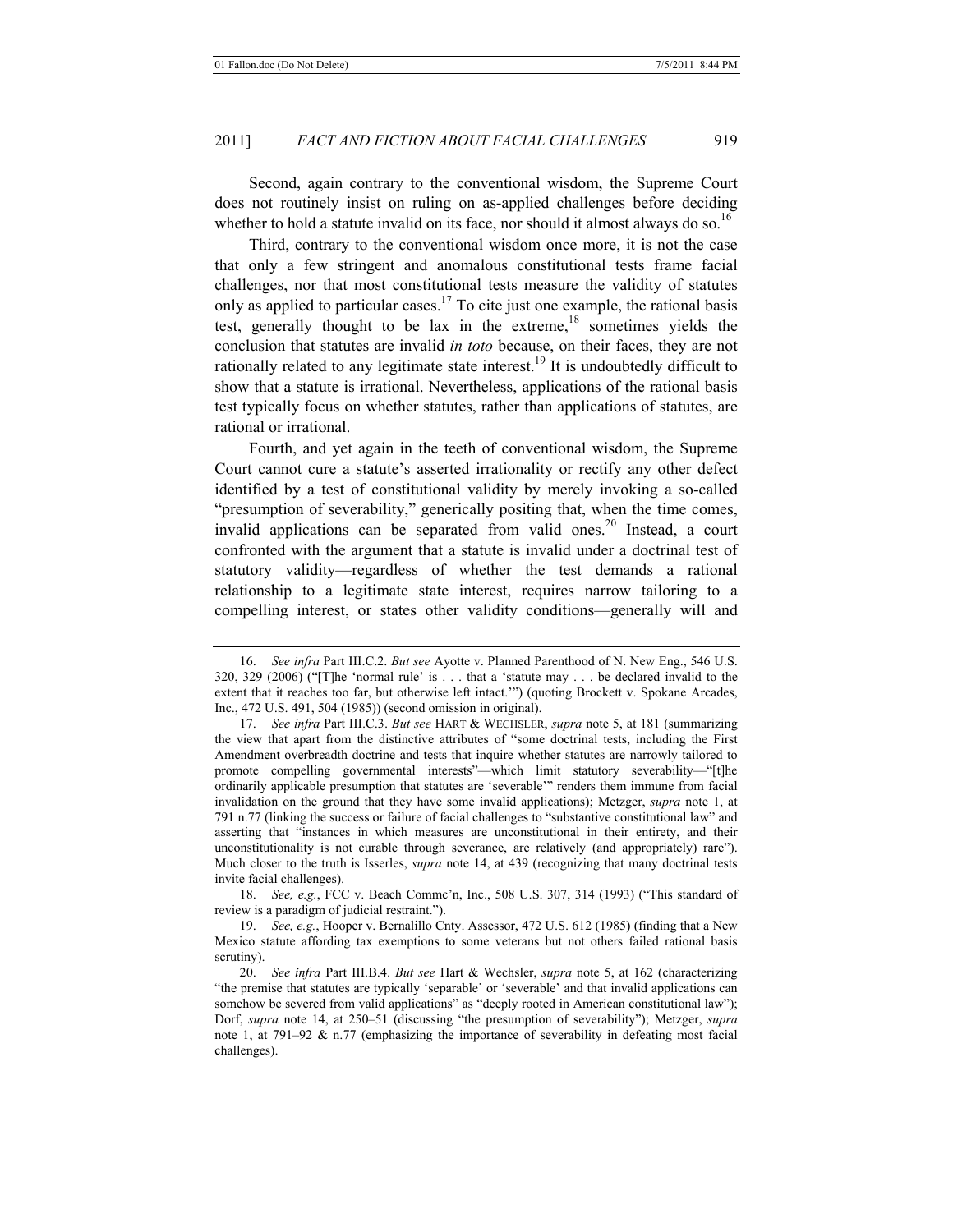always should anticipate more specifically *how* the statute could be severed in order to satisfy that test.

The truth regarding all of these matters has been hiding in plain sight, visible for all to see in the pages of the United States Reports. Yet, remarkably, the Supreme Court recurrently recites the contrary with respect to all of them, and even the revisionist articles that have got matters most nearly right in some respects have either failed to challenge conventional fallacies or gone badly astray in others. Mea culpa.<sup>21</sup> Among my goals in this Article is to explain how error could have spread so widely.

In seeking to dispel some of the myriad confusions that have grown up around the topic of facial challenges, this Article proceeds as follows. Part I addresses some preliminary definitional matters. The terms "as-applied challenge" and "facial challenge" are both potentially ambiguous; the contrast between them cannot be as sharp as is often imagined. Nonetheless, the debate about the propriety of facial challenges generally assumes such challenges to be ones that, if accepted, would establish that a statute has no valid applications whatsoever. Under this definition, which Part I accepts, all other challenges including those the acceptance of which would imply a statute's partial invalidity—constitute as-applied challenges.

Part II sketches the foundations of the conventional views that facial challenges are rarely permitted and that they succeed even more infrequently. Part II.A examines the central, frequently cited, and much-quoted cases that courts and many commentators point to as establishing the conventional wisdom. Part II.B discusses a few recent Supreme Court decisions that reaffirm this view.

Part III demonstrates that the conventional wisdom, despite being supported by the cases discussed in Part II, errs in nearly all of its particulars. To establish this conclusion, Part III.A offers a partial catalogue of successful facial challenges in the Supreme Court. That catalogue is lengthy, encompassing cases arising under myriad constitutional provisions and numerous tests of constitutional validity. It suggests that facial challenges constitute the norm, not the anomaly, in constitutional litigation before the Supreme Court in which the validity of statutes and their applications is at issue. Part III.B corroborates that conclusion by presenting the results of a survey of all Supreme Court cases decided during six Terms spaced at five-year intervals from the most recent Term back to 1984. Although categorization of cases presenting facial challenges, as-applied challenges, or neither is a judgment-laden exercise—for reasons laid out in an Appendix—my tally

<sup>21.</sup> I have written about facial challenges before without challenging the tenets of the conventional wisdom described in the text, in Fallon, *supra* note 4, and in Richard H. Fallon, Jr., *Making Sense of Overbreadth*, 100 YALE L.J. 853 (1991). Apart from this confessed error, I otherwise stand by the main elements of my earlier analyses. I shall not, however, attempt a systematic synthesis in this Article.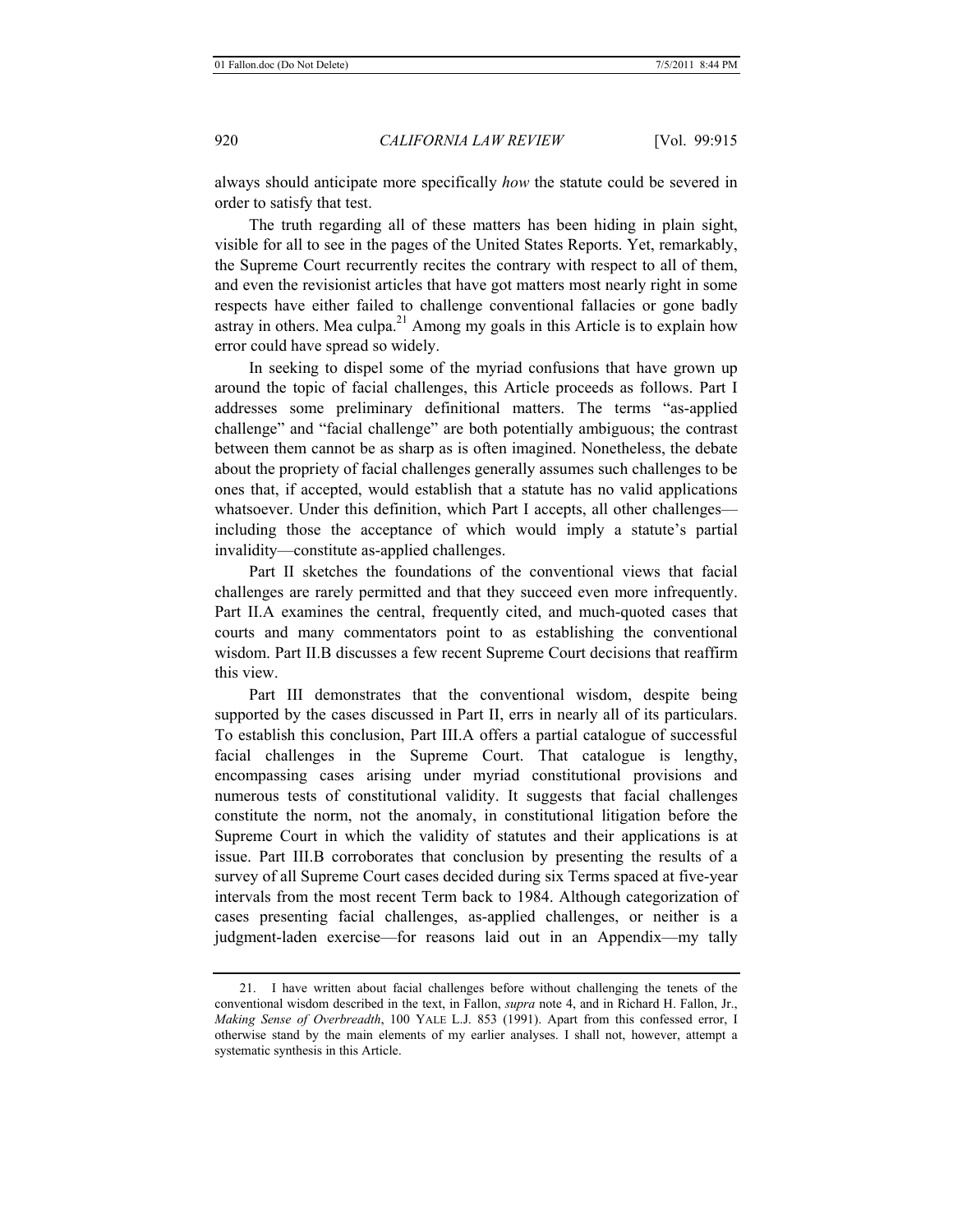indicates that the Court not only adjudicated more facial challenges than asapplied challenges during all six Terms, but also that facial challenges had a higher overall success rate. Part III.C completes the demolition of the conventional wisdom by explaining how particular cases and doctrines specifically refute the conventional wisdom's central, defining premises.

Part IV takes up the reconstructive task of making sense of the Supreme Court's pattern of responses to facial challenges. There is a close link, Part IV argues, between the breadth of the Supreme Court's articulated rationales for decision in constitutional cases—including the rationales furnished by wellknown tests of constitutional validity—and holdings or implications of facial invalidity. Sometimes the Court shrinks from rationales that would imply that statutes are invalid on their faces. When it does so, it tends to condemn facial challenges in general terms. But sometimes the Court, appropriately, utters broad holdings that reflect determinations of facial invalidity. To take just the most familiar and uncontroversial examples, when the Supreme Court says that racially separate educational facilities are inherently unequal,  $^{22}$  it not only holds that the challenged statutes mandating segregation in the case before it are facially unconstitutional, but also provides a basis for future holdings that all statutes that mandate racial separation are unconstitutional on their faces. When the Court says that a statute regulating speech cannot be enforced because it discriminates on the basis of content or point of view when doing so is not necessary to promote a compelling interest, it achieves a similar effect.<sup>23</sup> In articulating and applying rules such as these, the Court frequently upholds facial challenges without even pausing to observe that it is doing so. The crucial first step to understanding facial challenges is to go beyond explicit judicial references to facial and as-applied litigation and to grasp the significance of the Court's articulated reasons for upholding constitutional claims.

As noted above, courts and commentators have often assumed that, absent express declarations of facial invalidity, a so-called "presumption of severability" normally permits the separation of a statute's invalid applications from its valid ones and thus blocks judgments of total statutory invalidity.<sup>24</sup> As

<sup>22.</sup> *See* Brown v. Bd. of Educ., 347 U.S. 483, 495 (1954).

<sup>23.</sup> *See, e.g.*, United States v. Playboy Entm't Group, 529 U.S. 803, 813 (2000); R.A.V. v. City of St. Paul, 505 U.S. 377, 391–92 (1992).

<sup>24.</sup> On severability, *see, e.g.*, David H. Gans, *Severability as Judicial Lawmaking*, 76 GEO. WASH. L. REV. 639 (2008); John Copeland Nagle, *Severability*, 72 N.C. L. REV. 203 (1993); Robert L. Stern, *Separability and Separability Clauses in the Supreme Court*, 51 HARV. L. REV. 76 (1937); Adrian Vermeule, *Saving Constructions*, 85 GEO. L.J. 1945 (1997). Severability doctrine can be understood as having two components. One applies to separately denominated statutory provisions or linguistically distinctive bits of statutory text; it addresses the feasibility and propriety of enforcing the remaining portions of a statute after other textually identifiable portions have been deemed constitutionally invalid. *See* Hart & Wechsler, *supra* note 5, at 163. A second component of severability doctrine involves the severing of invalid applications of a single, otherwise undifferentiated textual provision. *See id.* "[C]ourts and commentators have for the most part treated severance of invalid statutory provisions and severance of invalid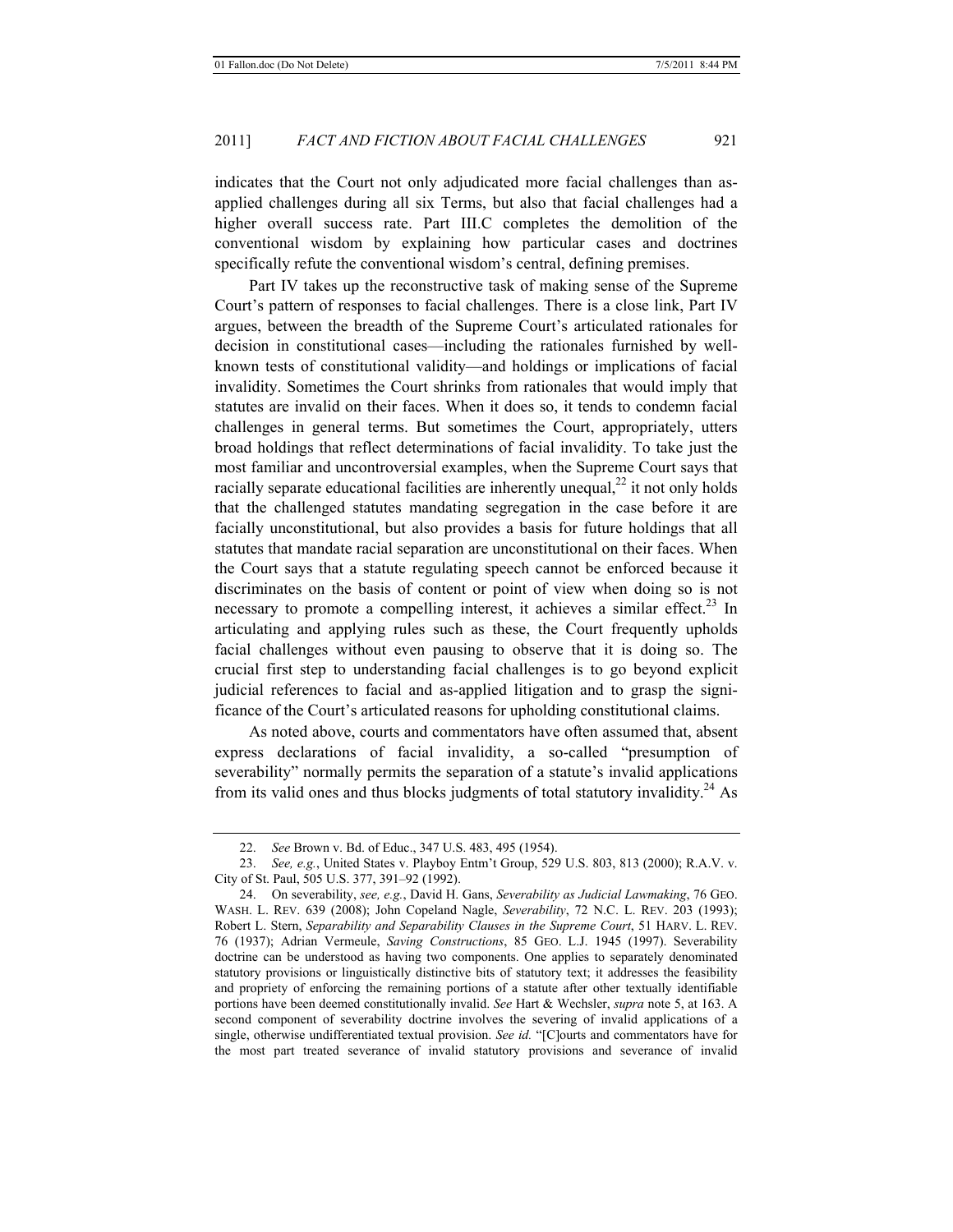Part IV shows, however, it is a mistake to believe that there is a single, generally applicable presumption of severability. To say this is not to say—as a few commentators have suggested—that severability analysis is relatively unimportant in determining when facial challenges can succeed.<sup>25</sup> The problem, instead, is that the Court's practices in treating severability as a bar to declarations of facial invalidity fail to conform to consistent rules. At best, one can offer generalizations about when the Court tends to treat statutes as severable and when it does not.

Humble though it is, this conclusion provides the foundation for a broad rethinking and recharacterization of the Court's approach to severability issues. Without claiming to have adduced invariant rules of practice, Part IV advances five generalizations concerning Supreme Court propensities to presume statutes severable or inseverable. Taken in conjunction, these generalizations help to explain both why the Court rejected facial challenges in the cases that are recurrently cited as establishing the conventional wisdom and why it very frequently, albeit typically less self-consciously, upholds facial challenges in other cases. Part IV also demonstrates that ripeness doctrine, rather than invariable rules barring facial challenges, provides the best explanation for prominent cases in which the Court has rebuffed facial challenges on the ground that they call for "premature" determinations of statutes' meaning and validity.

Part V, which surveys some familiar normative arguments for barring facial challenges, serves as a brief conclusion. It demonstrates that arguments attempting to prove the categorical undesirability of facial challenges mistake what is true in some cases for what is true in most or even all cases.

#### I.

# DEFINING AS-APPLIED AND FACIAL CHALLENGES: AMBIGUITIES AT THE **THRESHOLD**

Confusion about facial and as-applied challenges begins with the terminology itself. Although facial and as-applied challenges are invariably contrasted with one another, the meaning of both terms is elusive. Moreover, even insofar as reasonable precision of definition can be achieved, the contrast is not nearly so stark as is often supposed.

applications of a particular statutory provision as governed by similar principles." Vermeule, *supra*, at 1950 n.26. *See* Gillian E. Metzger, *Facial Challenges and Federalism*, 105 COLUM. L. REV. 873, 886 (2005) (noting that severability of statutory applications is governed by the same principles as the separation of invalid statutory provisions). I have previously conceptualized the severance of applications as the functional equivalent of hypothesized statutory "sub-rules" that an actual statutory text may be imagined as subsuming. For discussion, see *infra* note 49 and associated text.

<sup>25.</sup> *See, e.g.*, Meier, *supra* note 1, at 1579 (pointing to "[t]he mistake by modern scholars in placing so much emphasis on severability").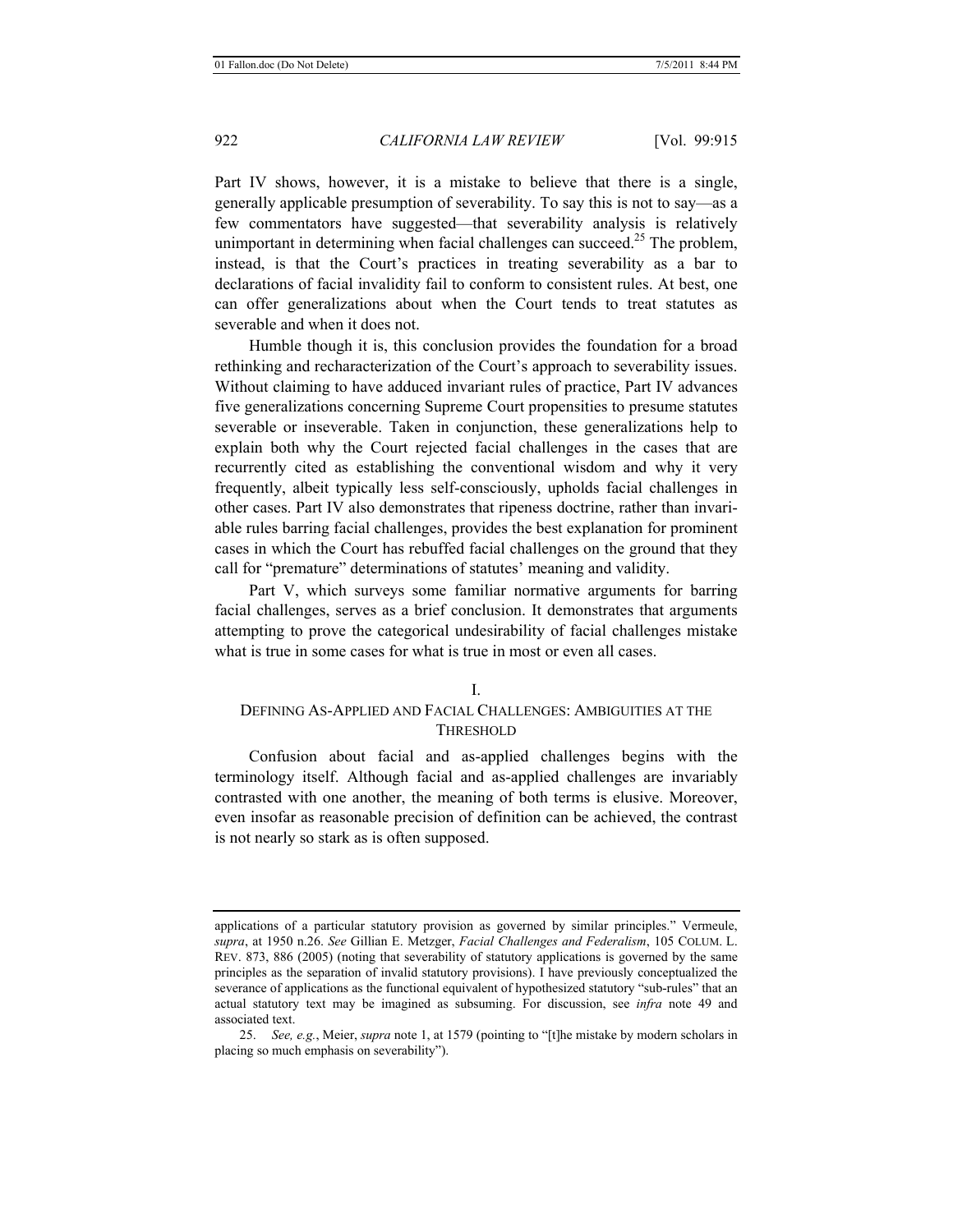As I have explained previously,  $^{26}$  the root of the confusion lies in the American style of judicial review, which locates the determination of constitutional claims in concrete disputes between parties with adverse interests.<sup>27</sup> Within this framework, all constitutional challenges to a rule of law—whether denominated as as-applied or as facial—begin with a challenger who maintains that the Constitution forbids the enforcement of that rule against her.<sup>28</sup> In this sense, all challenges are as-applied challenges.

To make sense of the nearly ubiquitous assumption that all challenges to the validity or enforceability of statutes are either facial or as-applied, and that these categories are mutually exclusive of one another, we therefore need to attend to the senses in which the terms are more commonly understood. For the most part, both courts and commentators have tended to adopt a definition of facial challenges as ones seeking to have a statute declared unconstitutional in all possible applications.<sup>29</sup> As-applied challenges are then treated as the residual, although ostensibly preferred and larger, category. Though other definitions would be possible,  $30$  the currently prevailing ones are sufficiently clear and well accepted that I see no reason to resist them with respect to cases decided by the Supreme Court.<sup>31</sup>

29. *See, e.g.*, Sabri v. United States, 541 U.S. 600, 609 (2004); United States v. Salerno, 481 U.S. 739, 745 (1987); Steffel v. Thompson, 415 U.S. 452, 474 (1974); Metzger, *supra* note 24, at 882 ("The net effect of the current *Salerno* approach is that facial challenges now operate solely at the wholesale level, encompassing only across-the-board claims of unconstitutionality."); Kevin C. Walsh, *Frames of Reference and the "Turn to Remedy" in Facial Challenge Doctrine*, 36 HASTINGS CONST. L.Q. 667, 667 (2009).

30. In the past, both the Court and commentators applied the label "facial" when the party challenging a statute "put[] into issue an explicit rule of law, as formulated by the legislature or [a lower] court, and" based her claim of unconstitutionality on the facts of her own case "only insofar as it is necessary to establish that the rule served as a basis for decision." PAUL M. BATOR, DANIEL J. MELTZER, & DAVID L. SHAPIRO, HART AND WECHSLER'S THE FEDERAL COURTS AND THE FEDERAL SYSTEM 662 (3d ed. 1988). Some recent commentators have also endorsed this definition. *See, e.g.*, Metzger, *supra* note 24, at 881–82; Isserles, *supra* note 14, at 423.

31. When a court pronounces a statute facially invalid, the force of its holding inheres entirely in the doctrines of claim preclusion, issue preclusion, and precedent as well as in the scope of any injunction that the court issues to enforce its judgment. *See* Fallon, *supra* note 4, at 1339–40. In the case of the Supreme Court, the doctrine of precedent is especially important, because the Court's precedents on issues of federal law bind all inferior courts. *See, e.g.*, State Oil Co. v. Khan, 522 U.S. 3, 20 (1997); Rivers v. Roadway Express, Inc., 511 U.S. 298, 312–13 (1994); Rodriguez de Quijas v. Shearson/Am. Express, Inc., 490 U.S. 477, 484 (1989). By contrast, imagine that Congress enacts a statute forbidding a particular abortion technique and that Dr. Spock, a resident of Cambridge, Massachusetts, successfully sues in federal district court in Massachusetts for a declaratory judgment that the statute is invalid "on its face." Imagine further that the First Circuit affirms and that the Supreme Court denies certiorari. Under the doctrine of issue preclusion, Spock cannot be prosecuted for violating the statute. *See* RESTATEMENT

<sup>26.</sup> *See* Fallon, *supra* note 4, at 1324.

<sup>27.</sup> *See* HART & WECHSLER, *supra* note 5, at 58–80 (surveying the history and rationale of American practice and contrasting it with a "European model" in which "constitutional courts" decide abstract questions framed by political authorities to determine the constitutionality of a law before it goes into effect).

<sup>28.</sup> *See* Dorf, *supra* note 14, at 239, 294; Fallon, *supra* note 4, at 1326, 1339.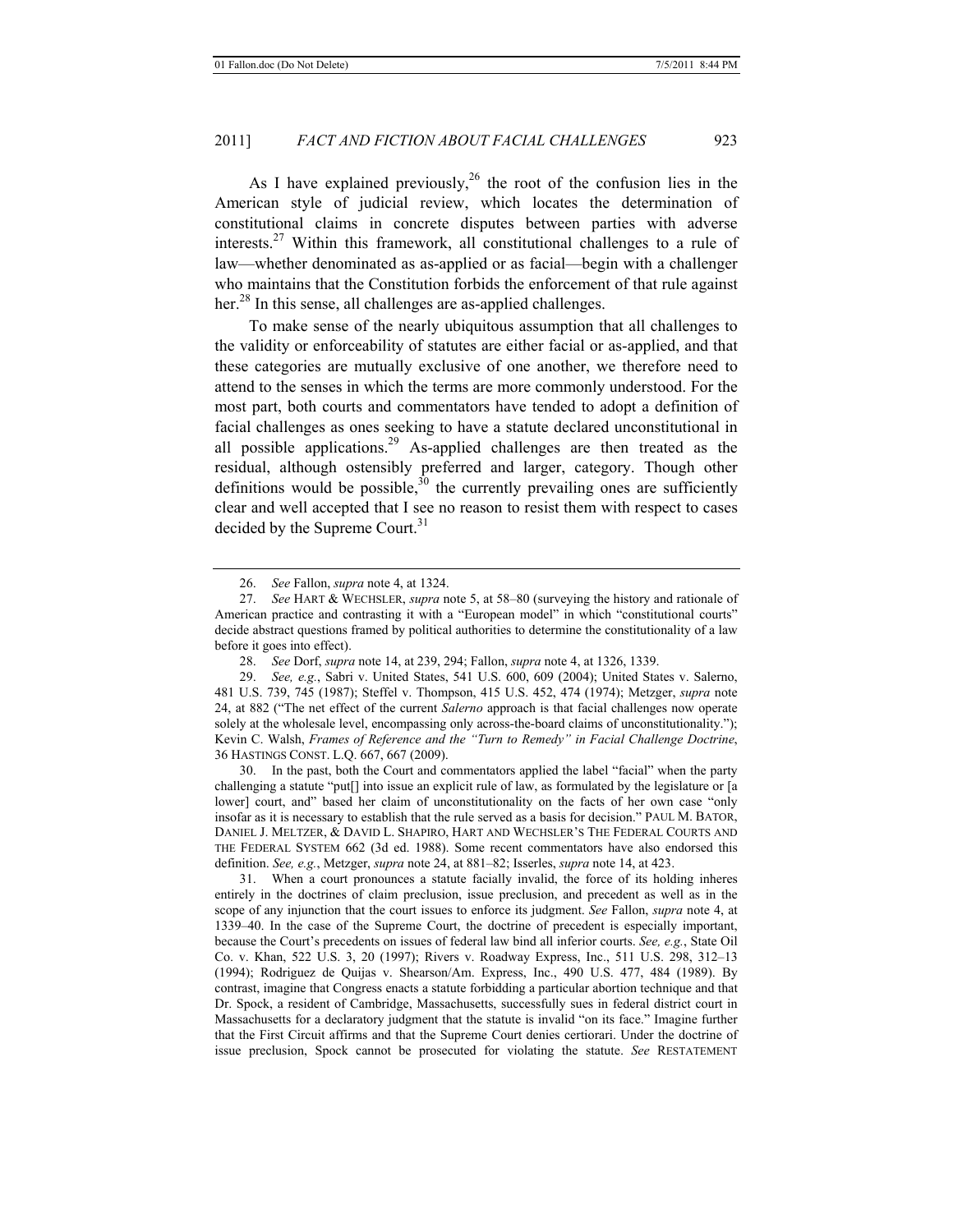In following common practice, however, I should point out a cost. When the term "as-applied challenge" is treated as a residual category, encompassing every challenge to a statute or its applications that does not seek a holding of total, facial invalidity, terminological imprecision inevitably follows. It does so because when a challenger asks a court to hold a statute invalid in fewer than all applications, there can be a considerable range of choice about just how broadly a ruling of partial invalidity might sweep. To see why, it will be useful to distinguish among the kinds of reasons that a challenger might assert in support of her claim that a statute cannot be applied to her. At one end of the spectrum, she might advance reasons so specifically tied to the facts of her case as to be unique, or nearly unique, to her circumstances. For example, imagine a criminal defendant who challenges a statute prescribing life in prison without parole as the mandatory penalty for possessing an ounce or more of marijuana and who asserts that the statute violates the Eighth Amendment as applied to her because she: (1) was only one day over the age of sixteen at the time of the crime, (2) otherwise had no criminal record, (3) was an honor student, (4) had been abused by her parents as a child, and (5) purchased the marijuana at the request of and for her father, who gave her the money to do so.<sup>32</sup> A judicial ruling holding the mandatory sentencing statute unconstitutional as applied to these facts would be a nearly purely as-applied ruling.

(SECOND) OF JUDGMENTS § 27 (1982) ("When an issue of fact or law is actually litigated and determined by a valid and final judgment, and the determination is essential to the judgment, the determination is conclusive in a subsequent action between the parties, whether on the same or a different claim."). Under the doctrine of precedent, district courts in the First Circuit would also need to dismiss prosecutions against other doctors. But doctors in other circuits would remain subject to prosecution. *See, e.g.*, Doran v. Salem Inn, Inc., 422 U.S. 922, 931 (1975) ("[N]either declaratory nor injunctive relief can directly interfere with enforcement of contested statutes or ordinances except with respect to the particular federal plaintiffs."). Doctors who had not been parties to the case could not invoke the doctrines of claim or issue preclusion, and although the First Circuit's ruling might have persuasive authority, it would not bind other circuits. *See* Jeffrey C. Dobbins, *Structure and Precedent*, 108 MICH L. REV. 1453, 1463 (2010) (reviewing "the standard model of precedent," under which "the bindingness of a prior decision turns most clearly on whether that prior decision was issued by a court with the power of appellate (or discretionary) review over the court deciding a subsequent case."); Fallon, *supra* note 4, at 1340. In short, although the First Circuit might have pronounced the federal statute "facially invalid," the binding force of that judgment would not extend into other jurisdictions. If the federal judgment of facial invalidity occurred in a class action on behalf of all doctors practicing medicine in the state, it could, of course, bar all prosecutions under the statute. But this result would depend, once again, on the sweep and force of the federal injunction and on the doctrine of issue preclusion, not on any talismanic force inhering in the terms "facial challenge" or "facial invalidity." Because the term "facial challenge" tends to obscure issues involving the precedential and preclusive effects of lower court judgments and the appropriate scope of judicial injunctions, we would do better to drop the term "facial challenge" entirely when talking about lower court rulings. It would much enhance the clarity of the analysis to speak instead about broad and narrow judicial rulings, about the claim and issue preclusive effects of lower court judgments, and about the certification and noncertification of class actions in cases challenging statutes or their applications.

32. *Cf*. Graham v. Florida, 130 S. Ct. 2011, 2030 (2010) (holding that offenders under eighteen may not be sentenced to life in prison without parole for nonhomicide crimes).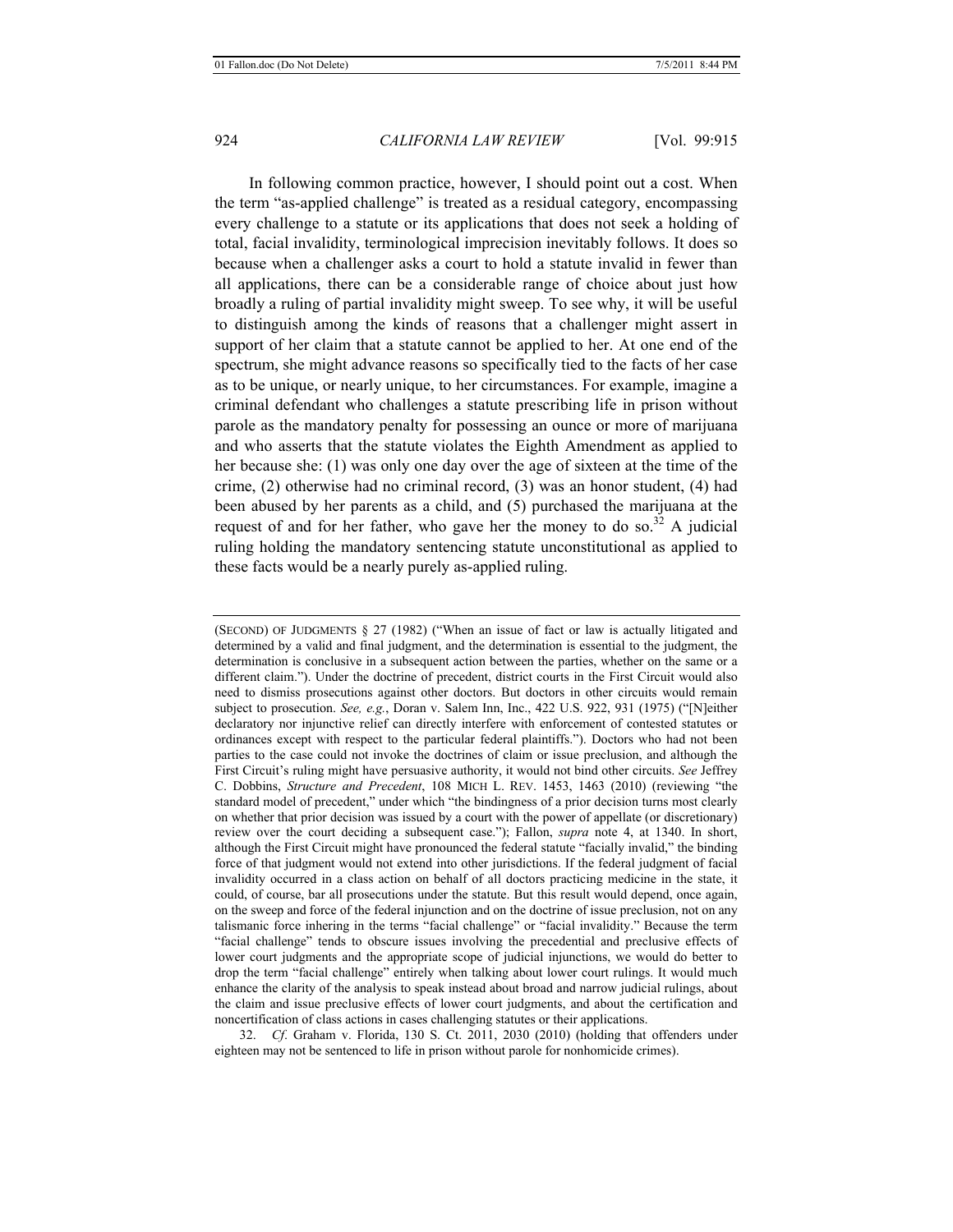Typically, however, the extent to which a ruling is as-applied to particular facts will be a matter of degree. Above I imagined a criminal defendant contesting the application of a mandatory sentencing statute against her based on a bevy of considerations. Appraising the arguments, a court might agree that the Constitution bars enforcement of the statute against the defendant, but based on one factor alone. It might hold, for example, that a statute mandating sentences of life in prison is unconstitutional as applied to defendants of less than eighteen years of age. $33$  This holding would be less purely as-applied than one that made more facts pertinent, but more nearly purely as-applied than one holding the statute invalid in all its applications.

From time to time the Supreme Court notices that some as-applied challenges seek relatively broad statutory invalidations and puzzles about how to categorize them.<sup>34</sup> But I shall not, here, embark on a discussion of how the Court might make its terminology more precise. Without wishing to overstate the Court's consistency on this point, I shall, unless otherwise indicated, follow the Court's more usual pattern of employing the as-applied label to refer to any challenge that does not seek to establish that a statute is totally invalid.

A final definitional word may also be in order about what rules of law, exactly, are subject to as-applied or facial challenges. The terms apply most straightforwardly to attacks on statutes and administrative regulations, but can also extend to other written policies and to clearly delineated common law rules.35 In cases involving statutes and rules, it is important to recognize, too, that the Supreme Court routinely speaks of facial attacks on particular provisions or sections of legislative acts, even when the success of those attacks could leave other aspects of multipart enactments intact.<sup>36</sup> Unless otherwise specifically indicated, I shall use the term in the same way, as comprising challenges to all applications of any linguistically distinguishable part or subpart of a more comprehensive statute or rule. In other words, attacks on the validity of subparts of a statute count as facial attacks on those subparts.

<sup>33.</sup> *See id.*

<sup>34.</sup> *See, e.g.*, Doe v. Reed, 130 S. Ct. 2811, 2816–18 (2010).

<sup>35.</sup> For slightly fuller specification of the scheme of categorization that I employed in counting facial and as-applied challenges from a selection of Supreme Court Terms, *see infra* notes 321–334 and accompanying text.

<sup>36.</sup> *See, e.g.*, Citizens United v. Fed. Election Comm'n, 130 S. Ct. 876, 892–96 (2010) (sustaining a "facial challenge" to Section 203 of the Bipartisan Campaign Reform Act of 2002 but not questioning the validity of other parts of the Act); Planned Parenthood of Se. Pa. v. Casey, 505 U.S. 833, 895 (1992) (finding a single provision of the Pennsylvania Abortion Control Act that required married women to notify their husbands before obtaining abortions unless specified exceptions applied to be facially invalid); David L. Franklin, *Facial Challenges, Legislative Purpose, and the Commerce Clause*, 92 IOWA L. REV. 41, 53 n.55 (2006) (observing that a facial challenge can be directed at only one provision of a statute).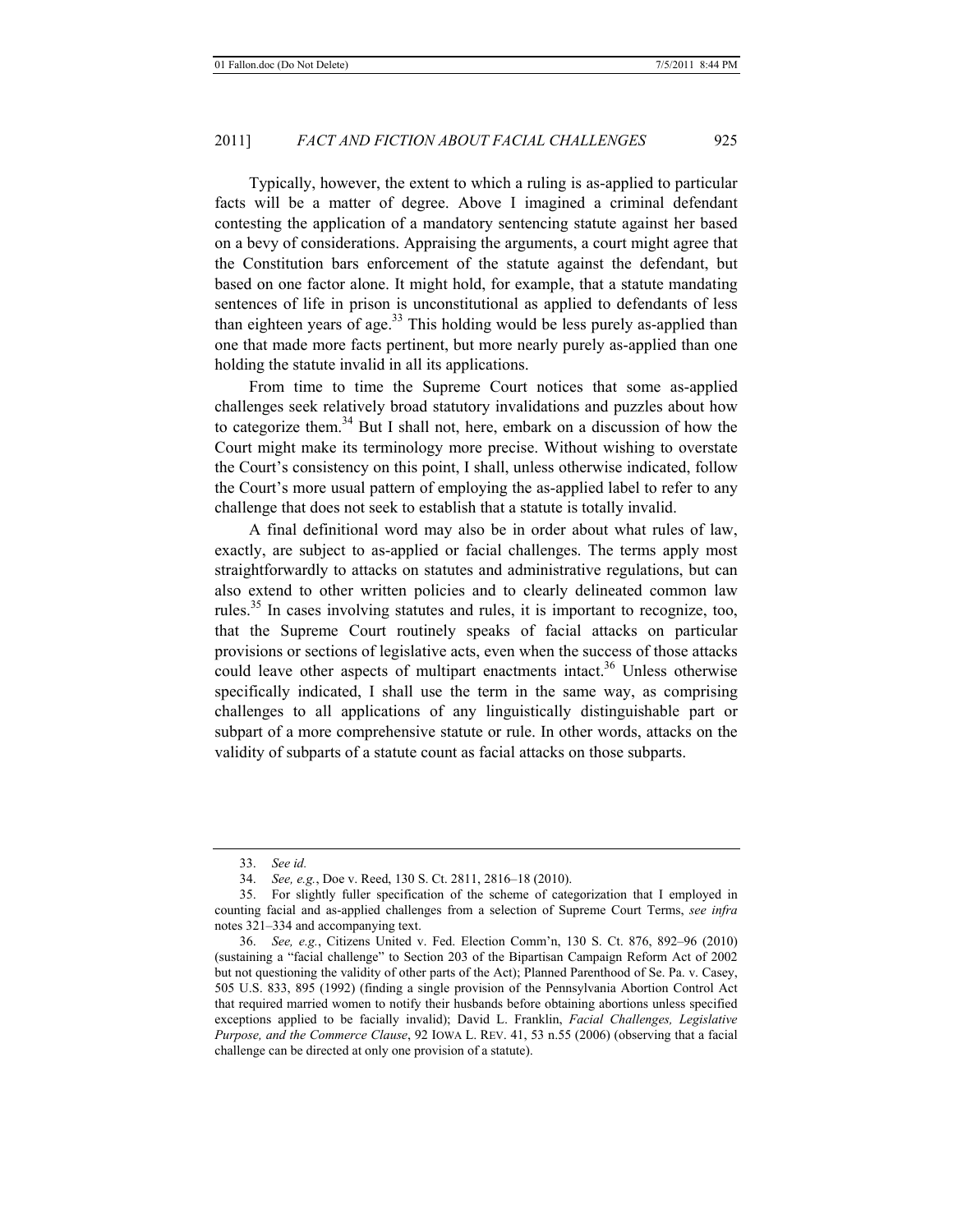# FOUNDATIONS OF THE CONVENTIONAL BUT FALLACIOUS UNDERSTANDING

In the Introduction, I maintained that the conventional wisdom about the availability of facial challenges errs seriously. But the conventional wisdom could not have achieved conventional status if it had nothing to support it. Supreme Court holdings or dicta in a number of much-cited cases undergird the widely held beliefs that facial challenges are rarely entertained and almost never succeed, that courts typically rule on as-applied challenges before addressing facial challenges, that only a few constitutional tests license facial challenges, and that a "presumption of severability" almost always precludes facial challenges. As I shall demonstrate in Part III, the error lies in believing that the much-quoted but highly over-generalized rhetoric of a relatively few cases accurately depicts the Court's ordinary practice.

This Part—which serves as a prelude both to that demonstration and to Part IV's attempt to give a more accurate account of when facial challenges succeed and fail—first describes four important cases supporting the conventional wisdom. It then discusses some prominent, recent cases in which the Supreme Court has appeared to embrace the conventional wisdom's normative prescriptions. Although much of the rhetoric in the cases discussed in this Part is deeply misleading, almost all of the holdings can be fit into a pattern, to be sketched in Part IV, in which facial challenges can almost always be brought and in which they succeed with remarkably little-noticed frequency.

#### *A. Foundations of the Conventional Wisdom*

Four Supreme Court cases either lay the foundations for or otherwise illustrate the conventional wisdom about facial challenges.<sup>37</sup>

#### *1.* Yazoo & Mississippi Valley Railroad v. Jackson Vinegar Co.

The central pillar of the conventional understanding that facial challenges are anomalous and disfavored, that most familiar tests of constitutional validity do not license them, and that a presumption of severability explains how facial challenges can be readily dismissed is *Yazoo & Mississippi Valley Railroad v. Jackson Vinegar Co*. 38 The *Yazoo* case, which has served as the Hart & Wechsler Federal Courts casebook's principal case on facial and as-applied challenges since the book's first edition in  $1953$ ,<sup>39</sup> arose under a Mississippi statute that required common carriers doing business in the state to "settle all claims" of less than \$200 for "freight which has been lost or damaged between

<sup>37.</sup> United States v. Salerno, 481 U.S. 739 (1987); Brockett v. Spokane Arcades, 472 U.S. 491 (1985); United States v. Raines, 362 U.S. 17 (1960); Yazoo & Miss. Valley R.R. v. Jackson Vinegar Co., 226 U.S. 217 (1912).

<sup>38. 226</sup> U.S. 217 (1912).

<sup>39.</sup> *See* HENRY M. HART, JR. & HERBERT WECHSLER, THE FEDERAL COURTS AND THE FEDERAL SYSTEM 176 (1953).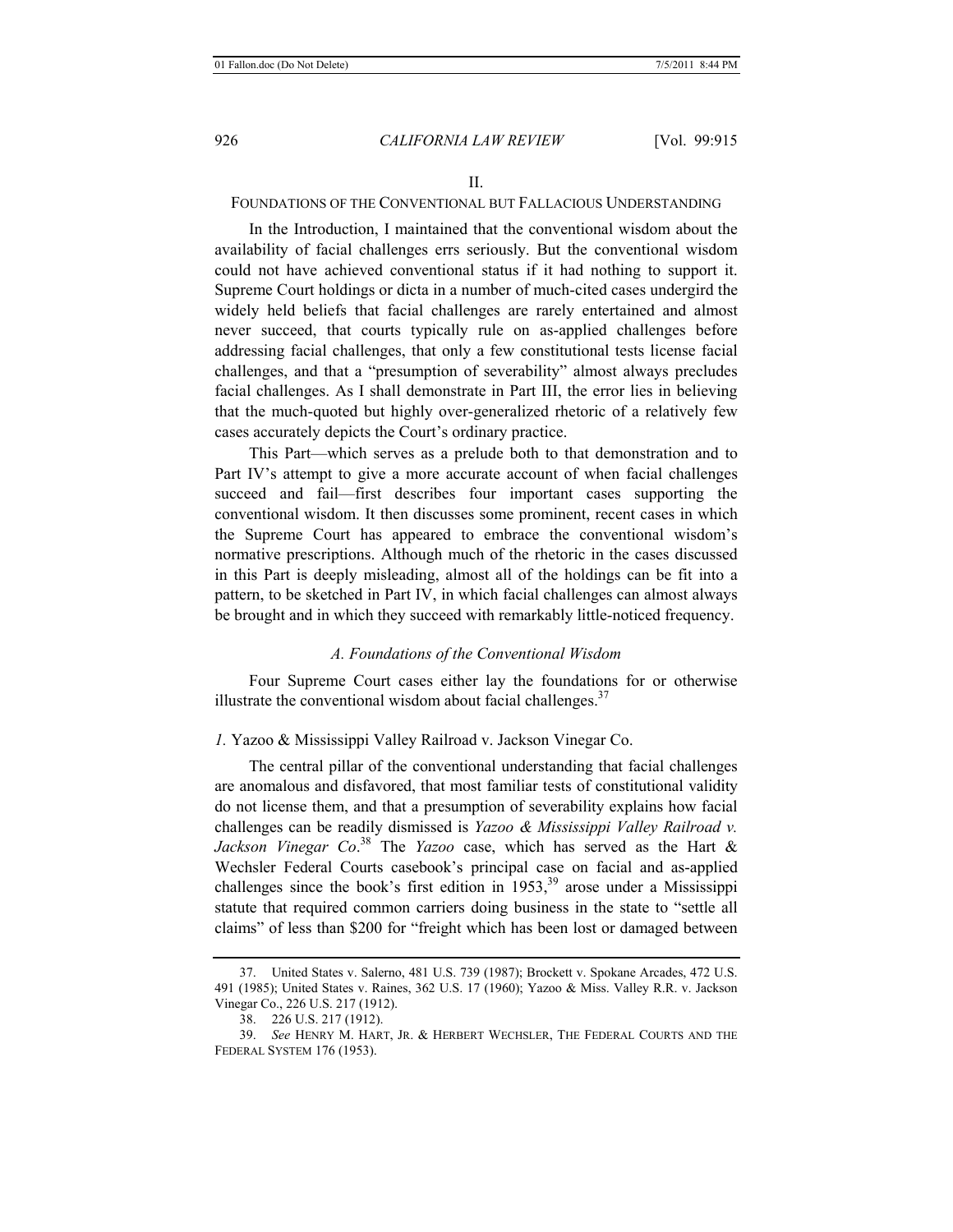two given points on the same line or system" within a period of sixty days or "be liable to the consignee for twenty-five dollars damages . . . in addition to actual damages, all of which may be recovered in the same suit."<sup>40</sup> The Yazoo and Mississippi Valley Railroad lost or damaged freight belonging to the Jackson Vinegar Co., which notified the railroad of damages in the amount of  $$4.76<sup>41</sup>$ When the railroad failed to settle the claim within sixty days, a Mississippi state court awarded the vinegar company \$4.76 in actual damages, plus the statutorily prescribed \$25 penalty.42 On appeal to the U.S. Supreme Court, the railroad appears to have conceded its liability for \$4.76, but argued that the statute penalizing it for failing to settle the claim violated the Due Process and Equal Protection Clauses, because, the railroad maintained, it would unfairly penalize the litigation of doubtful or excessive claims in other cases. $43$ 

The Supreme Court rebuffed the railroad's argument that the statute was facially invalid. Because the statute was constitutional as applied to the case before it involving a valid claim, the Court reasoned that it need not, and should not, say any more:

Of course, the argument [that the Court must determine whether the statute would be valid as applied to other cases] is that, if [it] embraces cases such as are supposed, it is void as to them, and, if so void, is void *in toto*. But this court must deal with the case in hand and not with imaginary ones. It suffices, therefore, to hold that, as applied to cases like the present, the statute is valid. How the state court may apply it to other cases, whether its general words may be treated as more or less restrained, and how far other parts of it may be sustained if others fail are matters upon which we need not speculate now.<sup>44</sup>

Although commentators have overwhelmingly applauded the result in *Yazoo*, and embraced it as characteristic of a judicial practice of generally refusing even to consider facial challenges that depend on a statute's application to other cases, they have not approved the Court's stated reasoning.<sup>45</sup> The point of discomfiture has involved the Court's dismissal of the argument that a statute that is void as to some cases should therefore be considered void *in toto*. Under what Henry Monaghan has dubbed "the valid rule requirement,"<sup>46</sup> the Yazoo

44. *Id.* at 219–20.

45. *See, e.g.*, RICHARD H. FALLON, JR., DANIEL J. MELTZER, & DAVID L. SHAPIRO, HART AND WECHSLER'S THE FEDERAL COURTS AND THE FEDERAL SYSTEM 181–82 (5th ed. 2003) (querying whether the Supreme Court should have inquired into the separability of the challenged statute before rejecting a facial challenge) [hereinafter HART & WECHSLER'S 5TH EDITION]; Dorf, *supra* note 14, at 243.

46. *See* Henry Paul Monaghan, *Overbreadth*, 1981 SUP. CT. REV. 1, 3 [hereinafter Monaghan, *Overbreadth*]; *see also* Henry Paul Monaghan, *Harmless Error and the Valid Rule Requirement,* 1989 SUP. CT. REV. 195 (considering whether harmless error practice violates the valid rule requirement). Adler, *supra* note 15, at 160, denies the existence of a valid rule

<sup>40. 226</sup> U.S. at 218.

<sup>41.</sup> *Id.* at 219.

<sup>42.</sup> *Id.*

<sup>43.</sup> *Id.*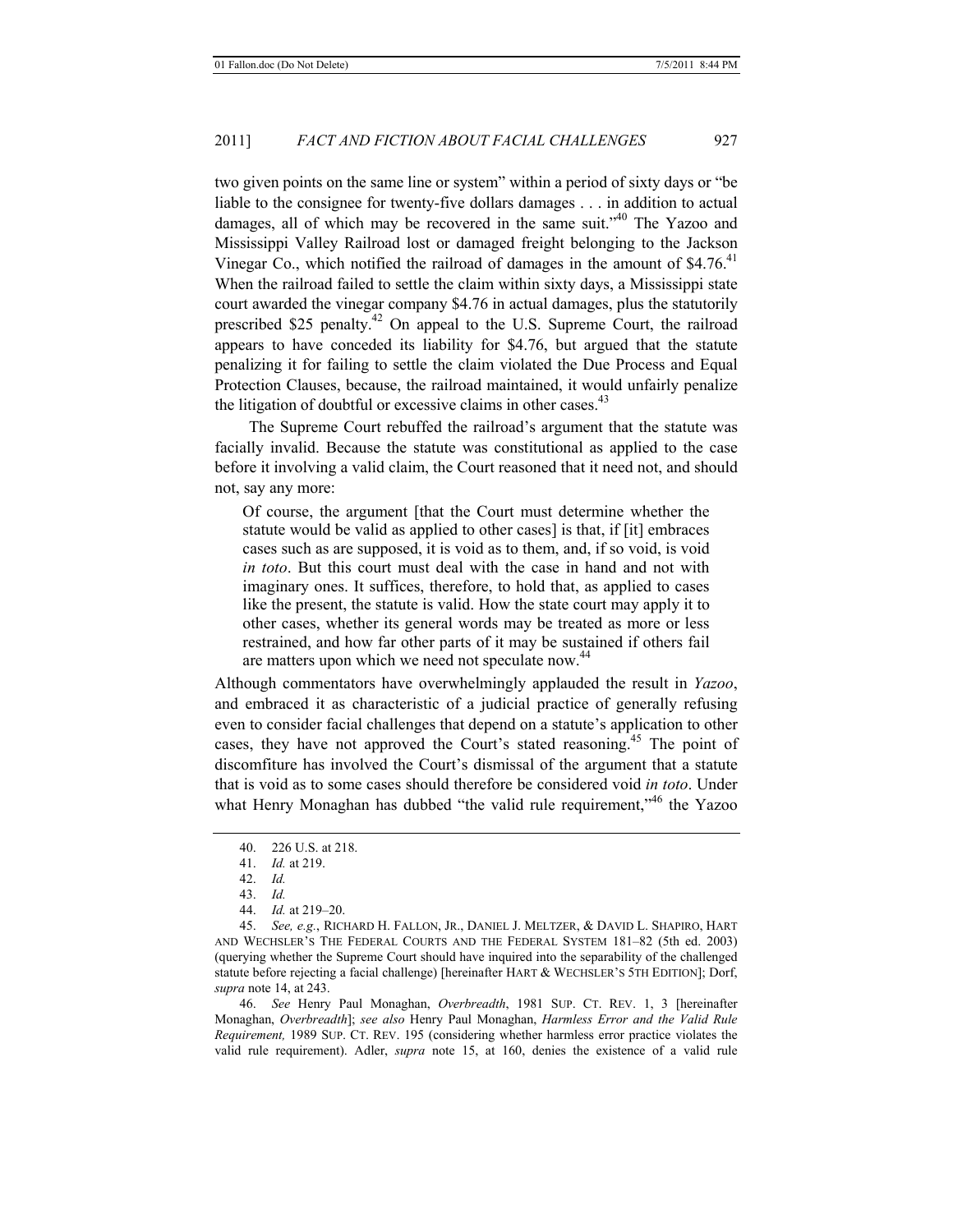and Mississippi Valley Railroad could not lawfully be held liable to the Jackson Vinegar Co. unless some constitutionally valid rule of law made it liable. If so, however, it would seem to follow that the Supreme Court should have felt obliged to address the argument that the statute before it failed the "valid rule" test by being "void" as to some cases and therefore void *in toto*.

Although agreeing that this argument requires a response, commentators have joined nearly unanimously in positing one, typically characterized as a "presumption of severability," $47$  under which any invalid statutory applications could presumptively have been severed from the valid ones, with the latter reflecting the constitutionally requisite valid rule.<sup>48</sup> In order to account for how the severing of invalid applications could accord with the valid rule requirement, I have previously suggested that statutory rules might be thought of as comprising a number of "subrules," the severing of one or more of which would leave other, valid subrules intact.<sup>49</sup> *Yazoo* illustrates the proposed analytical framework:

[T]he Court assumes that the statutory requirement that the railroad settle "all claims" should be viewed as potentially encompassing multiple sub-rules, including the sub-rule "(i) settle all valid and nonexorbitant claims," as well as possible further sub-rules such as "(ii) settle all frivolous and excessive claims." If the statute is viewed as comprising a number of sub-rules, it becomes comprehensible that sub-rule (i) could survive even if sub-rule (ii) were constitutionally invalid and had to be severed. $50$ 

*2.* United States v. Raines

The Supreme Court came a step closer to expressing reliance on the presumption of severability in a second much-cited case that also dismissed a facial challenge, *United States v. Raines*. <sup>51</sup> *Raines* was a civil rights action, brought by the government to enjoin the defendant state election registrars from discriminating against African Americans.<sup>52</sup> The central issue involved the validity of the statute that authorized the government to sue.<sup>53</sup> Congress had

- 50. HART & WECHSLER, *supra* note 5, at 163.
- 51. 362 U.S. 17 (1960).
- 52. *See id.* at 19.
- 53. *See id.* at 19–20.

requirement, but in my view unpersuasively so. *See* Fallon, *supra* note 4, at 1331–33.

<sup>47.</sup> Dorf, *supra* note 14, at 249–51; *see* HART & WECHSLER, *supra* note 5, at 162–63.

<sup>48.</sup> The presumption of severability can apply both to linguistically distinguishable bits of statutory text and to invalid applications of an otherwise undifferentiated statutory provision. *See supra* note 24. In a thoughtful and provocative dissent from the conventional wisdom regarding separability, Walsh, *supra* note 1, argues that the modern doctrine displaced an older, preferable approach under which courts simply declined to enforce statutory provisions insofar as they were "repugnant" to the Constitution, but felt no need to frame the further "severability" question of whether Congress would have intended a partially unconstitutional statute to be enforced following judicial excisions of invalid portions or applications.

<sup>49.</sup> *See* Fallon, *supra* note 4, at 1331–33.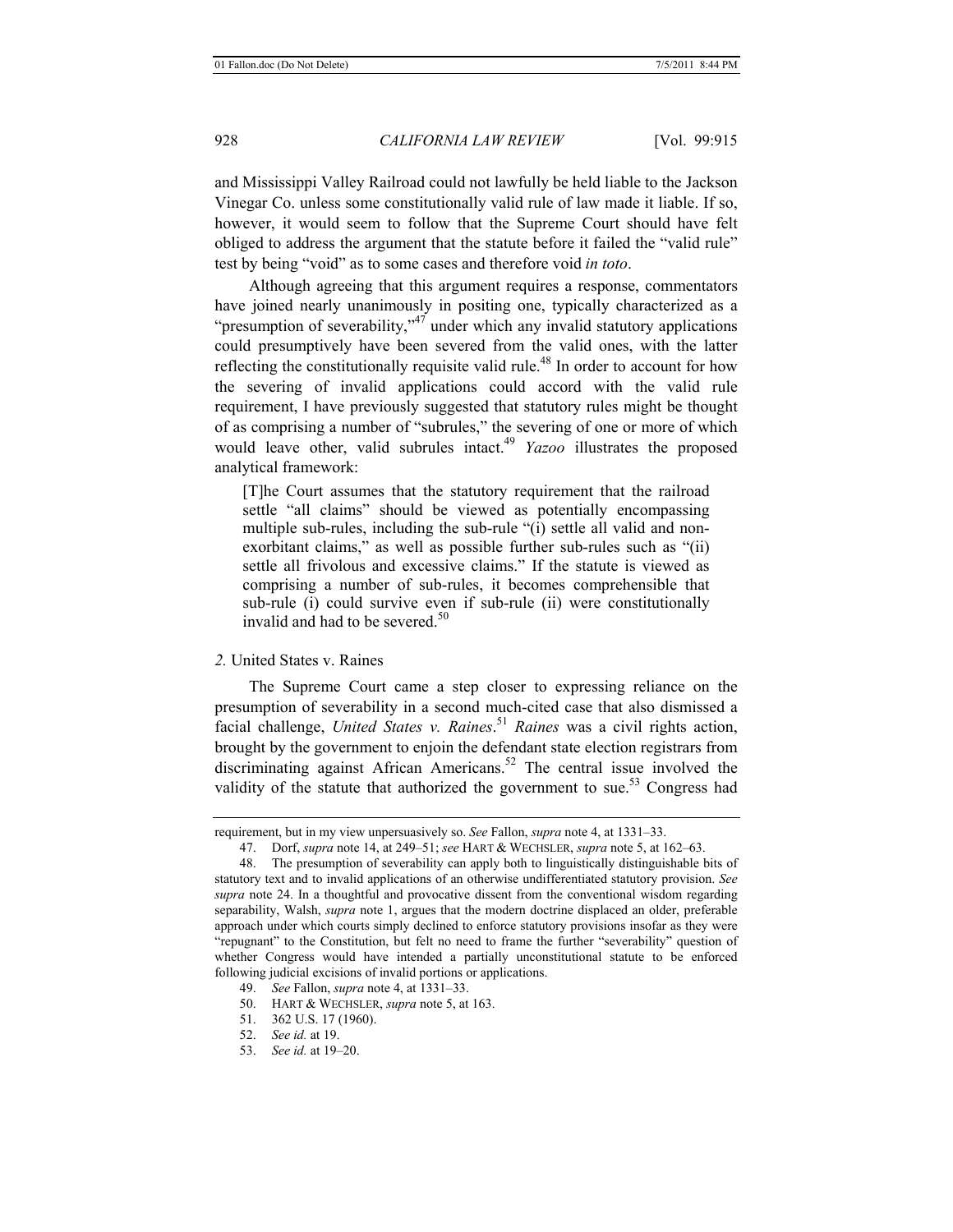enacted that authorization pursuant to Section 2 of the Fifteenth Amendment. Although there was no question that Congress could validly forbid state officials such as the defendants from interfering with voting rights,  $54$  and could authorize suit against state officials to enforce their obligations, the defendants maintained that the statute also purported to regulate private conduct and to authorize suits against private actors.<sup>55</sup> By doing so, the defendants argued, the statute overreached Congress's Fifteenth Amendment authority and was therefore facially invalid.

In an opinion by Justice Brennan, the Court began by quoting an earlier decision insisting that the Court, when exercising judicial review follows "two rules, to which it has rigidly adhered, one, never to anticipate a question of constitutional law in advance of the necessity of deciding it; the other never to formulate a rule of law broader than is required by the precise facts to which it is to be applied."56 From these rules, Justice Brennan suggested, it followed that "[t]he delicate power of pronouncing an Act of Congress unconstitutional is not to be exercised with reference to hypothetical cases," $57$  such as those to which the defendants necessarily referred in presenting their facial challenge. If a case presenting constitutional difficulties should arise in the future, Justice Brennan noted, the Court had previously recognized that "a limiting construction" that would avoid the prospect of unconstitutionality "could be given to the statute."<sup>58</sup>

Among the reasons that *Raines* is significant is that it was a decision of the Warren Court, rendered after the Court had begun to relax the traditional rule forbidding third-party standing<sup>59</sup> and after it had developed the First Amendment overbreadth doctrine, $60$  under which a statute may be declared void on its face if it also purports to prohibit too much constitutionally protected speech. *Raines* helped to promote the view that First Amendment overbreadth doctrine, which indisputably licenses facial attacks, is an anomalous outlier.

<sup>54.</sup> *See id.* at 25.

<sup>55.</sup> *See id.* at 20.

<sup>56.</sup> *Id.* at 21 (quoting Liverpool, N.Y. & Phila. S.S. Co. v. Comm'rs of Emigration, 113 U.S. 33, 39 (1885)).

<sup>57.</sup> *Id.* at 22.

<sup>58.</sup> *Id.*

<sup>59.</sup> *See id.* at 22–23. On third-party standing, see generally HART & WECHSLER, *supra* note 5, at 153–61.

<sup>60.</sup> For a sympathetic account of the overbreadth doctrine as it had developed under the Warren Court, see Note, *The First Amendment Overbreadth Doctrine*, 83 HARV. L. REV. 844 (1970).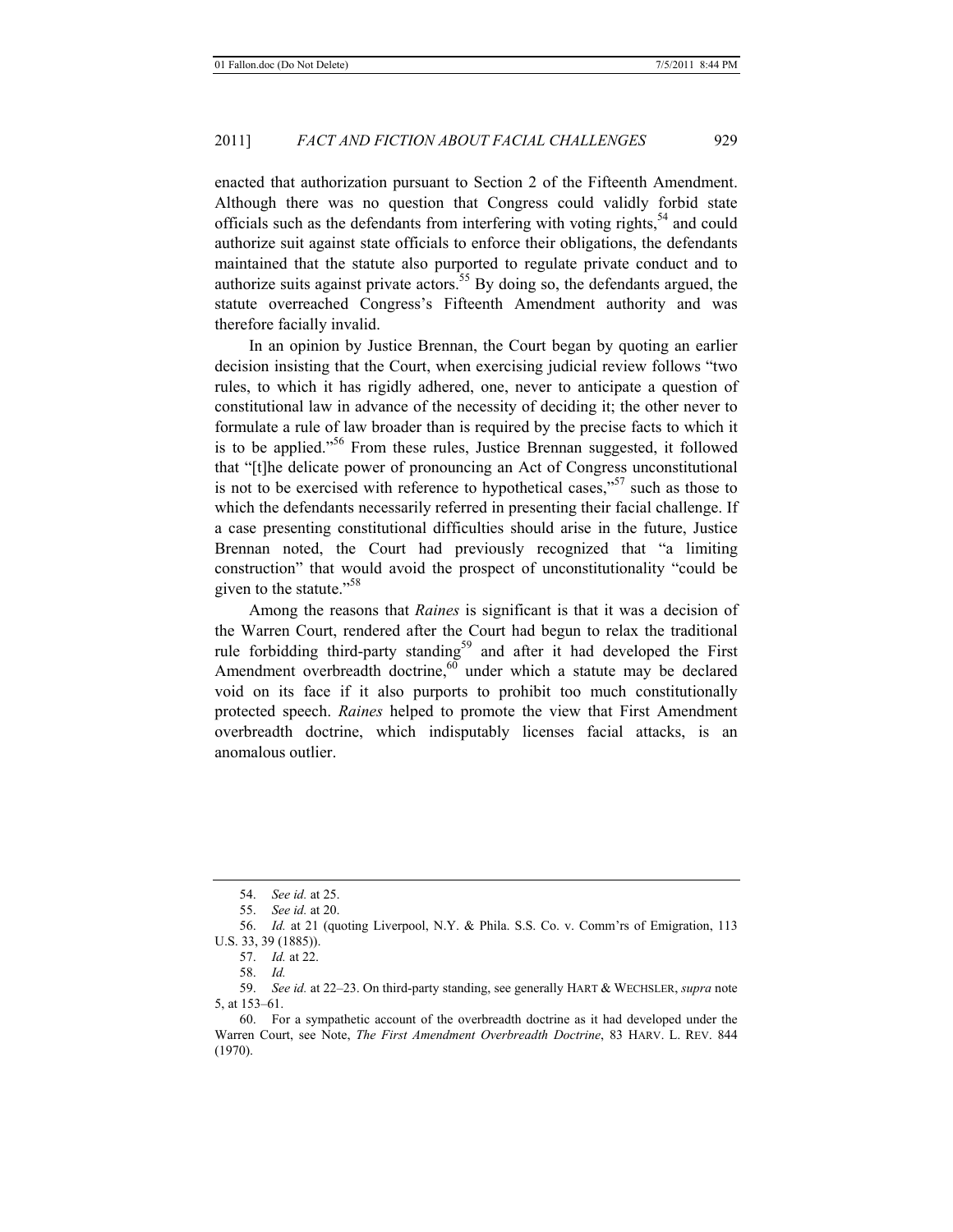*3.* Brockett v. Spokane Arcades, Inc.

The First Amendment overbreadth exception was expressly at issue in *Brockett v. Spokane Arcades*. 61 By the time of the *Brockett* decision, the Burger Court had already made clear that the doctrine, which had flowered under the Warren Court, would authorize facial invalidations only when a statute is "substantially overbroad"<sup>62</sup> and a narrowing construction that would moot constitutional objections is not readily available.<sup>63</sup> In *Brockett*, the Court stated the further qualification that the Court would not entertain an overbreadth claim "where the parties challenging the statute are those who desire to engage in protected speech that the overbroad statute purports to punish."<sup>64</sup> In such cases, the Court reasoned, "[t]he statute may forthwith be declared invalid to the extent it reaches too far, but otherwise left intact."65 In other words, *Brockett* held that a challenger who could prevail on an as-applied challenge should not be permitted to make a facial challenge, and that courts should rely on the presumption of severability to solve any problems that might arise under the valid rule requirement, even in First Amendment overbreadth cases*. Brockett* thus strongly affirms the propositions that facial challenges are and ought to be rare and points toward severability as the device through which statutes' constitutional problems should ordinarily be cured.

*4.* United States v. Salerno

A final case that helps to illuminate the conventional reasoning with respect to facial challenges is *United States v. Salerno*. 66 In *Salerno*, the Court rejected arguments that the Bail Reform Act of 1984, which mandates pretrial detention without bail for some people accused of federal crimes, violates the Due Process Clause of the Fifth Amendment and the Excessive Bail Clause of the Eighth Amendment.<sup>67</sup> Chief Justice Rehnquist's opinion for the Court explained why the facial challenge must fail in language that has framed much of the subsequent debate about the availability of facial challenges:

A facial challenge to a legislative Act is, of course, the most difficult challenge to mount successfully, since the challenger must establish that *no set of circumstances exists under which the Act would be valid*. The fact that the Bail Reform Act might operate unconstitutionally under some conceivable set of circumstances is insufficient to render it

<sup>61. 472</sup> U.S. 491 (1985).

<sup>62.</sup> *See* Broadrick v. Oklahoma, 413 U.S. 601, 615 (1973); New York v. Ferber, 458 U.S. 747, 771 (1982).

<sup>63.</sup> *See, e.g.*, *Ferber*, 458 U.S. at 769 n.24.

<sup>64. 472</sup> U.S. at 504.

<sup>65.</sup> *Id.*

<sup>66. 481</sup> U.S. 739 (1987).

<sup>67.</sup> *See id.* at 745–51.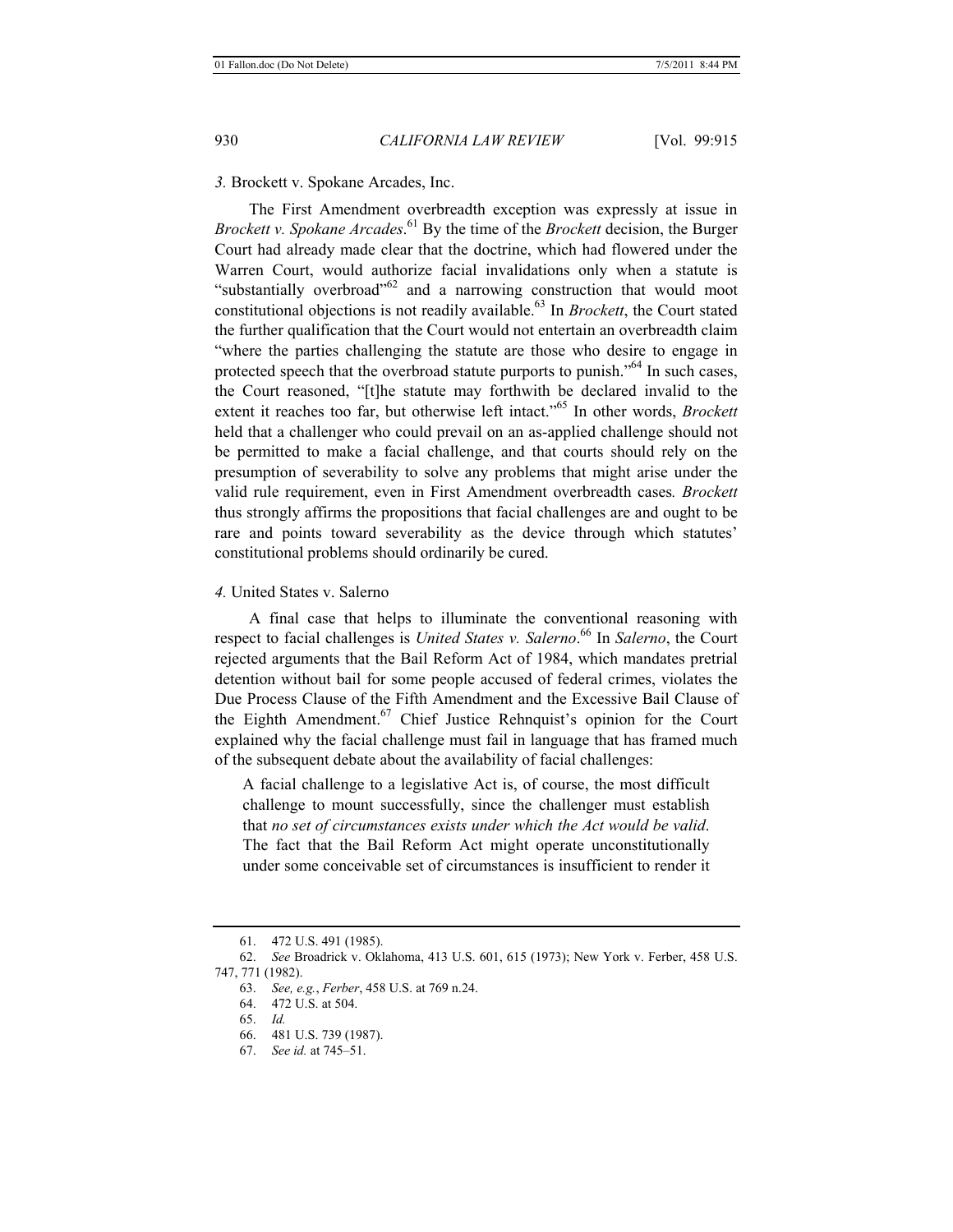wholly invalid, since we have not recognized an "overbreadth" doctrine outside the limited context of the First Amendment.<sup>68</sup>

Post-*Salerno* commentary has emphasized that even the *Salerno* standard for facial challenges is not always impossible to satisfy in cases outside the First Amendment overbreadth doctrine.<sup>69</sup> Clearly, some tests of constitutional validity—such as those that inquire whether the legislature that enacted a statute had a constitutionally forbidden purpose—can generate the conclusion that some statutes have no valid applications.<sup>70</sup> In an important intervention in the scholarly debate, Marc Isserles thus distinguished between what he called "valid rule facial challenges,"<sup>71</sup> which arise under judicially formulated tests that sometimes mark statutes as invalid based on reasons applicable to all possible applications,<sup>72</sup> and "overbreadth facial challenges,"<sup>73</sup> which seek to hold a statute invalid *in toto* because it has *too many* invalid applications. The conventional wisdom, which now largely incorporates this distinction,  $^{74}$  holds that only a relatively few tests of constitutional validity authorize "valid rule facial challenges<sup>"75</sup> and that "overbreadth facial challenges" are rare, even if not wholly nonexistent, outside the First Amendment.<sup>76</sup>

# *B. Recent Cases*

A brief review of four relatively recent cases in which Supreme Court majorities have endorsed the conventional wisdom as I have described it will not only reinforce the sense that this is indeed the conventional wisdom, but also set the stage for a more accurate depiction of the Court's actual practice in later Parts of this Article.

#### *1.* Sabri v. United States

In *Sabri v. United States*, 77 the government indicted a real estate developer under a federal statute that criminalized bribing any official of an organization, government, or agency that receives federal funds. Sabri argued that the statute was invalid on its face because it failed to require proof of a connection

<sup>68.</sup> *Id.* at 745 (emphasis added).

<sup>69.</sup> *See, e.g.*, Isserles, *supra* note 14, at 371–451.

<sup>70.</sup> *See* Dorf, *supra* note 14, at 279–81.

<sup>71.</sup> *See* Isserles, *supra* note 14, at 363–64 (defining a "valid rule facial challenge" as one "which predicates facial invalidity on a constitutional defect inhering in the terms of the statute itself, independent of the statute's application to particular cases").

<sup>72.</sup> *See id.* at 386–87.

<sup>73.</sup> *Id.* at 363 (asserting that "an 'overbreadth facial challenge' . . . predicates facial invalidity on some aggregate number of unconstitutional applications of an otherwise valid rule of law").

<sup>74.</sup> *See, e.g.*, Franklin, *supra* note 36, at 58–62 (accepting and applying the distinction).

<sup>75.</sup> *See id.* at 421–51.

<sup>76.</sup> *See, e.g.*, Sabri v. United States, 541 U.S. 600, 609–10 (2004) (listing "relatively few settings" in which "we have recognized the validity of facial attacks alleging overbreadth").

<sup>77. 541</sup> U.S. 600 (2004).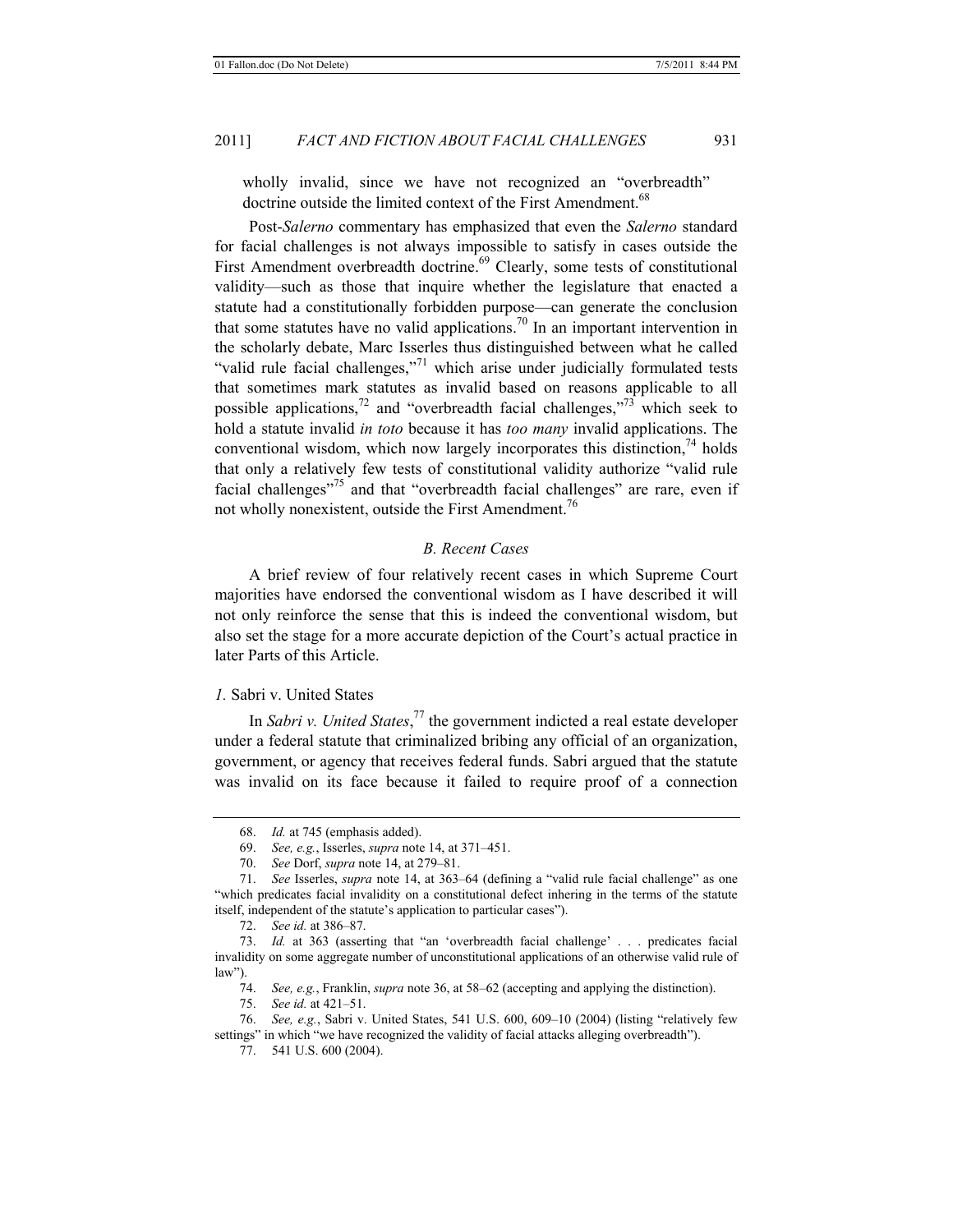between federal funds and alleged bribes and because Congress had no authority under Article I to criminalize bribes unconnected with federal programs.<sup>78</sup> Writing for the Court, Justice Souter dismissed the argument that Congress had no power to enact the statute as written; the Spending and Necessary and Proper Clauses furnished ample authority.<sup>79</sup>

Although the opinion could have terminated at this point, Justice Souter went on to "add an afterword on Sabri's technique for challenging his indictment by facial attack on the underlying statute."<sup>80</sup> That afterword began "by recalling that facial challenges are best when infrequent."81 Quoting *Raines*, Justice Souter maintained that "[f]acial adjudication carries too much promise of 'premature interpretatio[n] of statutes' on the basis of factually barebones records<sup> $32$ </sup> and added that challenges such as that asserted by Sabri—who argued that "the statute could not be enforced against him, because it could not be enforced against someone else"83—"are especially to be discouraged."84 Justice Souter acknowledged a "relatively few settings" in which the Court had "recognized the validity of facial attacks alleging overbreadth (though not necessarily using that term)."85 To illustrate his point, he cited cases involving freedom of speech, the right to travel, abortion, and legislation enacted under Section 5 of the Fourteenth Amendment.<sup>86</sup> But "[o]utside of these limited settings," he wrote, "we do not extend an invitation to bring overbreadth claims."<sup>87</sup>

*2.* United States v. Georgia

*United States v. Georgia*<sup>88</sup> arose from a paraplegic prison inmate's suit against the state of Georgia for alleged violations of the Americans with Disabilities Act (ADA) and the Fourteenth Amendment.<sup>89</sup> The constitutional issue before the Court was whether Congress, via a provision of the ADA, had validly abrogated Georgia's sovereign immunity.<sup>90</sup> In earlier cases, the Court had held that federal statutory provisions purporting to strip states' immunity came within Congress's power to enforce the Fourteenth Amendment only if they were "congruen[t] and proportional[]" to an identified pattern of

81. *Id.*

- 83. *Id.* at 609.
- 84. *Id.*

86. *See id.* at 610.

- 88. 546 U.S. 151 (2006).
- 89. *Id.* at 157.

90. *Id.* at 156. On state sovereign immunity, see generally HART & WECHLSER, *supra* note 5, at 869–941.

<sup>78.</sup> *Id.* at 604–05.

<sup>79.</sup> *Id.* at 605–08.

<sup>80.</sup> *Id.* at 608.

<sup>82.</sup> *Id.* at 609 (quoting United States v. Raines, 362 U.S. 17, 22 (1960)).

<sup>85.</sup> *Id.* at 609–10.

<sup>87</sup>*. Id.*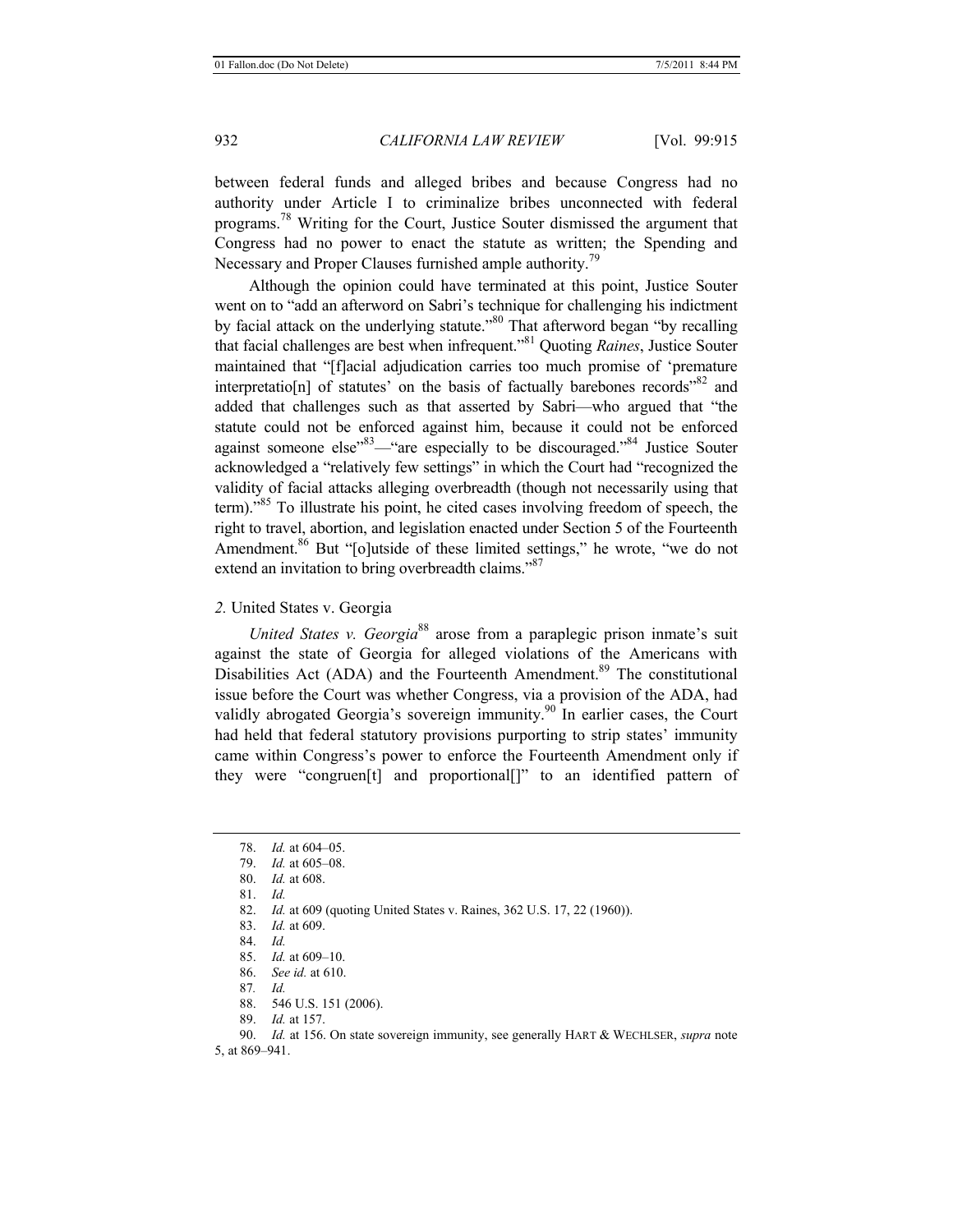constitutional violations.<sup>91</sup> Applying that test, the Court appeared to hold several statutes facially unconstitutional.<sup>92</sup>

In *United States v. Georgia*, the Court declined to determine whether Title II of the ADA satisfied the "congruence and proportionality" test on its face. In an opinion for a unanimous Court, Justice Scalia noted that the prisoner's "claims for money damages against the State under Title II were evidently based, at least in large part, on conduct that independently violated . . . the Fourteenth Amendment.<sup>"93</sup> Averring that "no one doubts that Section 5 grants" Congress the power to . . . creat[e] private remedies against the States for *actual* violations" of the Fourteenth Amendment,<sup>94</sup> Justice Scalia held that Title II of the ADA "validly abrogates state sovereign immunity" as applied to such violations.<sup>95</sup> By holding the statute valid as applied, the Court effectively dismissed the state's facial challenge and thereby affirmed the conventional wisdom that facial challenges should rarely succeed, apparently because the presumption of severability promises to solve constitutional difficulties that might materialize in future cases.

# *3.* Ayotte v. Planned Parenthood of Northern New England

In *Ayotte v. Planned Parenthood of Northern New England*,<sup>96</sup> the Court reviewed a lower court decision that held that a state statute requiring minors to notify their parents before obtaining an abortion was facially unconstitutional because it failed to provide an exception for cases of medical emergency. In an opinion by Justice O'Connor, the Court unanimously agreed that the statute was invalid under its precedents insofar as it failed to provide an emergency exception.<sup>97</sup> The Court also observed that the court of appeals' decision holding the statute facially unconstitutional and thus unenforceable in all cases was "understandable, for we, too, have previously invalidated an abortion statute in its entirety because of the same constitutional flaw."98 But it was error, Justice O'Connor wrote, not to "contemplate relief more finely drawn."99 Quoting *Brockett v. Spokane Arcades*, the Court affirmed that "the 'normal rule' is that 'partial, rather than facial, invalidation is the required course,' such that a

- 96. 546 U.S. 320 (2006).
- 97. *Id.* at 327–28.
- 98. *Id.* at 330–31.
- 99. *Id.* at 331.

<sup>91.</sup> *See, e.g.*, Postsecondary Educ. Expense Bd. v. Coll. Sav. Bank, 527 U.S. 627, 639 (1999); Kimel v. Fla. Bd. of Regents, 528 U.S. 62, 82–83 (2000).

<sup>92.</sup> *See, e.g.*, *Coll. Sav. Bank*, 527 U.S. at 638–48 (Patent Remedy Act); *Kimel*, 528 U.S. at 67 (provision of the Age Discrimination in Employment Act purporting to abrogate state sovereign immunity); *see also* Metzger, supra note 24, at 876 ("[M]any of the Court's recent Section 5 decisions appear (at least at first glance) to invalidate the statutes there challenged on facial grounds.").

 <sup>93. 546</sup> U.S. at 157.

<sup>94.</sup> *Id.* at 158.

<sup>95.</sup> *Id.* at 159.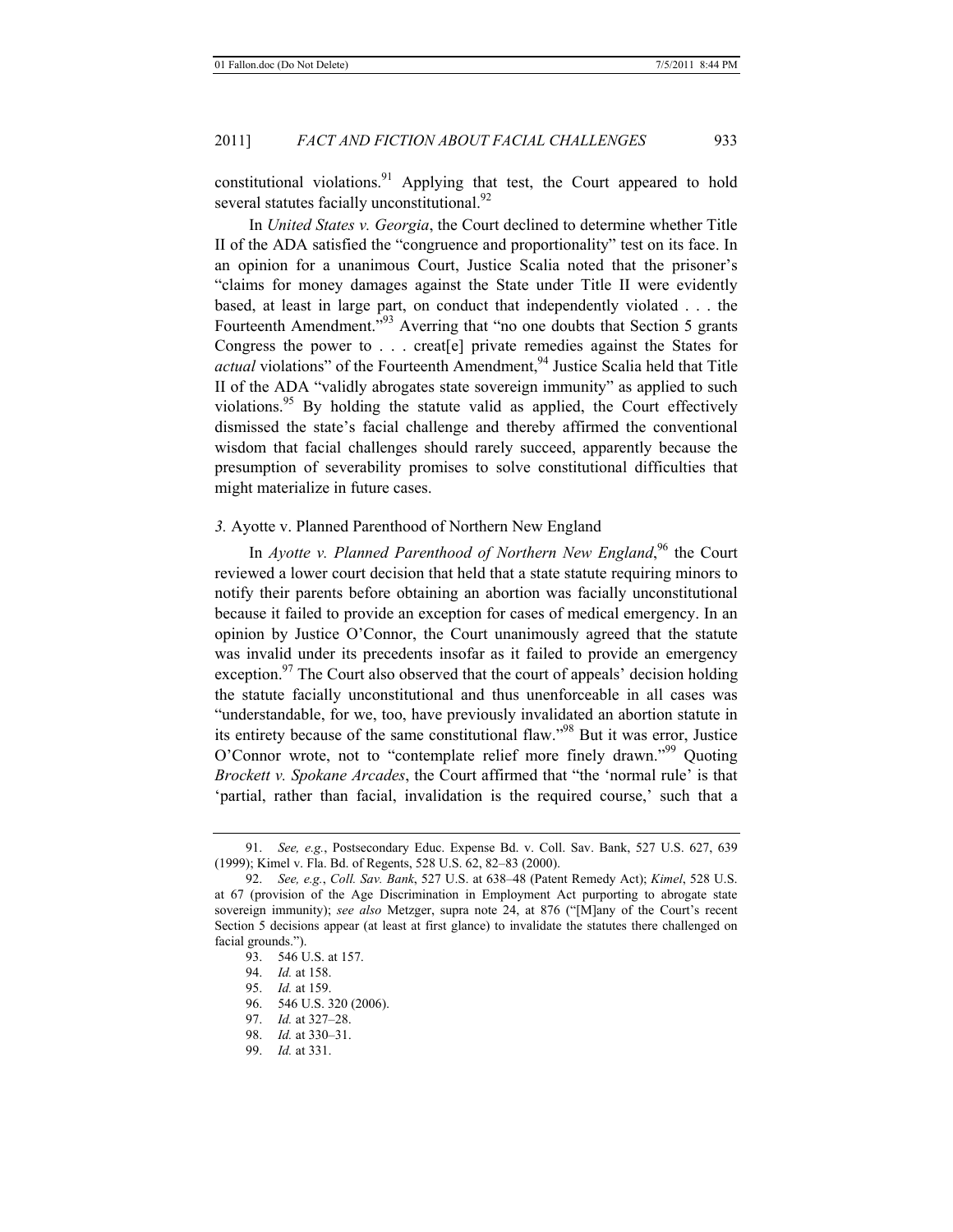'statute may be declared invalid to the extent it reaches too far, but otherwise left intact. $1000$  In this case, "background constitutional rules"<sup>101</sup> made it plain that the statute could survive constitutional scrutiny if invalidated as applied to emergency cases. Accordingly, the Court held that partial invalidation, not total invalidation, was the appropriate "remedy,"102 as long as "New Hampshire's legislature intended the statute to be susceptible to such a remedy,"103 presumably under the normally applicable presumption of separability.

#### *4.* Gonzales v. Carhart

The unanimity displayed in *Ayotte* fractured the following year in Gonzales v. Carhart,<sup>104</sup> but an adamant five-Justice majority restated the conventional wisdom even more forcefully than *Ayotte* had. *Carhart* presented a challenge to a federal statute that banned an abortion technique dubbed "partial-birth abortion," but did not prohibit other methods.<sup>105</sup> The challengers alleged that the statute was unconstitutional on its face because it included no exception for cases in which the forbidden technique would be necessary to protect the health of the mother.<sup>106</sup> Reversing the lower court, Justice Kennedy's majority opinion assumed that the statute would be unconstitutional as applied to any cases in which it confronted women with actual health risks, $107$  but found medical uncertainty about whether any such cases existed and ruled that a facial challenge necessarily failed in light of the uncertainty.<sup>108</sup> Having so ruled, Justice Kennedy went on to render the "further determination that these facial attacks should not have been entertained in the first instance."109 It would not be "within our traditional institutional role" to try to anticipate when the challenged ban might possibly constitute an undue burden on abortion rights, he wrote.<sup>110</sup> Instead, the challengers should be remitted to the "as-applied challenges [that] are the basic building blocks of constitutional adjudication."<sup>111</sup>

- 103. *Id.* at 331.
- 104. 550 U.S. 124 (2007).
- 105. *Id.* at 140–42, 150.
- 106. *Id.* at 161.
- 107. *See id.* at 167–68.
- 108. *Id.* at 163–67.
- 109. *Id.* at 167.
- 110. *Id.* at 168.
- 111. *Id.* (quoting Fallon, *supra* note 4, at 1328).

<sup>100.</sup> *Id.* at 329.

<sup>101.</sup> *Id.*

<sup>102.</sup> *Id.* at 330–31.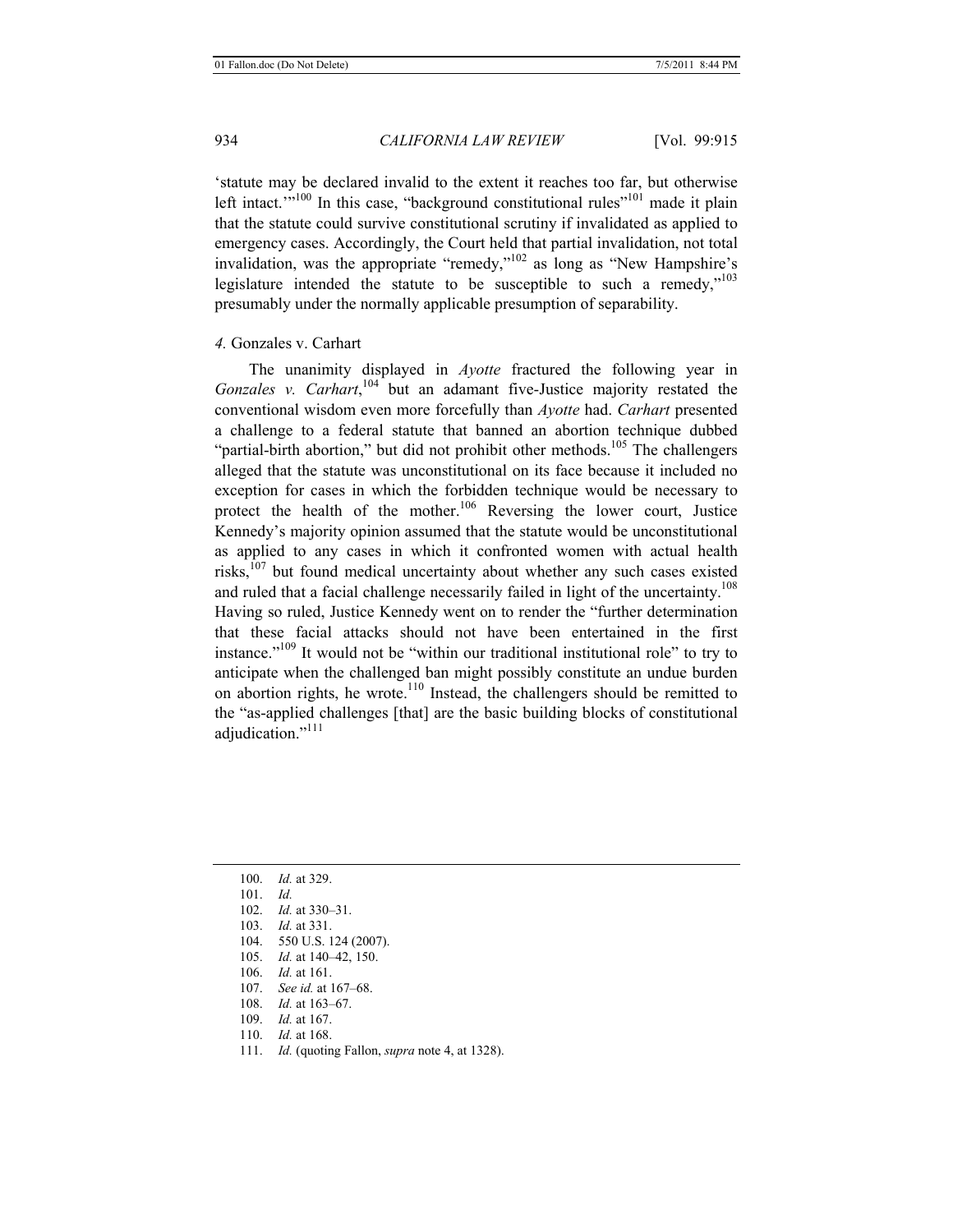#### III.

# CONSTITUTIONAL DOCTRINE AND THE NEAR UBIQUITY OF FACIAL **CHALLENGES**

As should now be clear, the Justices of the Supreme Court sometimes say, and undoubtedly believe, that facial challenges, and especially successful facial challenges, are and should be rare; that the Court almost invariably rules on asapplied challenges before considering facial challenges; that only a few stringent and anomalous tests such as the First Amendment overbreadth test frame facial challenges; and that a presumption of severability typically defeats facial challenges by allowing a court simply to assume that any possibly invalid statutory applications could be severed from valid ones in future cases. The Justices also believe that it is possible, in cases such as *Salerno*, to state generally applicable, transsubstantive rules specifying when facial challenges can and cannot succeed, without regard to the constitutional provision under which a challenge occurs or the character of the law whose enforcement is being challenged.

On all of these points, the conventional wisdom is false. To establish this claim, this Part begins by identifying some of the astonishingly large number of constitutional provisions under which the Supreme Court has upheld facial challenges. It then presents the results of a more systematic study of all Supreme Court cases decided on the merits during each of six Terms over a twenty-six-year period. That survey strongly corroborates the conclusion that facial challenges are at least as common as as-applied challenges in the Supreme Court and that facial challenges frequently prevail. A final subsection discusses how these two types of evidence, either singly or in conjunction, specifically refute one or another tenet of the conventional wisdom.

#### *A. Facial Challenges Hiding in Plain Sight*

Powerful evidence that the Supreme Court routinely entertains, and not infrequently upholds, facial challenges emerges from examination of the leading cases under a broad range of constitutional provisions, as reflected in a single Constitutional  $Law<sup>112</sup>$  and a single Federal Courts casebook.<sup>113</sup> A survey of leading cases unmistakably demonstrates that the Court has held statutes wholly invalid under nearly every provision of the Constitution under which it has adjudicated challenges to statutes.

In cases involving challenges to Congress's authority to enact legislation under Article I, the Court has held statutes wholly invalid under the Qualifications Clause, $114$  the Presentment Clause, $115$  and the Suspension

<sup>112.</sup> *See* JESSE H. CHOPER, ET AL., CONSTITUTIONAL LAW: CASES–COMMENTS– QUESTIONS (10th ed. 2006).

<sup>113.</sup> *See* HART & WECHSLER, *supra* note 5.

<sup>114.</sup> *See* U.S. Term Limits, Inc. v. Thornton, 514 U.S. 779, 828–36 (1995).

<sup>115.</sup> *See* Clinton v. City of New York, 524 U.S. 417, 447–49 (1998); INS v. Chadha, 462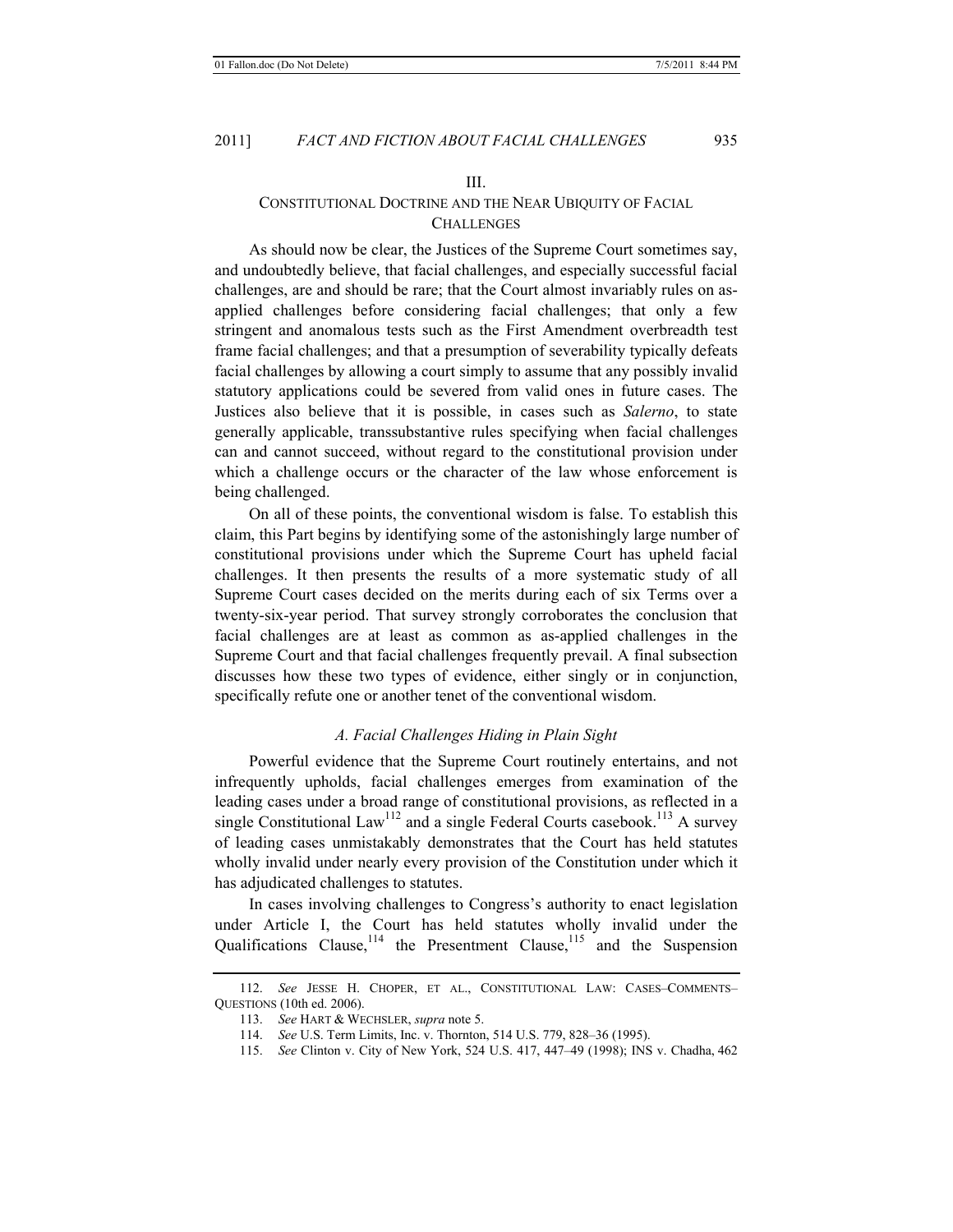Clause.<sup>116</sup> Within the past two decades, it has twice ruled that statutes exceeded Congress's power under the Commerce Clause.<sup>117</sup> Indeed, a subsequent decision, in *Gonzales v. Raich,*118 can be read as rejecting the possibility of successful as-applied challenges to assertions of legislative power under the Commerce Clause and thus as establishing that all attacks must be facial if they are to have any chance at success.<sup>119</sup> The Court has struck down state legislation under the Contracts Clause<sup>120</sup> and the Import-Export Clause.<sup>121</sup> It frequently invalidates state statutes under the dormant Commerce Clause.<sup>122</sup>

In other decisions enforcing the Constitution's structural provisions, the Court has ruled statutory provisions invalid, apparently in all applications, because they trenched on powers reserved to the President by Article  $II^{123}$  or conflicted with Article III.<sup>124</sup> *Printz v. United States*<sup>125</sup> found that a statutory provision requiring state and local law enforcement officials to enforce federal law violated assumptions of dual sovereignty implicit in the Constitution's structure. The Court has repeatedly held statutes that discriminate against outof-staters unconstitutional under the Privileges and Immunities Clause of Article IV.<sup>126</sup> It often finds state statutes and regulations to be preempted by federal law and thus wholly unenforceable under the Supremacy Clause of Article VI.<sup>127</sup>

Myriad Supreme Court decisions have pronounced statutes invalid under the Free Speech Clause of the First Amendment.<sup>128</sup> Many of these rulings have

120. *See* U.S. Trust Co. v. New Jersey, 431 U.S. 1, 32 (1977).

121. *See* Polar Tankers, Inc. v. City of Valdez, 129 S. Ct. 2277 (2009).

122. *See, e.g.*, W. Lynn Creamery, Inc. v. Healy, 512 U.S. 186, 199 (1994); C & A Carbone, Inc. v. Clarkstown, 511 U.S. 383, 389–94 (1994); Bendix Autolite Corp. v. Midwesco Enters., Inc., 486 U.S. 888, 894 (1988); New Energy Co. of Indiana v. Limbach, 486 U.S. 269, 275–80 (1988); Brown-Forman Distillers Corp. v. N.Y. State Liquor Auth., 476 U.S. 573, 576 (1986); Sporhase v. Nebraska, 458 U.S. 941, 958 (1982); Hughes v. Oklahoma, 441 U.S. 322, 336–38 (1979); City of Philadelphia v. New Jersey, 437 U.S. 617, 628–29 (1978); Dean Milk Co. v. Madison, 340 U.S. 349, 356 (1951); Baldwin v. Seelig, 294 U.S. 511, 527–28 (1935).

123. *See, e.g.*, Free Enter. Fund v. Pub. Co. Accounting Oversight Bd., 130 S. Ct. 3138 (2010); Bowsher v. Synar, 478 U.S. 714, 736 (1986); Buckley v. Valeo, 414 U.S. 1 (1976).

124. *See* Plaut v. Spendthrift Farm, Inc., 514 U.S. 211, 238–40 (1995); United States v. Klein, 80 U.S. 128 (1871).

125. 521 U.S. 898, 933 (1997).

126. *See, e.g.*, Lunding v. N.Y. State Appeals Tribunal, 522 U.S. 287, 315 (1998); Hicklin v. Orbeck, 437 U.S. 518, 534 (1978).

127. *See, e.g.*, Haywood v. Drown, 129 S. Ct. 2108 (2009); Lorillard Tobacco Co. v. Reilly, 533 U.S. 525, 540–53 (2001).

128. *See, e.g.*, United States v. Stevens, 130 S. Ct. 1577 (2010); Citizens United v. Fed. Election Comm'n, 130 S. Ct. 876, 913 (2010); Ashcroft v. Free Speech Coal., 535 U.S. 234, 258 (2002); Watchtower Bible & Tract Soc'y v. Stratton, 536 U.S. 150 (2005); Lorillard Tobacco Co.

U.S. 919, 952–59 (1983).

<sup>116.</sup> *See* Boumediene v. Bush, 553 U.S. 723 (2008).

<sup>117.</sup> *See* United States v. Morrison, 529 U.S. 598, 627 (2001); United States v. Lopez, 514 U.S.549, 559–68 (1995).

<sup>118. 545</sup> U.S. 1 (2005).

<sup>119.</sup> *See* Franklin, *supra* note 36, at 62–68; Meier, *supra* note 1, at 1563.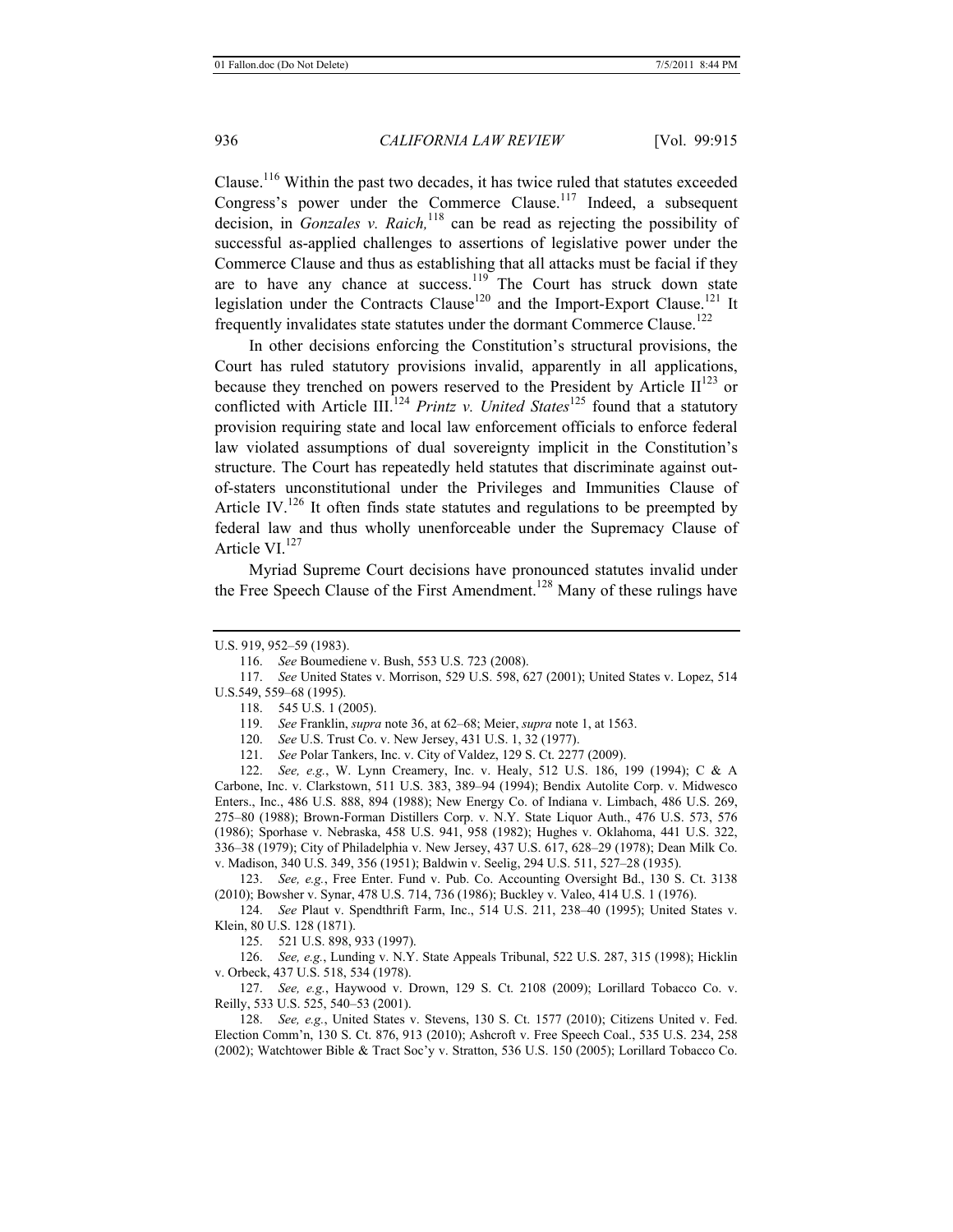laid down or reaffirmed tests of constitutional validity that can be, and often have been, employed to hold other statutes invalid *in toto*. These include tests that inquire whether statutes regulating speech or expression are substantially overbroad,  $129$  whether they are narrowly tailored to further compelling governmental interests,130 and whether restrictions on commercial speech directly advance substantial government interests and are no more extensive than necessary. $^{131}$ 

A formidably large number of decisions have found statutes unconstitutional under the religion clauses of the First Amendment. In *Church of Lukumi Babalu Aye, Inc. v. Hialeah*, the Court held a statute facially invalid under the Free Exercise Clause.<sup>132</sup> More frequently, the Court has declared statutes invalid under the Establishment Clause, $133$  often because of their failure to satisfy one or another prong of the much criticized but frequently applied threepart test of *Lemon v. Kurtzman*. 134 Pursuant to the *Lemon* test, laws and regulations will fall to constitutional challenge if they lack a secular purpose, have the principal or primary effect of advancing or inhibiting religion, or promote an excessive government entanglement with religion.<sup>135</sup>

Several cases have pronounced statutes facially invalid because they interfere with a constitutionally protected right to travel.<sup>136</sup> The Court found support for the underlying right in the First Amendment in *Aptheker v. Secretary of State*<sup>137</sup> and in the Fourteenth Amendment Privileges or Immunities Clause in *Saenz v. Roe.*<sup>138</sup> A number of decisions under the Eighth Amendment have held statutes unconstitutional for failing to impose proper safeguards against

- 129. *See, e.g.*, *Stevens*, 130 S. Ct. 1577.
- 130. *See, e.g.*, *Citizens United*, 130 S. Ct. at 913.
- 131. *See, e.g.*, *Lorillard Tobacco*, 533 U.S. at 533–36.
- 132. 508 U.S. 520, 542, 545 (1993).

133. *See, e.g.*, Santa Fe Indep. Sch. Dist. v. Doe, 530 U.S. 290, 317 (2000); Bd. of Educ. of Kiryas Joel v. Grumet, 512 U.S. 687, 705 (1994); Edwards v. Aguillard, 482 U.S. 578, 597 (1987); Thornton v. Caldor, 472 U.S. 703, 710–11 (1985); Wallace v. Jaffree, 472 U.S. 38, 61 (1985); Larkin v. Grendel's Den, 459 U.S. 116 (1982); Stone v. Graham, 449 U.S. 39, 42–43 (1980); Epperson v. Arkansas, 393 U.S. 97, 109 (1968).

- 134. 403 U.S. 602, 607 (1971).
- 135. *See id.*
- 136. This line of cases starts with *Crandall v. Nevada*, 73 U.S. 35 (1867).
- 137. 378 U.S. 500 (1964).
- 138. 526 U.S. 489, 505–07 (1999).

v. Reilly, 533 U.S. 525, 533–36 (2001); United States v. Playboy Entm't Group, 529 U.S. 803, 827 (2000); Reno v. ACLU, 521 U.S. 844, 883 (1997); McIntyre v. Ohio Elections Comm'n, 514 U.S. 334, 348–53 (1995); R.A.V. v. City of St. Paul, 502 U.S. 105, 123 (1991); Lakewood v. Plain Dealer Publ'g Co., 486 U.S. 750 (1988); Bd. of Airport Comm'rs v. Jews for Jesus, 482 U.S. 569, 573 (1987); Hudnut v. Am. Booksellers Ass'n, 475 U.S. 1001 (1986); FCC v. League of Women Voters, 468 U.S. 364, 402 (1984); Va. State Bd. of Pharmacy v. Va. Citizens Consumer Council, 425 U.S. 748, 750, 773 (1976); Buckley v. Valeo, 424 U.S. 1 (1976); Miami Herald v. Tornillo, 418 U.S. 241, 259 (1974); Chi. Police Dep't v. Mosley, 408 U.S. 92, 102 (1972); Brandenburg v. Ohio, 395 U.S. 444, 448–49 (1969); Staub v. Baxley, 355 U.S. 313 (1958); Cantwell v. Connecticut, 310 U.S. 296 (1940); Lovell v. Griffin, 303 U.S. 444, 451 (1938).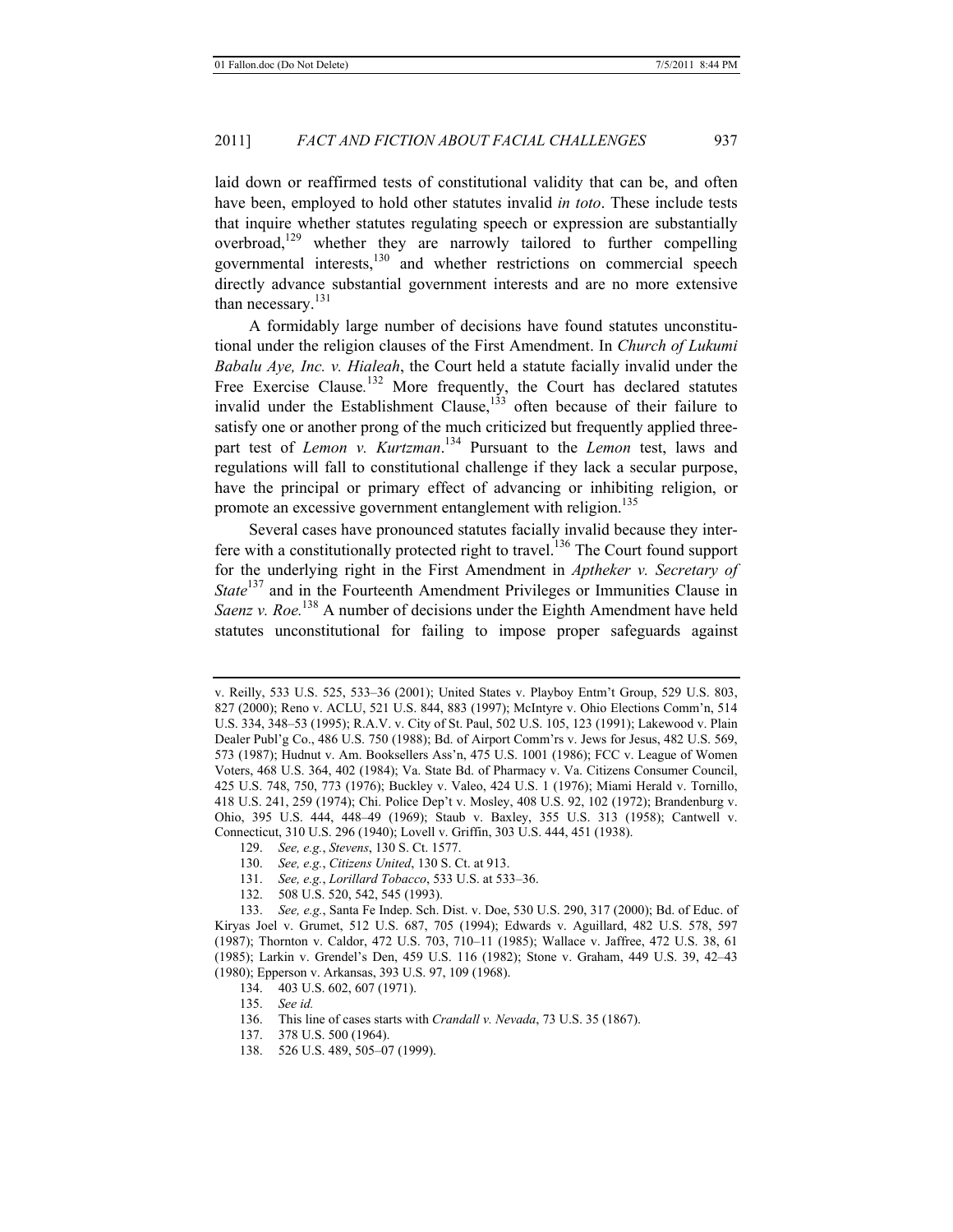arbitrary imposition of the death penalty.139 Indeed, the precedent-shattering decision in *Furman v. Georgia*140 either held or established that the death penalty statutes in thirty-nine states were unconstitutional.<sup>141</sup>

The Supreme Court has quite frequently held legislation unconstitutional under the Due Process Clauses of the Fifth and Fourteenth Amendments, sometimes based on procedural<sup>142</sup> and sometimes based on substantive defects.<sup>143</sup> In doing so, the Court, depending on the nature of the case, has faulted legislation for failing to be rationally related to a legitimate state interest,  $^{144}$  for not meeting the demands of strict judicial scrutiny,  $^{145}$  and for imposing an undue burden on abortion rights.<sup>146</sup> *City of Chicago v. Morales*<sup>147</sup> held that an ordinance making it a crime to loiter in a public place after having been asked to disperse by a police officer who reasonably believed one of the persons present to be a gang member was facially invalid on vagueness grounds because it failed to cabin police discretion adequately.

Under the Equal Protection Clause, the Court has invalidated statutes because they discriminated against racial minorities, in a line of cases including *Brown v. Board of Education*, 148 and because they awarded race-based affirmative action preferences not narrowly tailored to further a compelling governmental interest, as in *City of Richmond v. J.A. Croson Co.*<sup>149</sup> The Court has also applied strict scrutiny to strike down state laws disadvantaging aliens.<sup>150</sup> In the domain of gender, the Court held a statutory provision discriminating against women not to be rationally related to a legitimate state interest in *Reed v. Reed.*<sup>151</sup> Since *Craig v. Boren*<sup>152</sup> in 1976, the Court has most often

140. 408 U.S. 238, 239–49 (1972).

141. CHOPER ET AL., *supra* note 112, at 527.

142. *See, e.g.*, Sniadach v. Family Fin. Corp., 308 U.S. 47 (1969).

143. *See, e.g.*, Lawrence v. Texas, 539 U.S. 558 (2003); Stenberg v. Carhart, 530 U.S. 914, 922 (2000); City of Chi. v. Morales, 527 U.S. 41, 60–64 (1999); Planned Parenthood of Se. Pa. v. Casey, 505 U.S. 833, 887–98 (1992); Moore v. E. Cleveland, 431 U.S. 494 (1977); U.S. Dep't of Agric. v. Moreno, 413 U.S. 528, 543 (1973); Roe v. Wade, 410 U.S. 113, 166 (1973).

144. *See Lawrence*, 539 U.S. 558; Hooper v. Bernallilo Cnty. Assessor, 472 U.S. 612, 622– 24 (1985); *Moreno*, 413 U.S. at 543.

145. *See, e.g.*, Roe v. Wade, 410 U.S. 113.

146. *See, e.g.*, *Stenberg*, 530 U.S. at 922; *Planned Parenthood of Se*. *Pa*., 505 U.S. at 887– 98.

147. 527 U.S. at 60–64.

148. 347 U.S. 483, 495 (1954); *see also* Hunter v. Erickson, 393 U.S. 385, 392–93 (1969); Loving v. Virginia, 388 U.S. 1 (1967).

149. 488 U.S. 469, 507–08 (1989); *see* Gratz v. Bollinger, 539 U.S. 244, 270–76 (2003); Regents of Univ. of Cal. v. Bakke, 438 U.S. 265, 271 (1978); *see also* Parents Involved in Cmty. Schs. v. Seattle Sch. Dist. No. 1, 551 U.S. 701 (2007) (invalidating voluntarily adopted public school student assignment plans that relied on race to promote integration).

150. *See, e.g.*, Sugarman v. Dougall, 413 U.S. 634, 646 (1973); Graham v. Richardson, 403 U.S. 365, 376–77 (1971).

151. 404 U.S. 71, 76 (1971).

152. 429 U.S. 190, 210 (1976).

<sup>139.</sup> *See, e.g.*, Roberts v. Louisiana, 428 U.S. 335, 335–36 (1976) (plurality opinion); Woodson v. North Carolina, 428 U.S. 280, 285–305 (1976) (plurality opinion).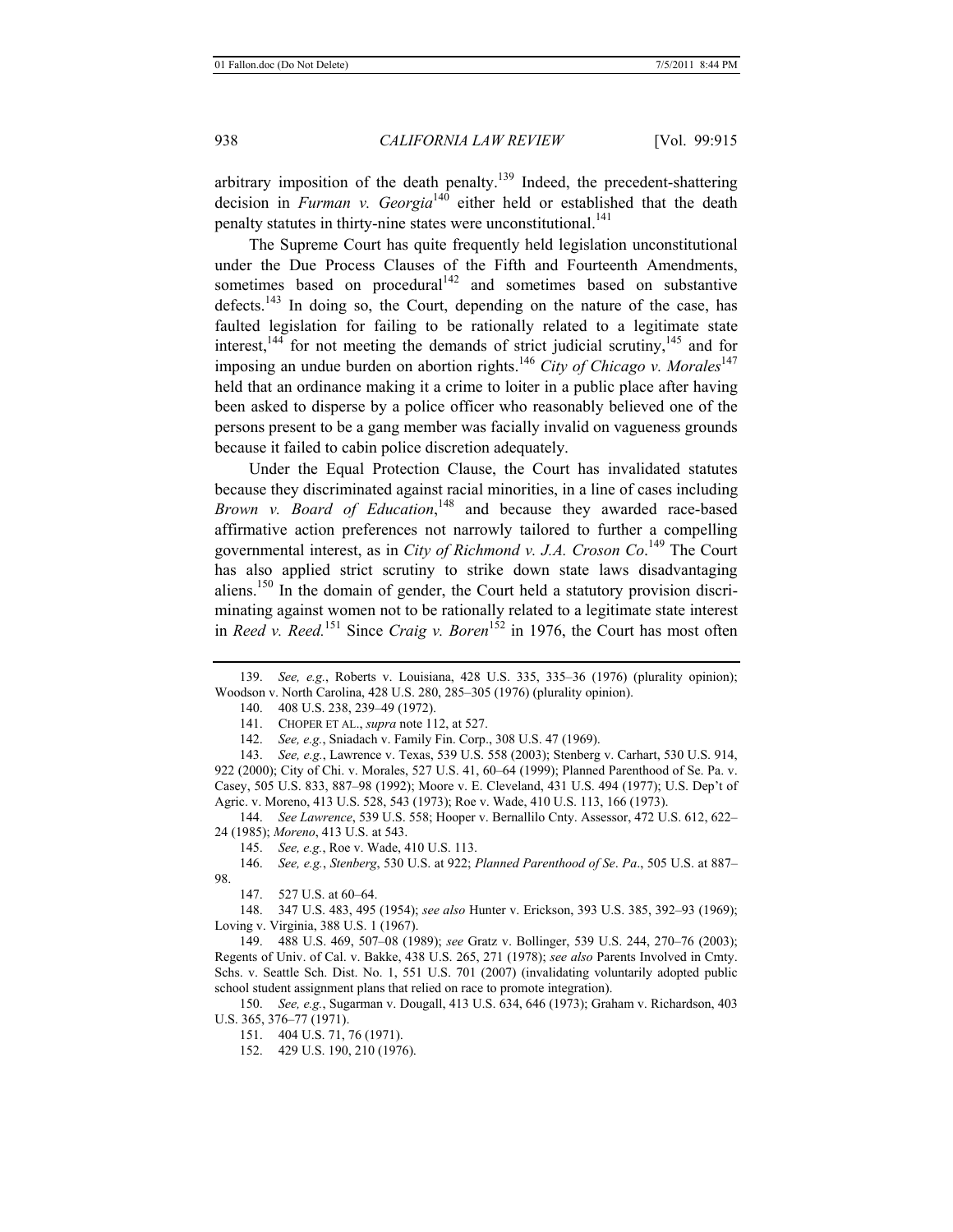applied a test inquiring whether the government's reliance on gender serves important state interests to which the statutory discrimination is "substantially related."153 In other equal protection cases, the Court has sometimes found statutory classifications to be irrational, and thus invalid, in their discrimination against illegitimate children,<sup>154</sup> single persons,<sup>155</sup> and homosexuals.<sup>156</sup>

The Supreme Court has also relied on the Equal Protection Clause in invalidating statutes that failed to conform to one-person, one-vote norms<sup>157</sup> and in striking down statutory provisions establishing voting districts when racial considerations were the predominant factor leading to those provisions' enactment.<sup>158</sup> *Harper v. Virginia State Board of Elections*159 held that a statute making payment of a poll tax "a prerequisite of voting" violated the Equal Protection Clause because voting was a fundamental right and "[w]ealth, like race, creed, or color is not germane to one's ability to participate intelligently in the electoral process."<sup>160</sup> In a line of cases beginning with *Shapiro v. Thompson*, 161 the Supreme Court has relied on the Equal Protection Clause to strike down a number of state statutes imposing duration-of-residency requirements as a precondition to the receipt of important benefits or the exercise of fundamental rights.<sup>162</sup>

The Supreme Court has relied on facial invalidations not only to enforce the substantive guarantees of the Fourteenth Amendment, but also to thwart what a majority has viewed as attempted overstepping of Congress's constitutionally conferred enforcement powers under Section 5. Several decisions have thus ruled that statutory provisions purporting to abrogate the states' sovereign immunity from suit were invalid, apparently *in toto*, because

156. *See* Romer v. Evans, 517 U.S. 620, 635–36 (1996).

161. 394 U.S. 618, 638 (1969).

162. *See, e.g.*, Memorial Hosp. v. Maricopa Cnty., 415 U.S. 250 (1974) (involving emergency medical care); Dunn v. Blumstein, 405 U.S. 330, 360 (1972) (involving voting rights).

<sup>153.</sup> In *United States v*. *Virginia*, 518 U.S. 515, 539–46 (1996), which invalidated an admissions policy that categorically excluded women from attendance at a state military college, the Court emphasized the further requirement that gender-based discriminations require an "exceedingly persuasive justification."

<sup>154.</sup> *See, e.g.*, Clark v. Jeter, 486 U.S. 456, 465 (1988); Trimble v. Gordon, 430 U.S. 762, 766–76 (1977).

<sup>155.</sup> *See* Eisenstadt v. Baird, 405 U.S. 438, 443 (1972).

<sup>157.</sup> *See, e.g.*, Reynolds v. Sims, 377 U.S. 533 (1964) (affirming a lower court decision that held a state districting statute unconstitutional on its face); Lucas v. Forty-Fourth Gen. Assembly, 377 U.S. 713, 734–35 (1964); Wesberry v. Sanders, 376 U.S. 1, 7 (1964).

<sup>158.</sup> *See, e.g.*, Bush v. Vera, 517 U.S. 952 (1996); Miller v. Johnson, 515 U.S. 900, 920–28 (1995).

<sup>159. 383</sup> U.S. 663, 668 (1966).

<sup>160.</sup> *Id.; see also* Kramer v. Union Sch. Dist., 395 U.S. 621, 628–29 (1969) (holding that a statute limiting voting in school district elections mostly to parents of school children and to those who owned or leased real property in the district or were married to someone who did could not survive the "exacting judicial scrutiny" applicable to "statutes distributing the franchise").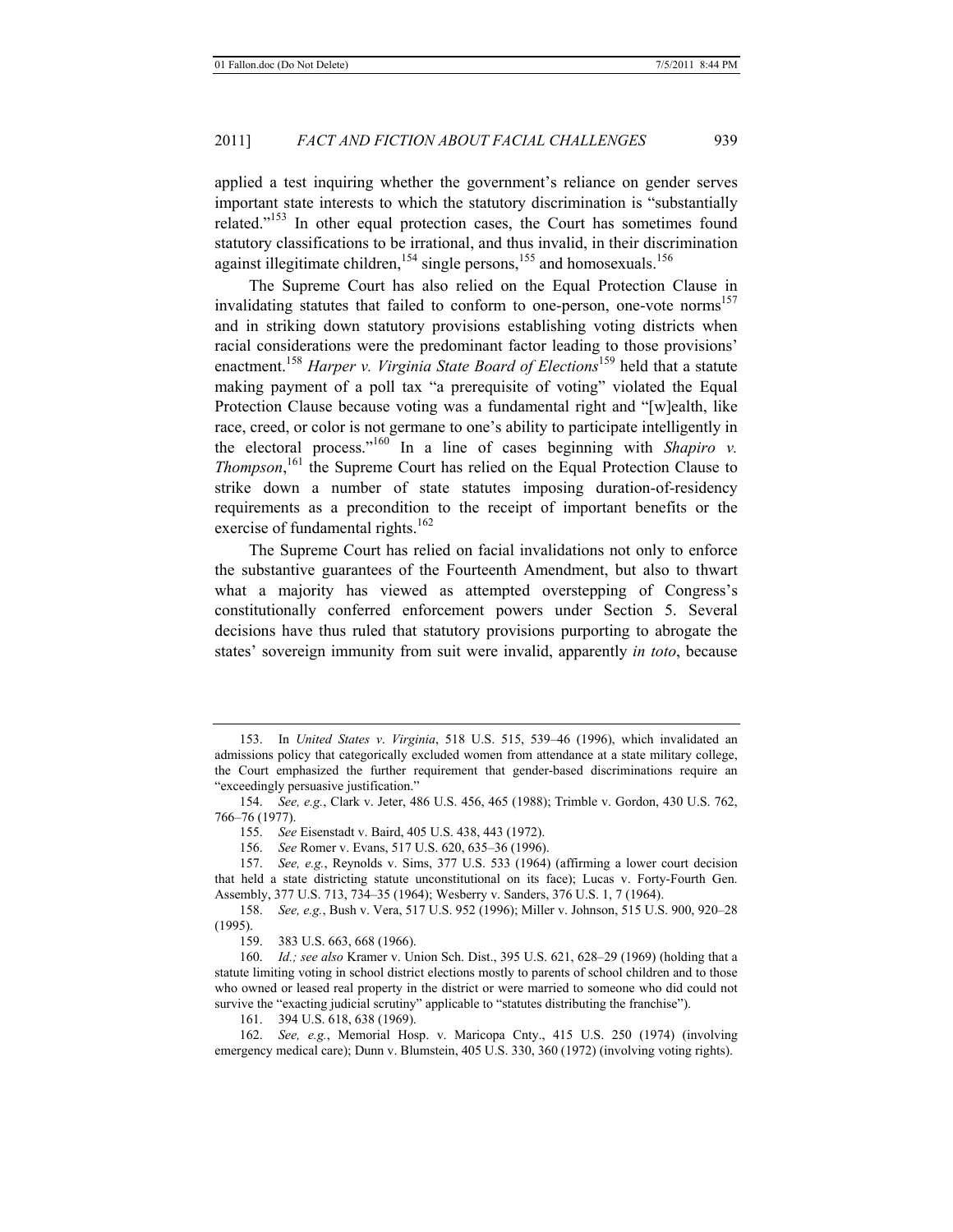they were not "congruent and proportional" to an identified pattern of constitutional violations by states. $163$ 

# *B. An Empirical Survey of All Cases in Six Supreme Court Terms*

In order further to test the conventional wisdom concerning facial challenges in the Supreme Court, and in particular the propositions that facial challenges are anomalous and rarely succeed, I conducted—with very substantial reliance on the work of research assistants—an empirical examination of all Supreme Court decisions during the October 2009, 2004, 1999, 1994, 1989, and 1984 Terms. The results of this survey, which will be presented in a table below and summarized more fully in an Appendix, provide strong evidence that facial challenges in the Supreme Court are more normal than aberrant and that they quite frequently prevail. In every one of the Terms that we surveyed, the Court adjudicated more facial challenges on the merits than it did as-applied challenges. The overall success rate for facial challenges was also higher than that for as-applied challenges.<sup>164</sup> Perhaps most striking, in only four cases in the sample did a majority of the Court express a preference for as-applied over facial adjudication based on a role-based reluctance to hold statutes invalid *in toto*. 165

Although the survey results corroborate my thesis about the frequency with which the Supreme Court entertains and upholds facial challenges, the overall picture that emerged is in some ways less clear-cut than I would have hoped. As the Appendix explains, it is sometimes difficult to differentiate facial from as-applied challenges, partly but not exclusively because the Court is often inattentive to the distinction. In addition, the coding of cases in which the Court noted that the parties had presented either facial or as-applied challenges but did not rule squarely on their merits required a number of methodological decisions that others might make differently. Although readers should thus take the numbers presented here with a grain of salt, at least until they have read the Appendix, I would expect the findings of others who examined the Supreme Court's decisions during the same six Terms to align with my conclusions in their general thrust.<sup>166</sup>

<sup>163.</sup> *See* Bd. of Trs. of Univ. of Ala. v. Garrett, 531 U.S. 356, 374 (2001); Kimel v. Fla. Bd. of Regents, 528 U.S. 62, 67, 91–92 (2000); Fla. Prepaid Postsecondary Educ. Expense Bd. v. Coll. Sav. Bank, 527 U.S. 627, 637–48 (1999).

<sup>164.</sup> The respective numbers were 44 percent and 38 percent.

<sup>165.</sup> *See* L.A. Police Dep't v. United Reporting Publ'g Corp., 528 U.S. 32, 37–41 (1999); United States v. Nat'l Treasury Emps. Union, 513 U.S. 454, 477–79 (1995); Brockett v. Spokane Arcades, Inc., 472 U.S. 491, 502–07 (1985); City of Cleburne v. Cleburne Living Ctr., Inc., 473 U.S. 432, 447 (1985).

<sup>166.</sup> For anyone who might wish to check or challenge the categorizations that our tallies reflect, Section C of the Appendix lists every case that we recorded as presenting either a facial or an as-applied challenge, denotes whether we characterized the challenge as successful or unsuccessful, and explains the exercise of judgment that underlie our coding in many of the cases that proved hardest to categorize.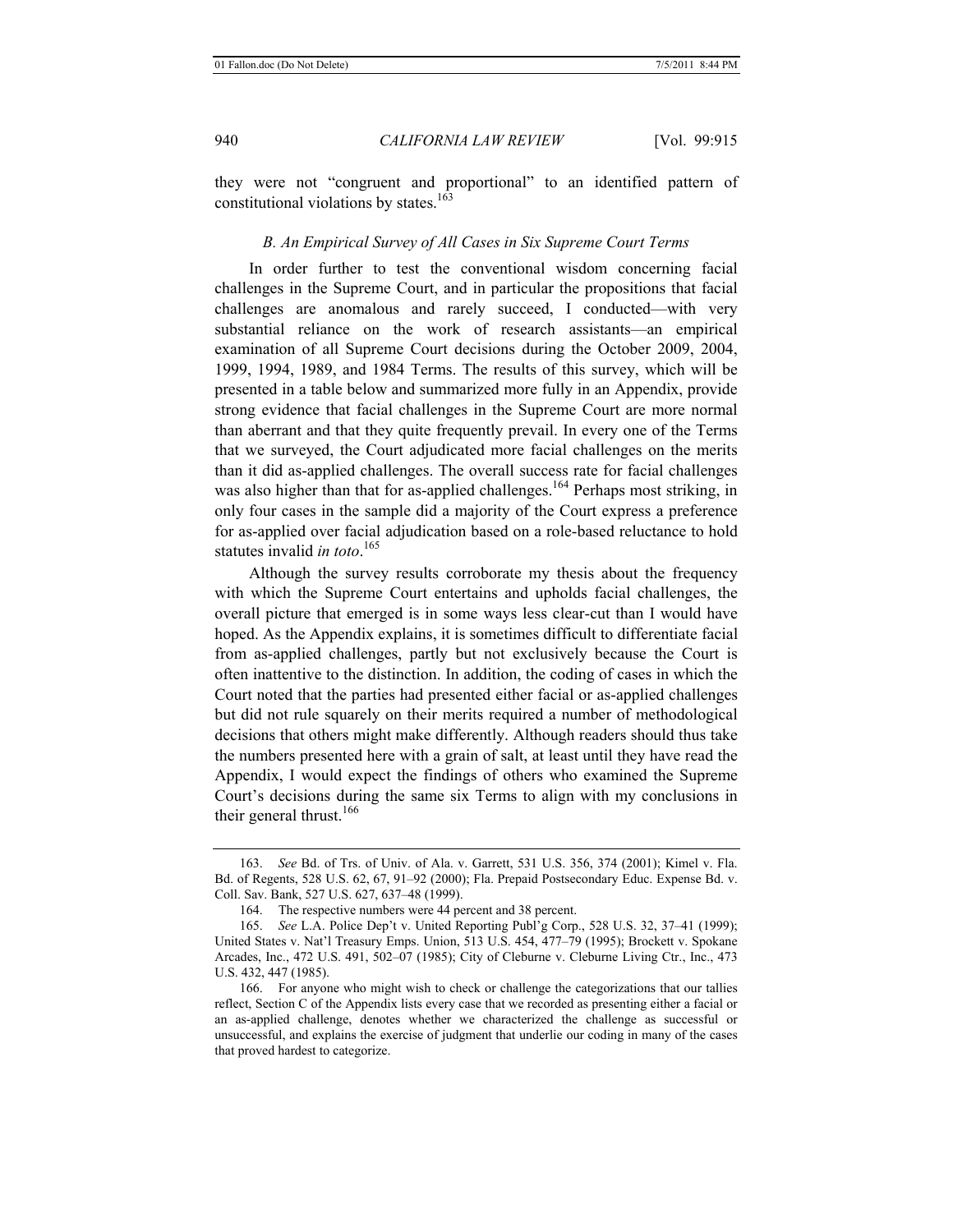#### *1. Empirical Findings*

The following table summarizes our findings regarding facial and asapplied challenges in the Supreme Court during the 2009, 2004, 1999, 1994, 1989, and 1984 Terms:

|                        | Term                                 |                |               |               |                |              |                |                |
|------------------------|--------------------------------------|----------------|---------------|---------------|----------------|--------------|----------------|----------------|
|                        |                                      | 1984           | 1989          | 1994          | 1999           | 2004         | 2009           | <b>TOTAL</b>   |
| Cases<br>Adjudicated   | Total                                | 151            | 139           | 86            | 77             | 79           | 87             | 619            |
|                        | Facial                               | 18             | 17            | 10            | 20             | 5            | 6              | 76             |
|                        | <b>As-Applied</b>                    | 9              | 14            | 6             | 7              | 3            | $\overline{4}$ | 43             |
|                        | <b>Both Facial</b><br>and As-Applied | 4              | 5             |               | $\theta$       | 3            | $\theta$       | 13             |
| <b>Success</b><br>Rate | Facial                               | 11/22<br>(50%) | 4/22<br>18%   | 7/11<br>(64%) | 12/20<br>(60%) | 2/8<br>(25%) | 3/6<br>(50%)   | 39/89<br>(44%) |
|                        | <b>As-Applied</b>                    | 4/13<br>(31%)  | 5/19<br>(26%) | 4/7<br>(57%)  | 5/7<br>(71%)   | 2/6<br>(33%) | 1/4<br>(25%)   | 21/56<br>(38%) |

| Table 1: Count and Success of Facial and As-Applied Challenges in the |  |
|-----------------------------------------------------------------------|--|
| <b>Supreme Court, 1984–2009</b>                                       |  |

#### *2. Preliminary Discussion*

Prior to further discussion of how the results of my empirical survey support this Article's general claims about the relative frequency and success rates of facial and as-applied challenges, I offer four comments about change or its relative absence—in the Court's pattern of decisions over a twenty-sixyear period.

First, the number of cases presenting *either* facial or as-applied challenges to statutes constitutes a smaller proportion of the Court's docket than I might have guessed. Many of the Court's cases involve statutory questions only. As explained in the Appendix, many more involve the constitutionality of actions by lower court judges or government officials that may be authorized, but are not mandated, by statutes and that the parties do not frame as involving a challenge to a statute. Examples include many challenges to lower court judges' rulings on evidentiary motions and to the constitutionality of searches and seizures.

Second, although there is surprising year-to-year variation in the numbers of facial and as-applied challenges that the Court entertained, there is no clear trend line indicating either increasing or diminishing receptivity to facial challenges. The Court decided significantly fewer cases presenting constitutional challenges to statutes in the 2009 and 2004 Terms than it had in previous terms, but review of as-applied challenges declined nearly as markedly as review of facial challenges. There is no obvious pattern to the rates at which facial challenges succeed.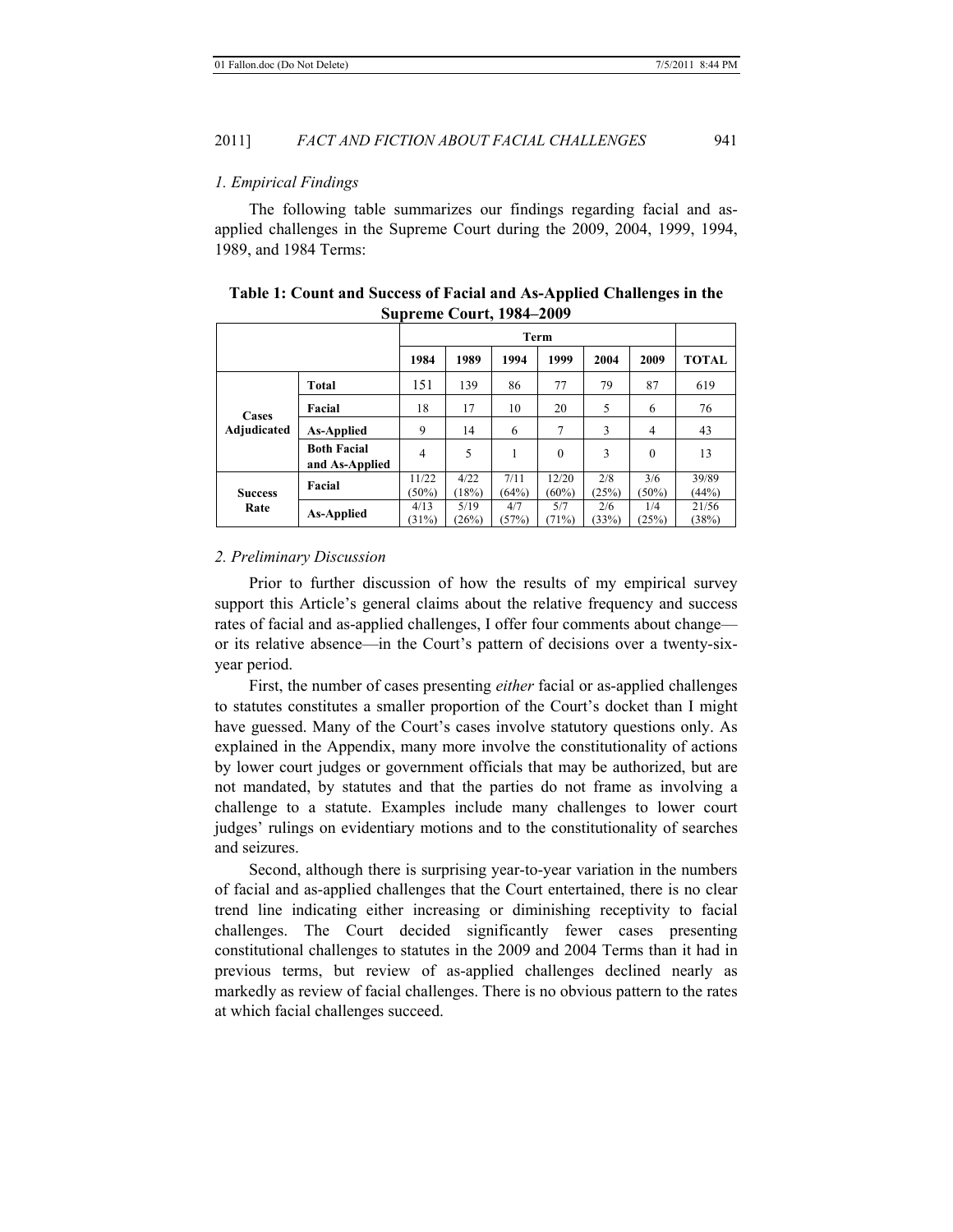Third, although the survey included only one Term of the Roberts Court (compared with four for the Rehnquist Court and one for the Burger Court), the results for the 2009 Term do not demonstrate any sharp break with past Court practice in either adjudicating or sustaining facial or as-applied challenges.<sup>167</sup>

Fourth, the evidence I examined provides no support for the hypothesis that the Court's 1987 decision in *United States v. Salerno*, 168 which framed the test that facial challenges must meet in especially stringent terms, marked a significant turning point. Although the percentage of successful facial challenges declined from 50 percent in the 1984 Term to 18 percent in the 1989 Term, there was little change in the number of facial challenges that the Court addressed on the merits. Probably more significantly, by the 1999 Term, the total number of facial challenges adjudicated approached the 1984 level—even though the total number of cases on the Court's merits docket had declined by more than half—and the success rate for facial challenges was actually higher (60 percent as compared with 50 percent).

#### *C. The Conventional Wisdom Reappraised*

The evidence emerging from an informal review of leading Supreme Court cases and a more systematic examination of the cases decided during six of the Court's Terms reveals the conventional wisdom about facial challenges as astonishingly wide of nearly every relevant mark.

# *1. Facial Challenges Are Not Rare or Categorically Suspect*

Without need for further explanation, the evidence adduced above should dispose of the fallacy that facial challenges, or even successful facial challenges, are anomalous. As noted above, some commentators have correctly pointed out that facial challenges succeed substantially more often than the Supreme Court acknowledges,<sup>169</sup> but none, so far as I am aware, has adequately described or documented the breadth of the range of cases in which the Court has upheld facial challenges, $170$  frequently without even denominating them as such.

In an important article referred to earlier, Marc Isserles simultaneously attacked the conventional wisdom that facial challenges are rare and disfavored and, by introducing a conceptual distinction among facial challenges, largely reaffirmed the conventional wisdom regarding what he called "overbreadth facial challenges."171 According to Isserles, both the Supreme Court and

<sup>167.</sup> It is possible, of course, that examination of more Roberts Court Terms would support the judgment of some that the Roberts Court tends to prefer as-applied to facial adjudication—and perhaps especially as-applied to facial invalidation—more frequently than its predecessors.

<sup>168. 481</sup> U.S. 739 (1987).

<sup>169.</sup> *See, e.g.*, Isserles, *supra* note 14, at 439; Dorf, *supra* note 14, at 248–49.

<sup>170.</sup> *Cf*. Adler, *supra* note 15 (purporting to establish on analytical grounds, rather than on the basis of an empirical survey, that all challenges to statutes are facial challenges).

<sup>171.</sup> *See* Isserles, *supra* note 14, at 363–64.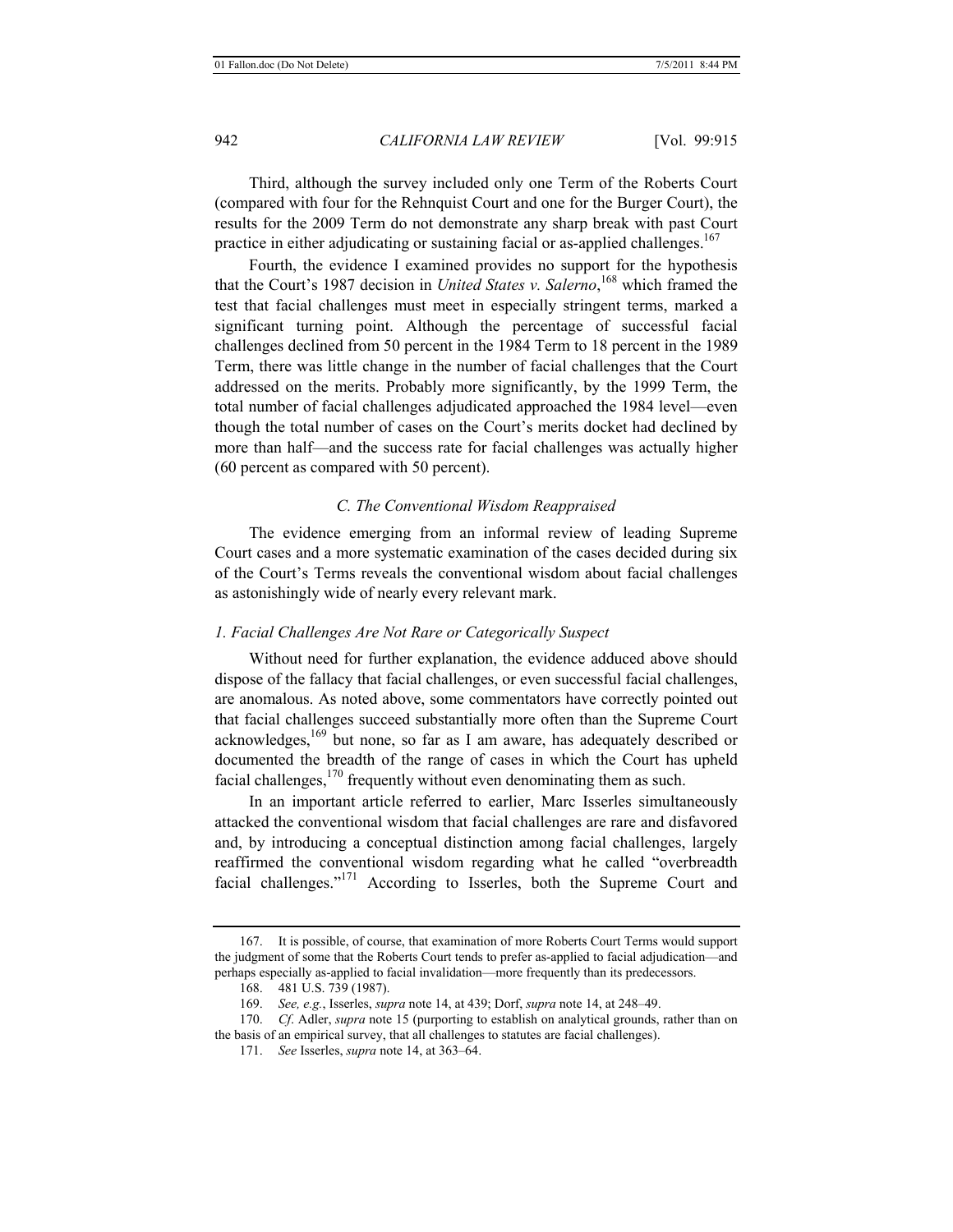scholarly commentators have erred by conflating overbreadth facial challenges, which are indeed disfavored, with what he calls valid rule facial challenges, which succeed much more frequently. When tested against Part III.A's long list of successful facial challenges, however, Isserles's effort to revise the conventional wisdom looks shaky. Although it is widely believed that "overbreadth facial challenges" constitute a distinctive and distinctively problematic category, readily distinguished from "valid rule facial challenges," $172$  the distinction is by no means always easy to apply. In any linguistically natural sense of the term, moreover, overbreadth facial challenges are actually quite common.

As defined by Isserles, overbreadth facial challenges are ones in which the challenger must point to cases other than her own to illustrate the vice of the statute that she challenges.<sup>173</sup> An example of this kind of overbreadth analysis comes from obscenity doctrine. The Supreme Court has held that "obscenity" lies beyond the protection of the First Amendment, but it has defined obscenity narrowly, so that a good deal of sexually explicit speech is not technically obscene.174 In this context, a purveyor of acknowledged obscenity may argue that a statute restricting sexually explicit speech should be deemed overbroad and therefore facially invalid *only* because it would be unconstitutional as applied to others, who are not before the court, and who trade in speech that is sexually explicit but not obscene.

Given his definition of "overbreadth," Isserles concludes that neither strict nor intermediate judicial scrutiny requires overbreadth analysis, properly understood.<sup>175</sup> Instead, those and many other tests that call for close tailoring of statutory terms to further compelling or important government interests "predicate[] facial invalidity on the basis of a constitutional infirmity on the face of the statute, independent of constitutional defects arising from the statute's application to particular cases."<sup>176</sup> A good case to illustrate Isserles's analysis is *United States v. Playboy Entertainment Group*, 177 which invalidated a statutory provision that required cable television operators to implement measures to prevent "signal bleed" from sexually explicit programming as a means of protecting children. In finding that the provision was not narrowly tailored to further a compelling governmental interest, the Court did not conclude that it was invalid because it would be impermissible as applied to some cases. Rather, the Court appeared to believe that the statute was unconstitutional because there were less restrictive means of protecting children from unwanted exposure to sexually explicit programming in *all*

<sup>172.</sup> *See id.*

<sup>173.</sup> *See id.*

<sup>174.</sup> *See* Miller v. California, 413 U.S. 15, 24 (1973) (defining constitutionally unprotected obscenity).

<sup>175.</sup> *See* Isserles, *supra* note 14, at 416–21.

<sup>176.</sup> *See id.* at 423.

<sup>177. 529</sup> U.S. 803 (2000).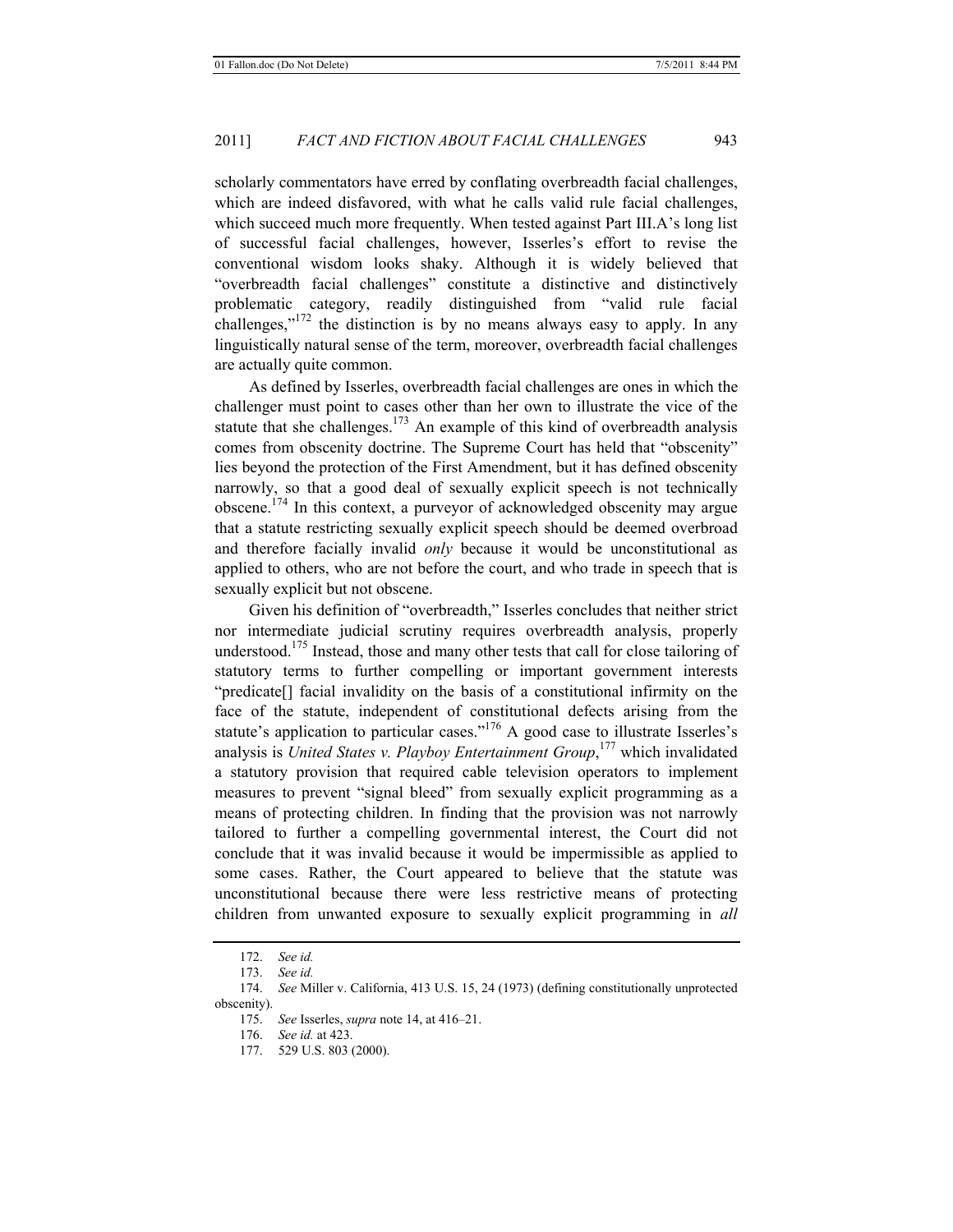cases<sup>178</sup>—for example, by putting the onus to monitor signal bleed and to complain about it when it occurred on parents who objected.

Although Isserles's distinction of strict scrutiny's narrow tailoring requirement from overbreadth tests is illuminating in some cases, in the end it cannot bear the weight that he, and others who have followed him, place on it. When inquiring whether statutes are narrowly tailored, courts must often anticipate cases that may differ in material respects from the case before them in order to ascertain whether a statute will withstand constitutional attack.

A plain example, already cited above, comes from strict judicial scrutiny as applied in *City of Richmond v. J.A. Croson Co.*179 Because affirmative action preferences for the actual victims of past discrimination would have been permissible, $180$  the vice of the challenged statute, which led the Court to invalidate it, was that it extended minority preferences too broadly.<sup>181</sup>

The intermediate scrutiny test, which the Court has often employed to invalidate statutes that discriminate on the basis of gender, can also elicit a type of overbreadth analysis. The statute invalidated in *Craig v. Boren*, 182 which barred young men but not young women from purchasing low-alcohol beer, reflected a stereotype-based generalization that young men would be more likely than young women to drink excessively and then drive drunkenly. As applied to some young men and young women, that stereotyped generalization would surely have been true. If so, the vice of the statute that called for facial invalidation lay in its overbreadth. Moreover, that vice was not self-evident on the face of the statute, "independent of constitutional defects arising from the statute's application to particular cases,"<sup>183</sup> because some statutes mandating gender-based discrimination are constitutionally valid.<sup>184</sup> In applying intermediate scrutiny, a court must consider a range of actual and possible applications to determine whether, in enough of them, a particular statute's differential treatment of men and women is substantially related to an important governmental interest.

In response to this analysis of *Croson* and *Craig* as reflecting judgments of overbreadth, one might try to argue that the defect of the challenged statutes resided in their reliance on stereotyped generalizations and, thus, pervaded all of the statutes' applications. But this argument elides the crucial point.

182. 429 U.S. 190 (1976).

183. Isserles, *supra* note 14, at 423.

184. *See, e.g.*, Nguyen v. INS, 533 U.S. 53 (2001) (upholding a distinction between American citizen mothers and American citizen fathers of illegitimate children born abroad); Dothard v. Rawlinson, 433 U.S. 321 (1977) (upholding the exclusion of women prison guards from duty in "contact positions" in all-male prisons).

<sup>178.</sup> *See id.* at 827.

<sup>179. 488</sup> U.S. 469 (1989).

<sup>180.</sup> *See id.* at 508–09; *id.* at 526 (Scalia, J., concurring).

<sup>181.</sup> *See generally* Monaghan, *Overbreadth*, *supra* note 46, at 3 (distinguishing the form of overbreadth analysis concerned with regulatory precision from a form identified with special standing rules).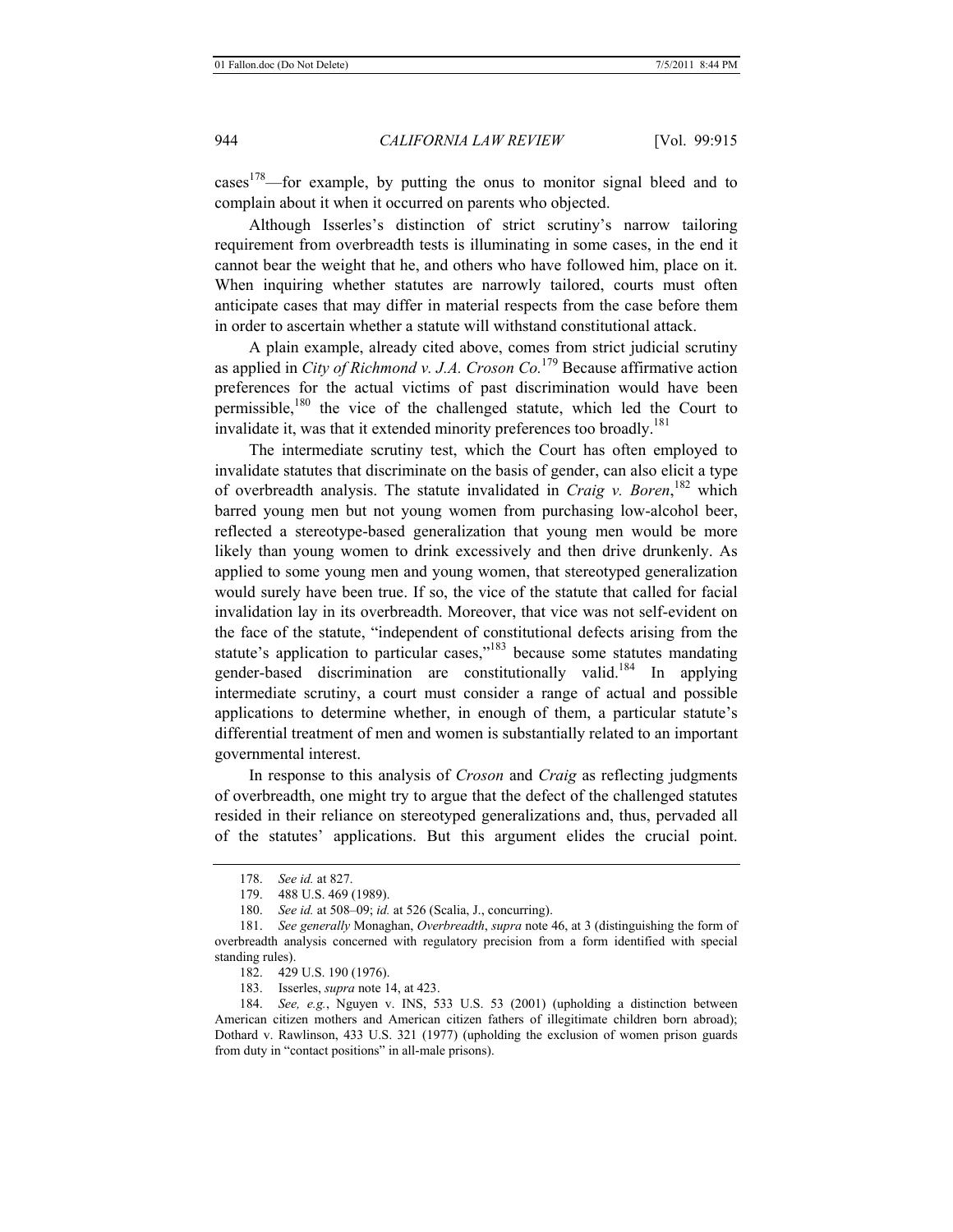Determination of whether the statutes were sufficiently closely related to a compelling or important governmental interest required the Court to consider a broad range of imagined statutory applications and to determine whether, in too many such cases, the generalization on which the statute rested was too inaccurate. The Court could not decide without assessing how the challenged statute would play out with respect to parties other than those immediately before it. And in making decisions, the Court must sometimes consider a statute's potential application to parties whose cases differ significantly from that of the party before it.

Other examples of the Court's embrace of overbreadth facial challenges are even more unmistakable. Consider *United States v. Lopez,*185 in which the Court struck down a federal statute forbidding the possession of guns in a school zone, on the ground that Congress lacked the power to enact the statute under the Commerce Clause. Because Congress could almost surely have forbidden the possession within a school zone of any gun that had traveled in interstate commerce, $186$  the statute's fatal defect lay in its overbreadth.

The Court has sometimes invalidated statutes enacted pursuant to Section 5 of the Fourteenth Amendment on similar grounds. For example, in *Florida Prepaid Postsecondary Education Expense Board v. College Savings Bank*, 187 the Court held a statute that purported to abrogate the states' sovereign immunity in suits for patent infringement to be facially invalid because it applied to too many cases not involving constitutional violations. In striking down the challenged provision, the Court offered no reply to Justice Stevens's argument that the case actually before it involved a constitutional violation for which Section 5 authorized Congress to provide a remedy.<sup>188</sup> In the view of the majority, it was apparently the statute's overbreadth that doomed it.<sup>189</sup>

In sum, even insofar as the conventional wisdom about the rarity of facial challenges might be limited to overbreadth facial challenges, the conventional wisdom is wrong. There is a germ of truth in the Supreme Court's assertion, in Sabri v. United States,<sup>190</sup> that it responds more receptively to some kinds of overbreadth facial challenges than it does to others. But the Court's jurisprudence, which generally welcomes facial challenges under virtually all judicially enforceable constitutional provisions, displays no consistent, analytically rigorous effort to differentiate and categorize various kinds of overbreadth.

<sup>185. 514</sup> U.S. 549 (1995).

<sup>186.</sup> *See* Metzger, *supra* note 24, at 909 & n.14.

<sup>187. 527</sup> U.S. 627 (1999).

<sup>188.</sup> *See id.* at 654 (Stevens, J., dissenting) (asserting that the Court's analysis "has nothing to do with the facts of this case").

<sup>189.</sup> *Cf*. Franklin, *supra* note 36, at 86–98 (characterizing the review conducted in cases resulting in facial invalidation of statutes under Section 5 of the Fourteenth Amendment and the Commerce Clause as overbreadth review because, although the statutes would otherwise have had some valid applications, they swept too broadly).

<sup>190. 541</sup> U.S. 600, 609–10 (2004).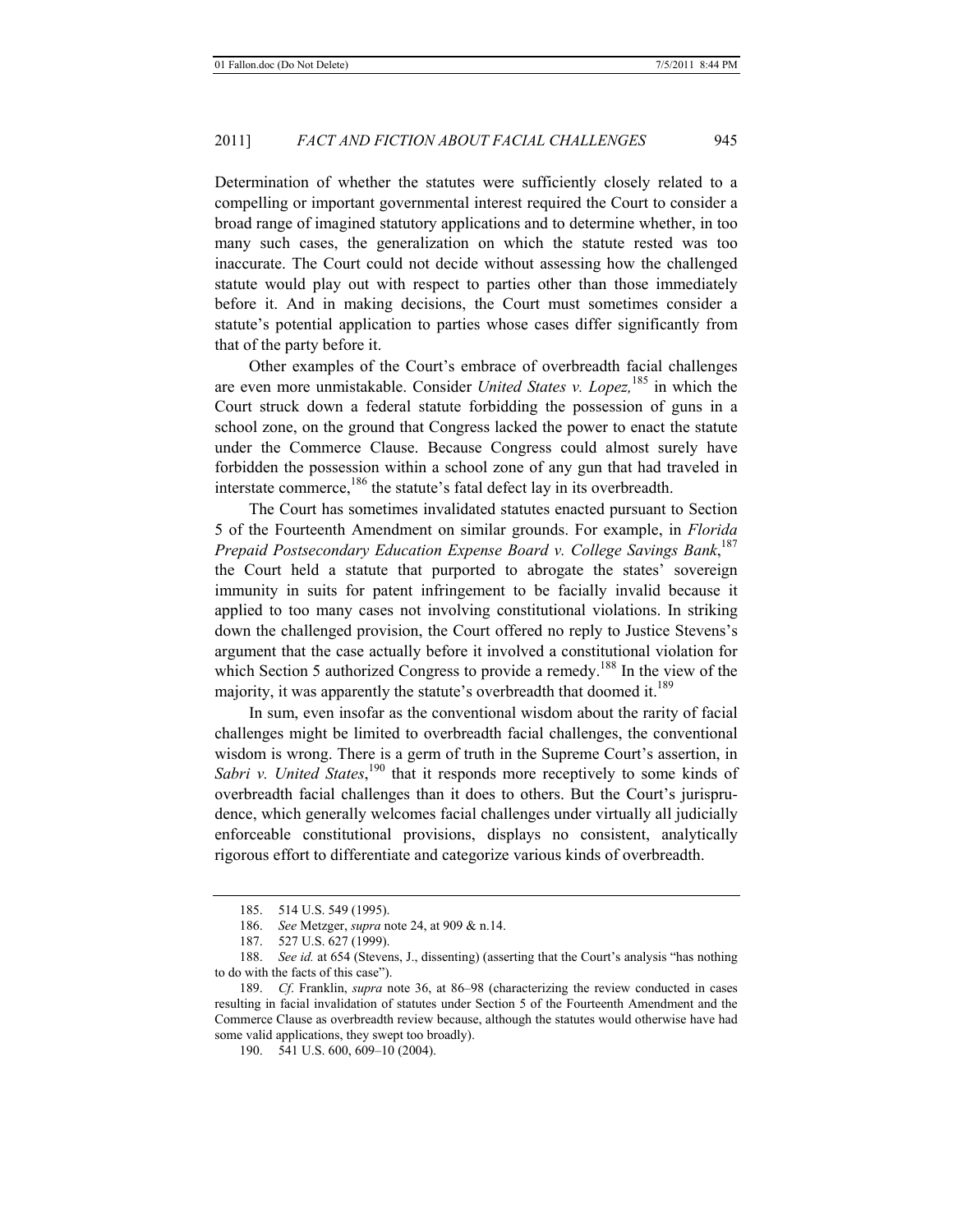# *2. The Court Does Not Always Insist on Considering As-Applied Challenges First*

Although the Supreme Court sometimes says the contrary, it by no means always, or even typically, prefers as-applied to facial challenges on the grounds that the former furnish narrower bases for decision or that the latter overreach the bounds of judicial competence. To the contrary, the Court frequently eschews opportunities to decide cases on narrow, as-applied bases even when such bases are available. In the domain of the First Amendment, the Court's pronouncement in *Brockett v. Spokane Arcades*191 that federal courts should always entertain as-applied challenges before considering facial overbreadth claims, and should not rule on overbreadth claims at all if an asapplied challenge succeeded, marked a departure from prior practice. In Secretary of State of Maryland v. Joseph H. Munson Co., Inc.,<sup>192</sup> the majority cited ten cases that it described as permitting facial rather than partial statutory invalidation at the behest of litigants who claimed that challenged statutes were unconstitutional as applied to them. Since *Brockett*, the Court has upheld facial challenges without first considering whether a statute was constitutional as applied to the plaintiffs in *Board of Airport Commissioners v. Jews for Jesus*193 and, during the 2009 Term, in *United States v. Stevens*, 194 which struck down a statute criminalizing the commercially motivated creation, sale, or possession of depictions of animal cruelty. Again during the 2009 Term, in *Citizens United v. Federal Election Commission*, <sup>195</sup> the Court could have held a challenged provision of the Bipartisan Campaign Finance Reform Act invalid as applied to the party before it, but instead opted to pronounce it invalid on its face.<sup>196</sup> In doing so, the majority cited the importance of avoiding the chilling of political speech.<sup>197</sup>

Outside of First Amendment overbreadth doctrine and the First Amendment more generally, the Court just as frequently seizes the opportunity to rule on facial, rather than as-applied, grounds. In *Harper v. Virginia Board of Elections*, 198 the Court could have held the poll tax invalid only as applied to the poor, but instead ruled more broadly and held the challenged statute facially invalid.199 Prior to *Ayotte v. Planned Parenthood of Northern New England*, 200 virtually all of the abortion cases reaching the Supreme Court involved facial attacks in which the Court accepted this framing of the

197. *Id.* at 896.

199. *Id.* at 668.

<sup>191. 472</sup> U.S. 291 (1985).

<sup>192. 467</sup> U.S. 947, 965 n.13 (1984).

<sup>193. 482</sup> U.S. 569 (1987).

<sup>194. 130</sup> S. Ct. 1577, 1587 (2010).

<sup>195. 130</sup> S. Ct. 876 (2010).

<sup>196.</sup> *Id.* at 892–96.

<sup>198. 383</sup> U.S. 663 (1966).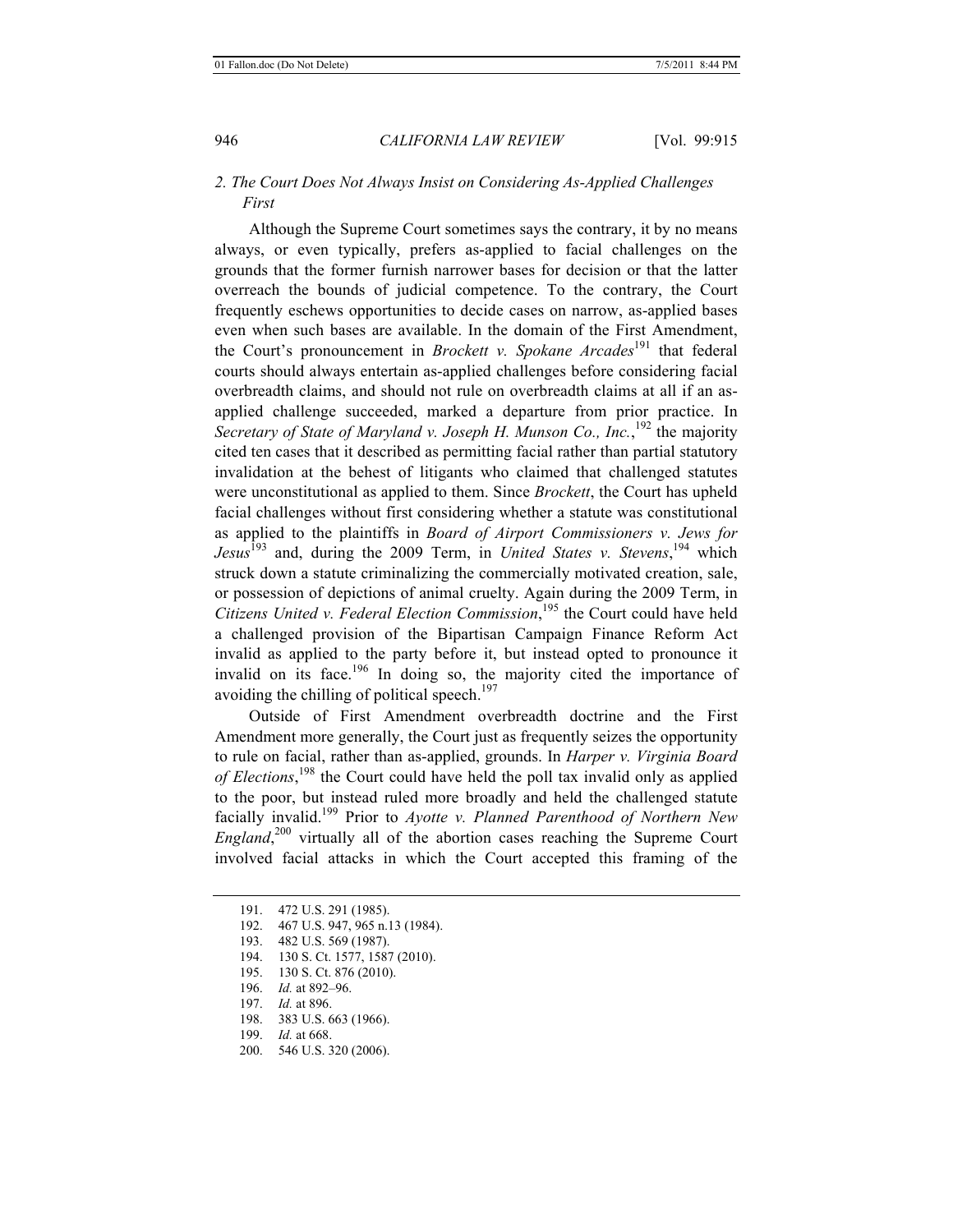question presented, without pausing to ask whether the challenger could succeed on an as-applied theory.<sup>201</sup>

The Court's frequent openness to facial challenges in preference to asapplied challenges arises partly from the flexibility that the Court accords to parties to shape the issues in litigation. For example, if *Brown v. Board of Education*<sup>202</sup> had been framed differently, the Supreme Court might imaginably have held state statutes mandating racially segregated education unconstitutional only as applied to cases in which the education provided to minorities was not equal to that provided to whites under tangible measures of educational quality.<sup>203</sup> There were almost certainly few if any public school systems in which a plausible case for actual material equality could have been made in 1954.<sup>204</sup> In the Supreme Court, however, the *Brown* plaintiffs chose not to contest lower court findings that the facilities involved in the various consolidated cases were materially equal and thus left the Court with only facial challenges to address.<sup>205</sup>

Even absent the parties' decision to forego as-applied challenges, a Supreme Court that was confident of its ability to formulate a broadly applicable constitutional principle appropriately could have done so in *Brown*,<sup>206</sup> with the effect being a ruling that invalidated the statutes at issue on their faces.207 An analogy comes from cases in which parties have challenged statutes as impermissibly discriminating on the basis of gender. It is possible to imagine the Court proceeding by seeking the most narrowly as-applied basis for decision in every case. For example, in *Reed v. Reed*, 208 it could have asked if the gender-based generalization or stereotype embodied in the statute before it could permissibly be applied to a particular challenger with respect to whom the generalization or stereotype might well have been inaccurate. But the cases suggest that the Court tends not to think that way. The Justices characteristically think in terms of constitutional rules and principles, which

<sup>201.</sup> *See* Fallon, *supra* note 21, at 859 n.29.

<sup>202. 347</sup> U.S. 483 (1954).

<sup>203.</sup> The Court had found equal protection violations on this basis in cases involving colleges and graduate schools in *McLaurin v*. *Oklahoma State Regents*, 339 U.S. 637 (1950); *Sweatt v*. *Painter*, 339 U.S. 629 (1950); and *Missouri ex rel*. *Gaines v*. *Canada*, 305 U.S. 337 (1938).

<sup>204.</sup> *See* Charles L. Black, Jr., *The Lawfulness of the Segregation Decisions*, 69 YALE L.J. 421, 426 (1960) ("[C]olored schools have been so disgracefully inferior to white schools that only ignorance can excuse those who have remained acquiescent members of a community that lived the Molochian child-destroying lie that put them forward as 'equal.'").

<sup>205.</sup> *See* 347 U.S. at 492.

<sup>206.</sup> *See generally* Amanda Frost, *The Limits of Advocacy*, 59 DUKE L.J. 449, 452 (2009) (maintaining that "judicial issue creation . . . is an essential means of protecting the judiciary's role in the constitutional structure").

<sup>207.</sup> *Cf*. Meier, *supra* note 1, at 1565 (noting that the Court has not allowed pleading to determine whether it will treat a challenge as facial or as-applied).

<sup>208. 404</sup> U.S. 71 (1971).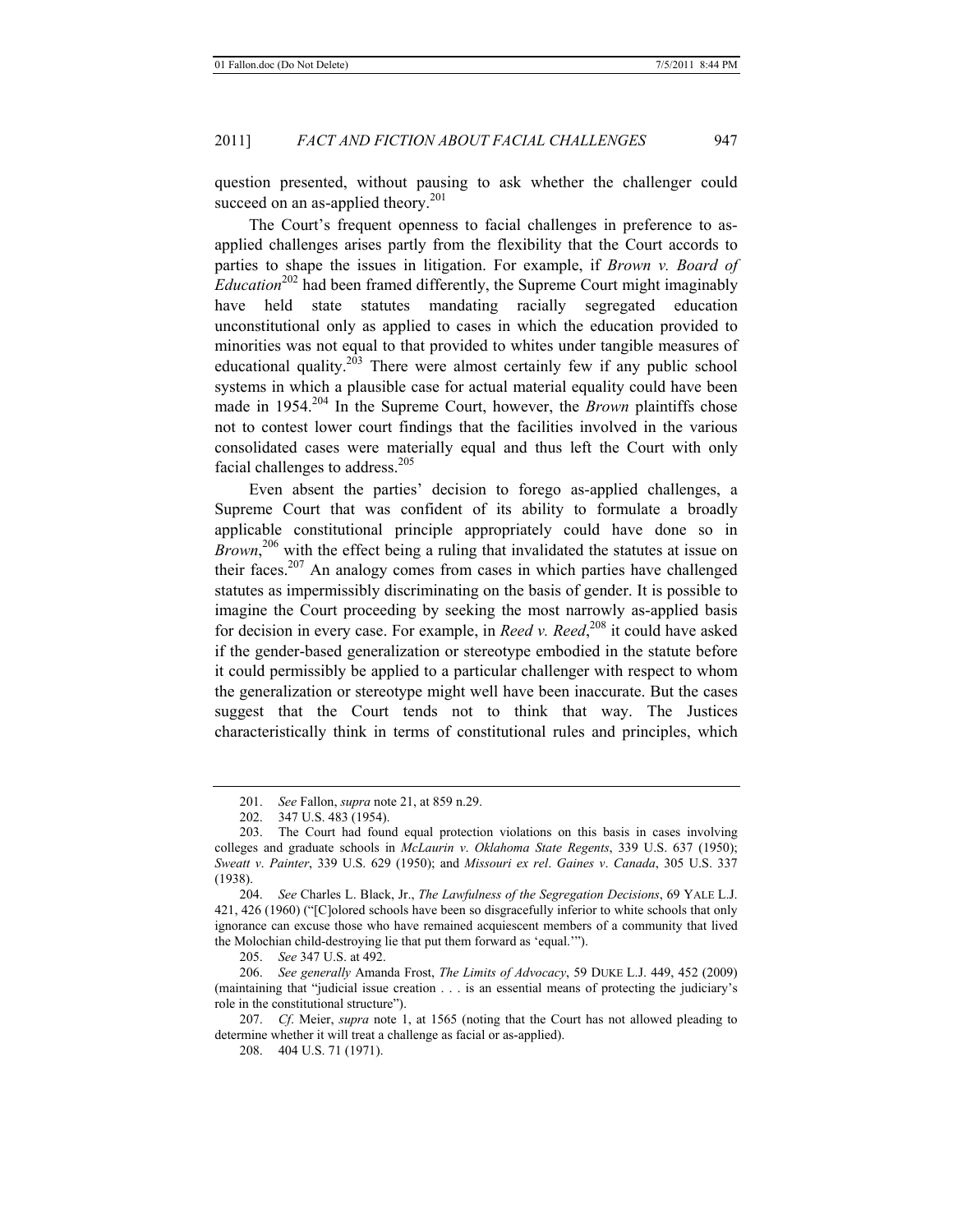frequently, perhaps typically, overrun calls for narrowly as-applied analysis.209 Given a rule of decision, the Justices will apply it, with no further preference for narrow, as-applied analysis. Nearly as frequently, the Court seizes fresh opportunities to formulate broad and broadly applicable rules of decision that push beyond narrow, as-applied decision making and that result in facial invalidation. It has done so in nearly all of the cases establishing the now governing doctrinal tests that dominate constitutional law.<sup>210</sup>

#### *3. Facial Challenges Are Not Limited to Stringent Constitutional Tests*

It is not true that only a few constitutional tests license facial challenges. The catalogue of facial invalidations offered above adequately refutes any general claim to the contrary. Nor is it true that only relatively stringent tests call for statutes to be assessed, and potentially held invalid, on their faces. Although separating lax from stringent tests would require difficult exercises in line-drawing, there is no need to quibble about how to classify particular tests in order to establish the crucial point. The rational basis test, which nearly everyone agrees is the epitome of constitutional laxity, sometimes results in statutes being held facially invalid, $2^{11}$  without a presumption of severability always authorizing the severing of all invalid applications.

It is of course notorious that the Supreme Court sometimes endows the rational basis test with a stringency that the Court disavows in other cases.<sup>212</sup> But even if challenges to statutes do not normally succeed under the rational basis test, they are always possible. In other words, even when the rational basis test has no bite whatsoever, it frames the question as whether challenged statutes are irrational, and thus unconstitutional, on their faces.

# *4. The Court Does Not Apply an Unqualified or Consistent Presumption of Severability*

Regardless of the test of constitutional validity that a court applies, the Supreme Court's cases falsify any claim that, outside of First Amendment overbreadth doctrine, the Justices consistently apply a presumption of severability of the kind that commentators have often imagined—one that wholly postpones to the future the question of how, precisely, the severing even of substantial, invalid statutory applications would occur. The Court clearly requires that specific lines of severance be foreseeable in order for it to reject

<sup>209.</sup> This is among the core insights of Adler, *supra* note 15.

<sup>210.</sup> On the significance of doctrinal tests and the "extraordinary adjudication" in which the Supreme Court initially formulates them, see RICHARD H. FALLON, JR., IMPLEMENTING THE CONSTITUTION, 45–101 (2001).

<sup>211.</sup> *See, e.g.*, Lawrence v. Texas, 539 U.S. 558 (2003); Romer v. Evans, 517 U.S. 620 (1996); Hooper v. Bernallilo Cnty. Assessor, 472 U.S. 612 (1985); U.S. Dep't. of Agric. v. Moreno, 413 U.S. 528 (1973); Eisenstadt v. Baird, 405 U.S. 438 (1972); Reed v. Reed, 404 U.S. 71 (1971).

<sup>212.</sup> *See* CHOPER ET AL., *supra* note 112, at 1193–94.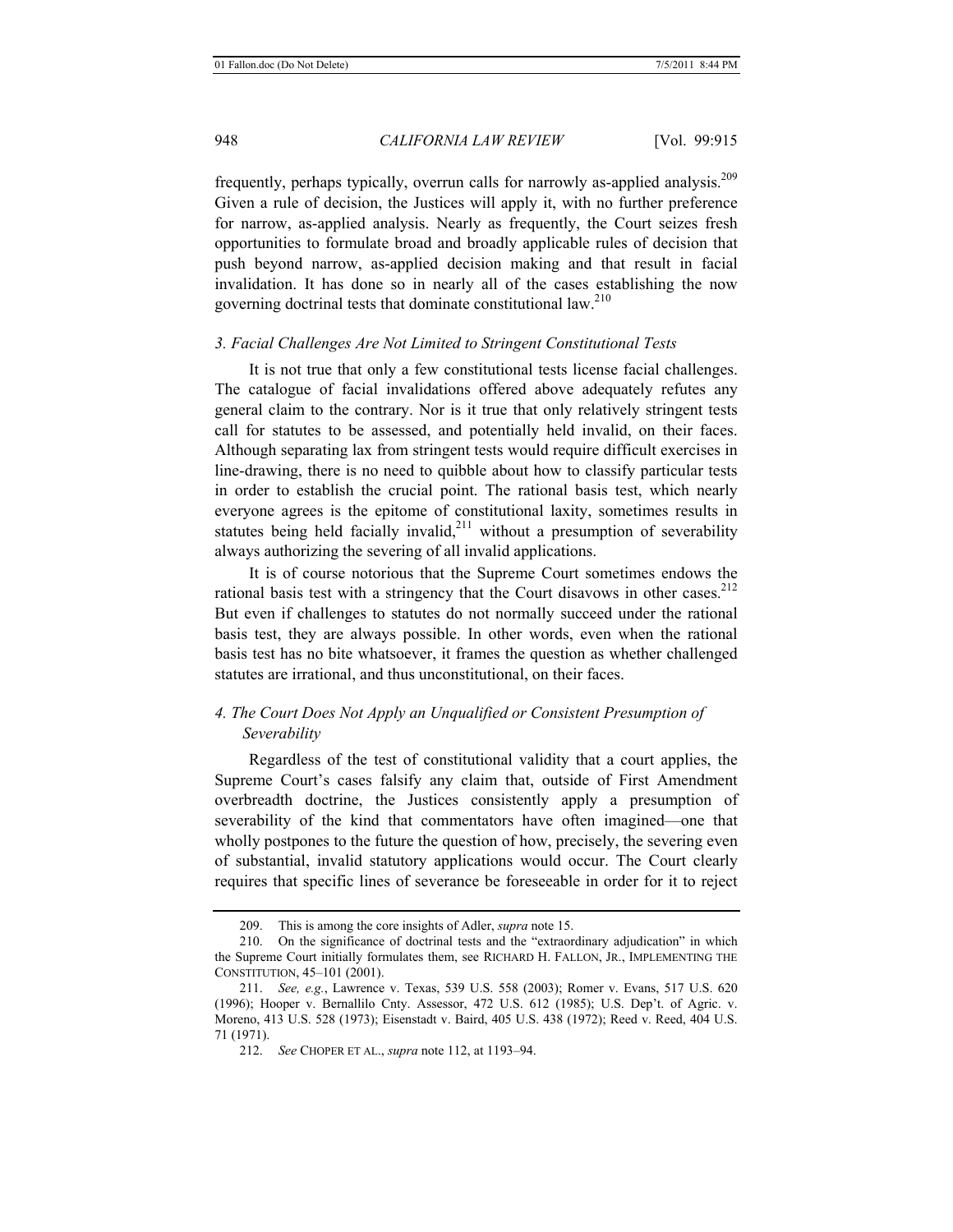facial challenges under tests that are commonly viewed as relatively stringent,<sup>213</sup> including, as Justice Souter noted in *Sabri v. United States*,<sup>214</sup> those applied in cases involving free speech and the rights to travel and abortion. But at least some limits on severability are necessarily assumed, and an unqualified presumption of severability thus rejected, even by some cases applying the rational basis test.

If all of a statute's invalid applications could always be assumed to be severable, without need for any advance specification of exactly how they could be severed, there would be no point in asking whether a statute fails the rational basis test based on its overinclusiveness.<sup>215</sup> Yet the Supreme Court has occasionally invalidated statutes under the rational basis test at least partly on the ground that they pursued a permissible goal by irrationally broad means such as by excluding all women from an opportunity available to men in *Reed v. Reed*<sup>216</sup> and denying all illegitimate children a benefit available to legitimate children in *Trimble v. Gordon*. 217 By implication, the Court also held that the presumption of severability could not cure the vagueness of a criminal antiloitering statute in *City of Chicago v. Morales*, 218 even though it is unimaginable that the statute could have been vague in all possible applications.

#### IV.

# MAKING (SOME) SENSE OF SUPREME COURT PRACTICE IN REBUFFING AND UPHOLDING FACIAL CHALLENGES

With the conventional wisdom being so mistaken in so many respects, any successful effort to make sense of the Supreme Court's actual practice in dismissing and sustaining facial challenges clearly requires a broad rethinking. In that rethinking, cases in which the Court professes wariness of facial challenges, prominently including those discussed in Part II, cannot be dismissed as mere aberrations. But the enormous number of cases in which the Court has sustained facial challenges, under a wide variety of constitutional provisions and pursuant to a broad range of tests, cannot be blinked away either. Rethinking that aspires to rationalize as much current practice as possible, rather than starting over from scratch or at least calling for wholesale reform, will thus have to be complex.

217. 430 U.S. 762, 770–71 (1977).

<sup>213.</sup> *See, e.g.*, Brockett v. Spokane Arcades, Inc., 472 U.S. 491, 504–05 (1985) (rejecting a facial challenge under the First Amendment overbreadth doctrine only after identifying specifically how the challenged statute could be severed to accord with constitutional requirements).

<sup>214. 541</sup> U.S. 600, 609–10 (2004).

<sup>215.</sup> *See generally* Joseph Tussman & Jacobus tenBroek, *The Equal Protection of the Laws*, 37 CALIF. L. REV. 341 (1949) (discussing overinclusiveness as a basis for statutory invalidation under the Equal Protection Clause and rational basis review).

<sup>216. 404</sup> U.S. 71 (1971).

<sup>218. 527</sup> U.S. 41 (1999).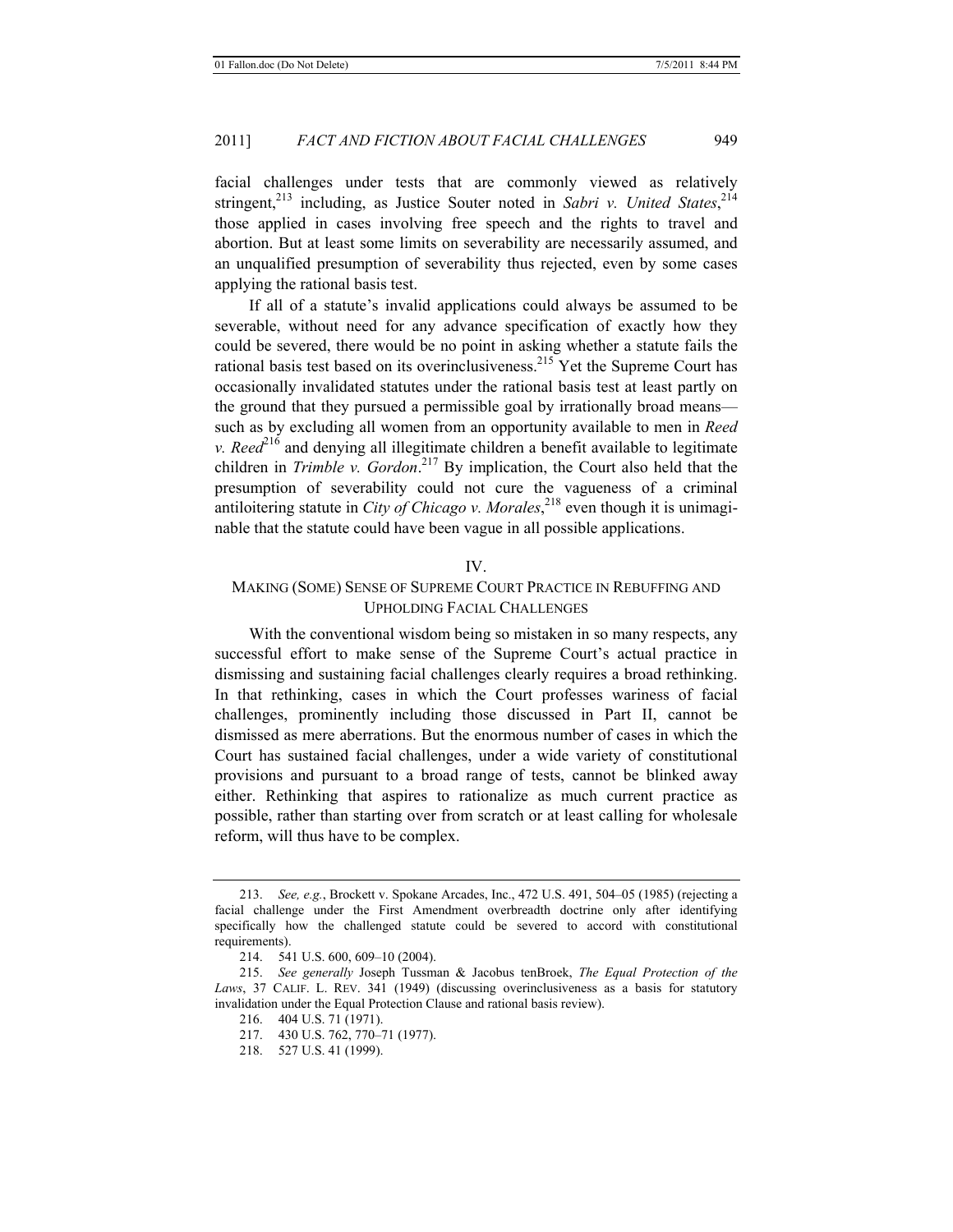Making sense of Supreme Court practice requires a three-part analysis. First, it is imperative to understand the role of doctrinal tests in guiding the Court to assess the constitutionality of statutes either on their faces or as applied. Second, the Court's approach to severability needs a fresh analysis one that acknowledges occasional inconsistencies and highlights previously unrecognized complexities. Third, concerns about "premature" adjudication call for enhanced attention to the relationship between principles bearing on the availability of facial challenges and ripeness doctrine.

#### *A. The Role of Reasons*

The path to a better understanding of the Supreme Court's practice in dismissing and upholding facial challenges starts with two banalities. Although noted already, both deserve reemphasis. First, all constitutional challenges to the enforcement of rules or statutes are in one sense as-applied, beginning with a challenger asserting that a statute cannot be enforced against her.<sup>219</sup> Second, a court, in accepting or rejecting a challenge to the enforcement of a statute, will do so on the basis of reasons, which very often reflect the tests of constitutional validity that the court applies. If the Supreme Court, in holding a statute unenforceable against a particular challenger, gives reasons broad enough to indicate that the statute cannot be enforced against anyone else, either, then it will effectively have held the statute facially invalid, even if it never employs those words.

Although the Court often says that it always decides cases on the narrowest possible basis, $220$  Part III demonstrated that its actual practice falsifies this claim, and rightly so. The Constitution frequently speaks in highly general language that different people, including judges and public officials, would understandably construe and apply quite differently. To the Supreme Court has fallen the task not only of specifying the Constitution's meaning, but also of devising tests and formulae that will ensure the effective implementation—by lower court judges and other officials—of vague, sometimes contestable, values.<sup>221</sup> In order to discharge its responsibilities effectively, the Court must often, inevitably, look beyond the case at hand and establish rules to guide decision makers in other, similar cases. The Court behaves imprudently when it formulates broadly sweeping rules or tests without sufficient knowledge of the range of factual situations to which they will apply.

Sometimes, however, the injunction to rule as narrowly as possible would constitute bad advice, precluding the Court from ruling broadly when a broad

<sup>219.</sup> *See supra* notes 26–28 and accompanying text.

<sup>220.</sup> *See, e.g.*, Brockett v. Spokane Arcades, Inc., 472 U.S. 491, 501–02 (1985).

<sup>221.</sup> *See* Richard H. Fallon, Jr., *The Supreme Court, 1996 Term–Foreword: Implementing the Constitution*, 111 HARV. L. REV. 54, 56 (1997).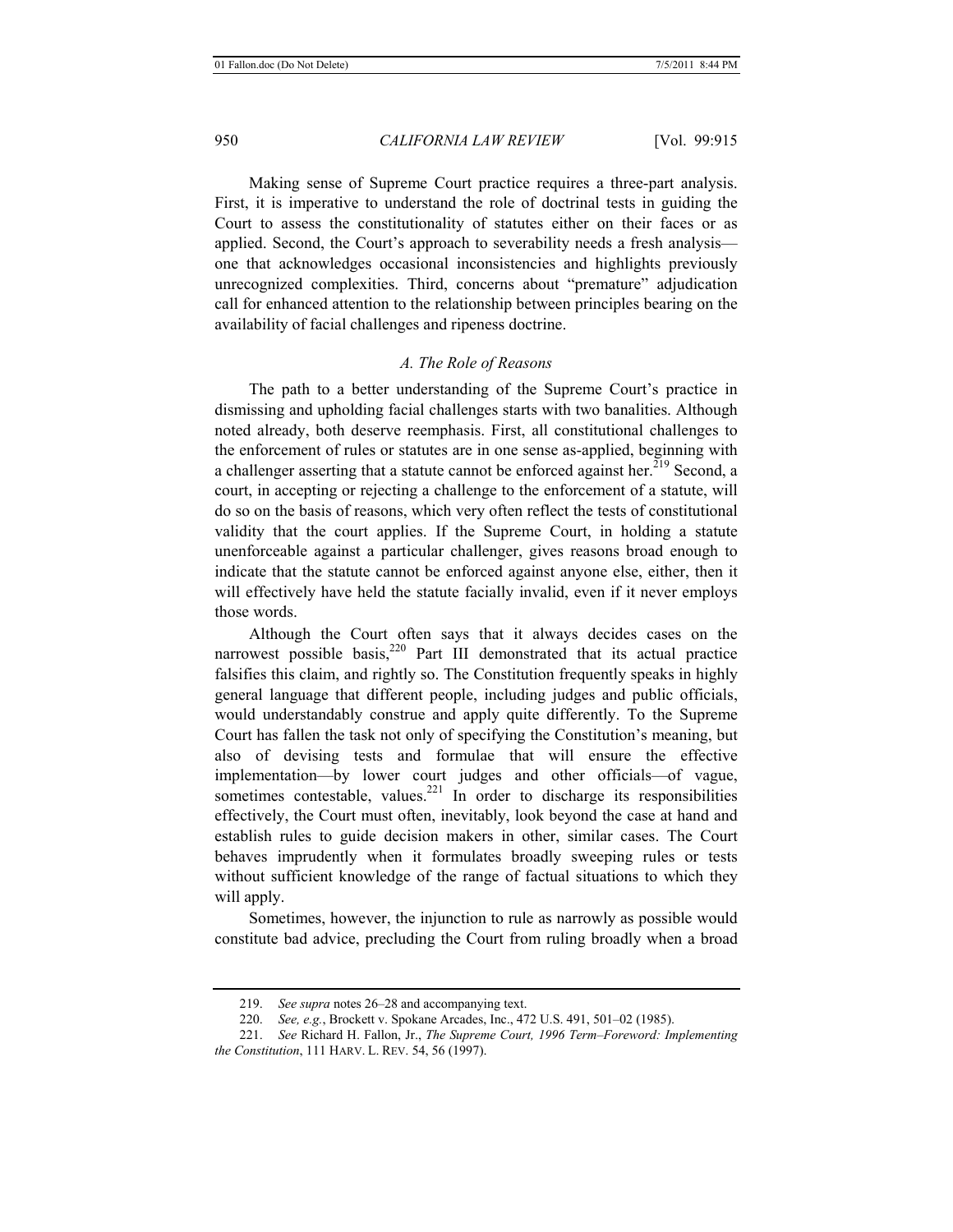ruling is exactly what the situation calls for.<sup>222</sup> Consider cases in which the Court says categorically that racially segregated public educational facilities are inherently unequal<sup>223</sup> or that a statute prescribing gender-based discrimination is invalid because it is not substantially related to an important state interest<sup>224</sup> or that a statute violates the First Amendment because it discriminates on the basis of content or viewpoint without being justified by a compelling governmental interest.225 Rather than speaking generally, the Court could typically, if not always, limit its decisions to features peculiar to the case before it.<sup>226</sup> That is, the Court could rule that, regardless of what the Constitution might permit in other cases, it will not allow a particular act of discrimination or the punishment of the particular speech at issue under the particular statute at issue. But the Court would default on its law-declaring and guidance-giving responsibilities if it always took that approach.

Not surprisingly, Justices (and commentators) who disagree about contentious issues will frequently also diverge in their judgments about when the Court should issue broad rulings aimed at ensuring effective implementation of controversial rights in a large swath of cases and when it should stick close to the facts of the case before it. During the 2009 Term, the liberal Justices vehemently protested the majority's decision in *Citizens United v. Federal Election Commission*227—an opinion authored by Justice Kennedy to bypass as-applied objections and hold a key provision of the Bipartisan Campaign Reform Act invalid in all applications.228 In *Gonzales v. Carhart*, however, the roles were reversed. With Justice Kennedy again writing the opinion, this time it was the typically conservative Justices who insisted that the challenged prohibition against partial-birth abortion—which Justice Kennedy assumed would be unconstitutional as applied to any case in which it threatened a mother's health<sup>229</sup>—should not be invalidated or even tested on its face. Writing for the more liberal Justices, Justice Ginsburg vehemently decried the majority's insistence on an as-applied approach, insisting that a broader

226. *Cf*. David H. Gans, *Strategic Facial Challenges*, 85 B.U. L. REV. 1333, 1333–34, 1350 (2005) (arguing that Supreme Court decisions to hold particular statutes invalid on their faces reflect "strategic" calculations, involving the statutes' propensity to chill constitutionally protected speech, their reliance on race- or gender-based stereotypes, or their tendency to invite invidiously discriminatory law enforcement).

227. 130 S. Ct. 876 (2010).

228. *See* 130 S. Ct. at 932–38 (Stevens, J., dissenting, joined by Souter, Ginsburg, Breyer, JJ.).

<sup>222.</sup> Even Cass Sunstein, who argues strongly for judicial "minimalism" as the presumptively correct approach, recognizes that "the choice between minimalism and the alternatives depends on an array of contextual considerations, and it would be extravagant to say that minimalism is always better." CASS R. SUNSTEIN, ONE CASE AT A TIME: JUDICIAL MINIMALISM ON THE SUPREME COURT 38 (1999).

<sup>223.</sup> *See* Brown v. Bd. of Educ., 347 U.S. 483 (1954).

<sup>224.</sup> *See, e.g.*, Craig v. Boren, 429 U.S. 190 (1976).

<sup>225.</sup> *See, e.g.*, R.A.V. v. City of St. Paul, 505 U.S. 377, 386–87 (1992).

<sup>229.</sup> *See* Gonzalez v. Carhart, 550 U.S. 124, 167–68 (2007).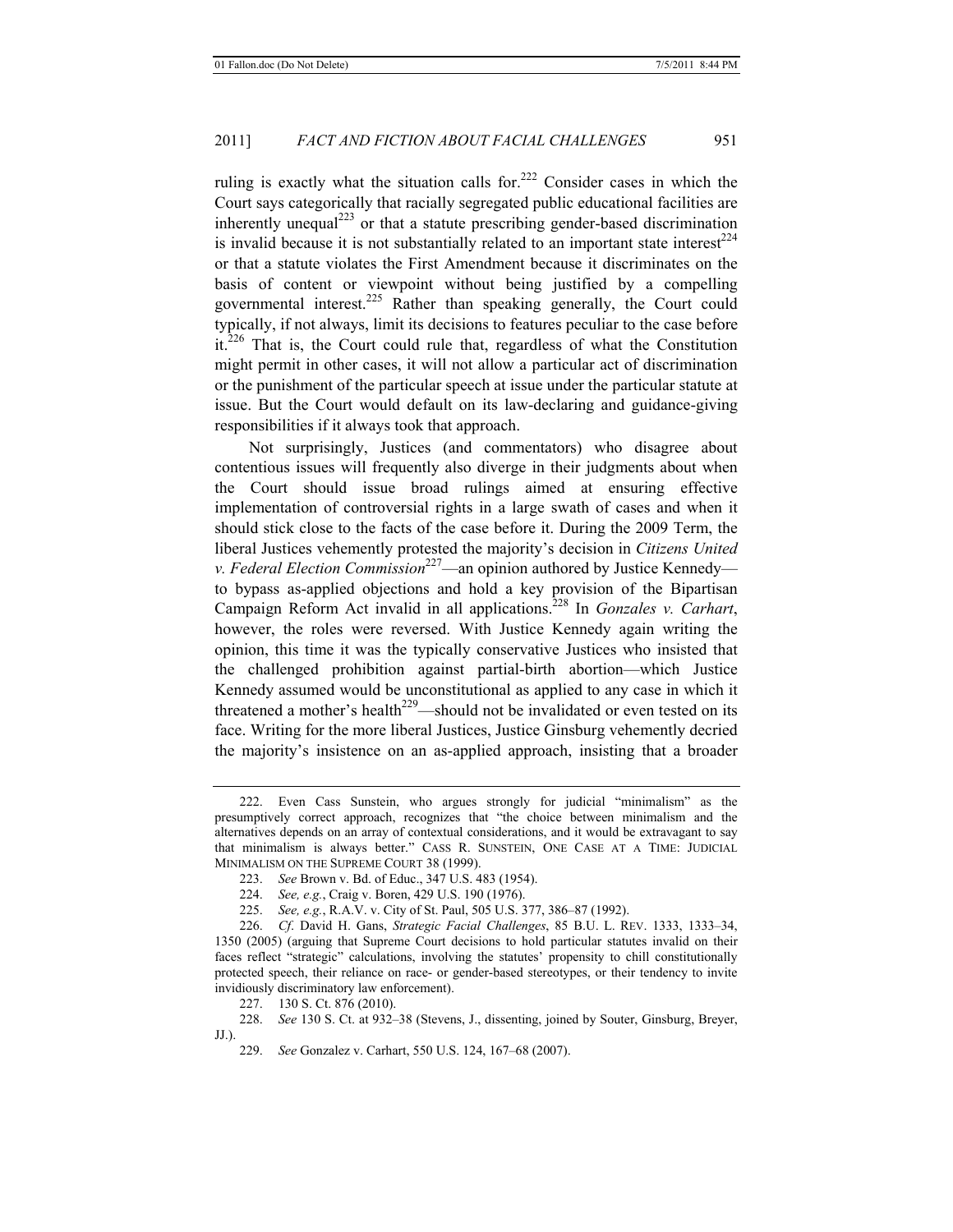ruling of facial invalidity was the only practically effective means of ensuring that women would have access to the safest possible abortion procedures.<sup>230</sup> In both cases, as in many others, it is hard to separate what the Justices cast as general claims about the overall propriety of as-applied and facial challenges from views about how broadly particular rights should be defined and how aggressively they should be protected.<sup>231</sup>

A similar analysis applies when the Supreme Court deploys or formulates constitutional tests such as strict and intermediate scrutiny, the First Amendment overbreadth test, and so forth.<sup>232</sup> These tests, like many others, call for the Court to look beyond the specific facts of the challenger's case and potentially to conclude that a statute is invalid in all its applications, as other relevantly similar statutes also would be. Such tests do so by furnishing templates for analysis and for the provision of either narrow or broad reasons for upholding constitutional challenges. Part III.A's lengthy list of constitutional provisions under which the Supreme Court has held statutes facially invalid, often through the application of formulaic tests, suggests that the Court, in applying such tests, frequently upholds facial challenges without noting that it is deciding the case before it on a facial, rather than an as-applied, basis. Part III.B's analysis of all cases decided during six Supreme Court Terms fortifies this conclusion.

An important caution is in order, however. Because the reasons that the Supreme Court articulates for deciding a statute is invalid in one case may not always apply to all other cases involving the same statute, one should not leap too readily to the conclusion that a statute is invalid in all possible applications, even when the Court describes a statute as constitutionally invalid. Two examples, one historic and one relatively recent, illustrate the point. In *Marbury v. Madison*<sup>233</sup>, the Court characterized the inquiry before it as whether an "act" or "law" that was "repugnant to the constitution is void."234 Consistent with that formulation of the question, much of *Marbury*'s language suggested that a provision of the 1789 Judiciary Act was invalid on its face because it purported to expand the Court's original jurisdiction beyond constitutional limits. Nevertheless, a close parsing of the Court's opinion suggests that the challenged provision remained enforceable insofar as it empowered the Court to issue writs of mandamus in cases that were otherwise within the Court's

- 233. 5 U.S. (1 Cranch) 137 (1803).
- 234. *Id.* at 177, 180.

<sup>230.</sup> *See id.* at 187–90.

<sup>231.</sup> *See generally* David L. Faigman, *Defining Empirical Frames of Reference in Constitutional Cases: Unraveling the As-Applied Versus Facial Distinction in Constitutional Law*, 36 HASTINGS CONST. L.Q. 631 (2009) (linking the decision whether to consider and uphold facial challenges to a broader issue involving the "frames of reference" within which the Court defines constitutional rights).

<sup>232.</sup> On the significance of doctrinal tests in framing facial challenges, see Fallon, *supra* note 4, at 1342–48; Isserles, *supra* note 14, at 428–51.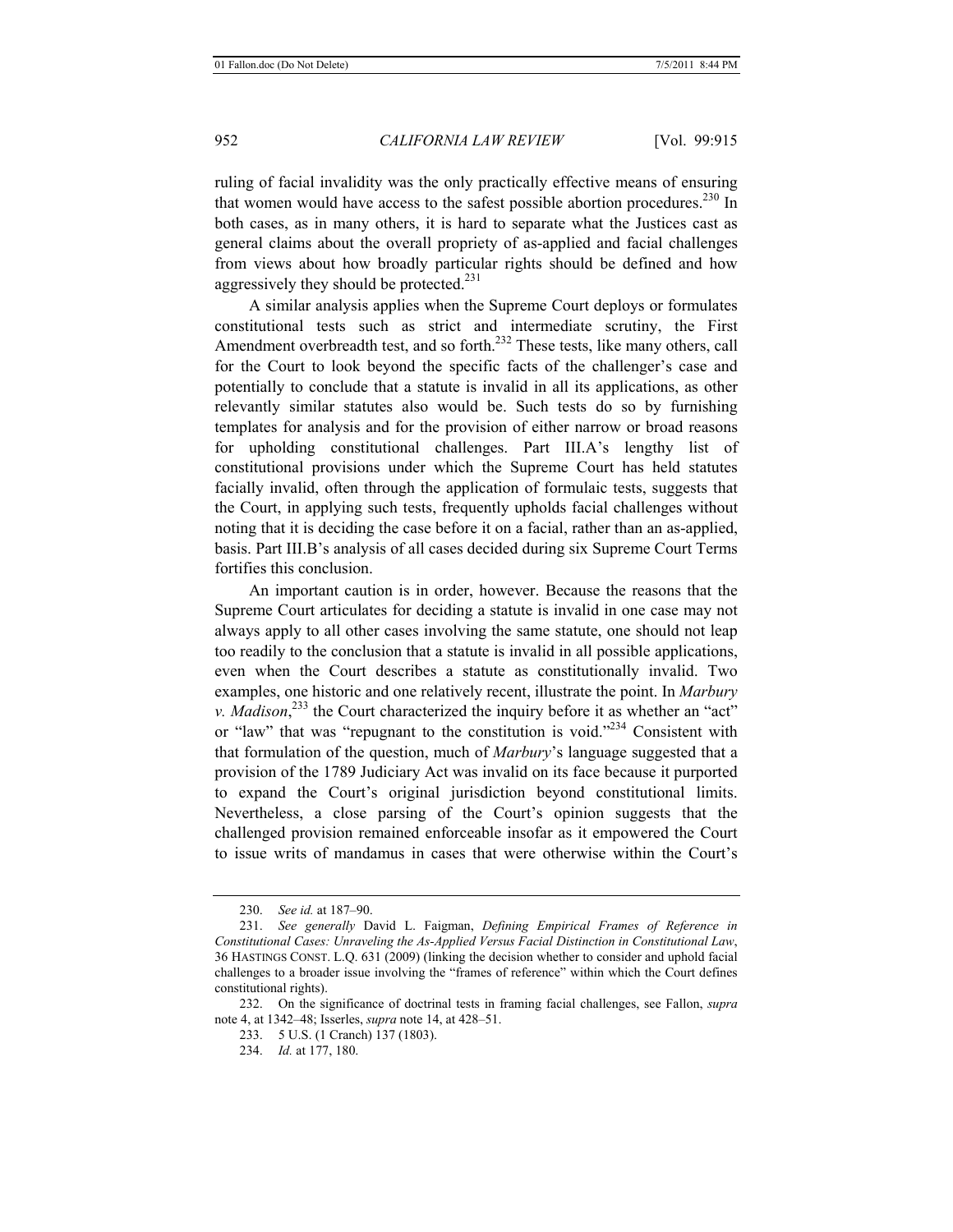lawful jurisdiction.<sup>235</sup> Language in *City of Boerne v. Flores*<sup>236</sup> may similarly tend to mislead. The Court's opinion in *Boerne* appeared to pronounce the Religious Freedom Restoration Act ("RFRA") unconstitutional on the ground that it created rights against state and local governments that Congress had no power to impose under Section 5 of the Fourteenth Amendment.<sup>237</sup> Subsequently, however, the Court has treated RFRA as valid and enforceable insofar as it creates statutory rights against the federal government, rather than the states,<sup>238</sup> because the Court's reasons for pronouncing RFRA unconstitutional under Section 5 do not hold in cases in which Congress has legislative authority under Article I.

#### *B. The Role of Severability*

As commentators have emphasized, presumptions of severability play a crucial role in explaining the Supreme Court's pattern of responses to facial challenges.239 In the absence of severability, all challenges to statutes would necessarily be facial, for a nonseverable statute that was invalid in some cases would necessarily be invalid as to all. $240$  Conversely, severability sometimes dooms facial challenges. $241$  But when does the presumption of severability apply, and when does it not apply? Commentators too easily assume that this question has a sharp, rule-like answer.

A reexamination of Supreme Court practice yields a different conclusion. The Justices have not always paid heed to severability issues,  $242$  and, given their inattention, one could hardly expect consistent adherence to rule-like formulae.<sup>243</sup> The Court unanimously conceded the first point in *Ayotte v.* Planned Parenthood of Northern New England,<sup>244</sup> when it said that the court of appeals had erred in holding a statute regulating abortion facially

240. *But see* Walsh, *supra* note 1 (endorsing an approach focused on the extent to which statutes are enforceable, rather than on the question of whether they are valid).

241. *See, e.g.*, Sabri v. United States, 541 U.S. 600 (2004).

<sup>235.</sup> *See id.* at 175; *see also* Walsh, *supra* note 1, at 755–65 (describing the Supreme Court of the early nineteenth century as declining to enforce statutes insofar as enforcement would violate the Constitution but as not assuming that a statute that was unenforceable in one case would therefore necessarily be unenforceable in another).

<sup>236. 521</sup> U.S. 507 (1997).

<sup>237.</sup> *See id.* at 511 ("We conclude the statute exceeds Congress' power.").

<sup>238.</sup> *See* Gonzales v. O Centro Espirita Beneficente Uniao do Vegetal, 546 U.S. 418, 424 & n.1 (2006).

<sup>239.</sup> *See, e.g.*, HART & WECHSLER, *supra* note 5, at 162–63; Dorf, *supra* note 14, at 249– 51. Some commentators have asserted that severability is less important in determining the availability of facial challenges than others have maintained. *See, e.g.*, Meier, *supra* note 1, at 1572; Franklin, *supra* note 36, at 64–68.

<sup>242.</sup> *See* Metzger, *supra* note 1, at 793 (observing that "the Court has not frequently acknowledged the important role played by severability . . . in facial challenges").

<sup>243.</sup> *See* Gans, *supra* note 24, at 652 (noting the Court's inconsistency in dealing with severability issues).

<sup>244. 546</sup> U.S. 320 (2006).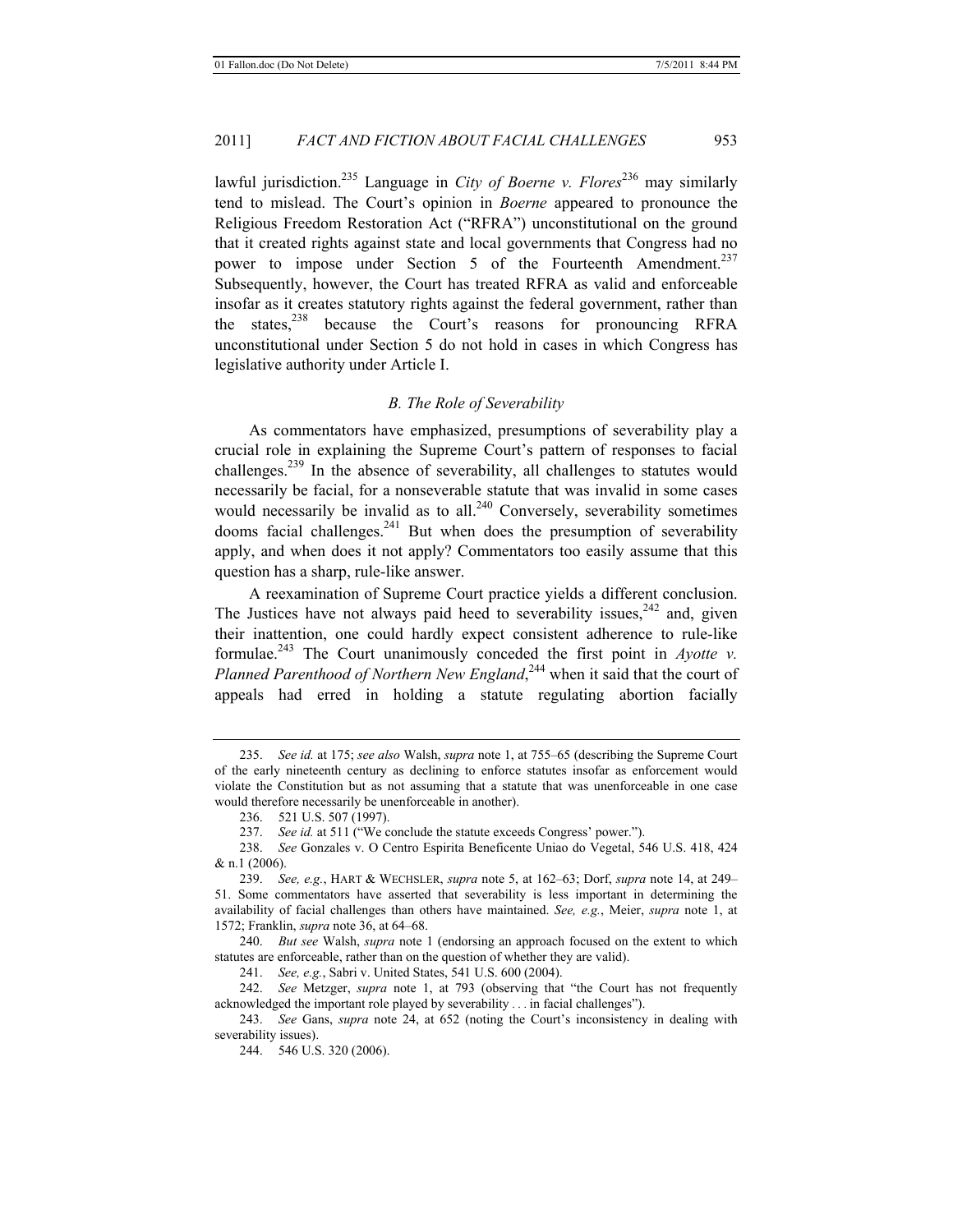unconstitutional, rather than severing it, even though the Court itself had "previously invalidated an abortion statute in its entirety because of the same constitutional flaw."245 In the previous case, the parties had not called the Court's attention to the possibility of severing the statute, Justice O'Connor wrote, and the Justices had simply overlooked it.<sup>246</sup>

Other cases presenting severability issues similarly demonstrate inadvertence, inconsistency, or confusion. In *Brockett v. Spokane Arcades*, 247 the Court insisted that it would not address a facial challenge under the First Amendment overbreadth doctrine in a case brought by a challenger who could prevail on an as-applied challenge.<sup>248</sup> In a case of this kind, the Court said, the statute could and should be severed. As noted above, however, *Brockett* deviated from a number of precedents on this point, and the Court has not subsequently observed *Brockett*'s pro-severing and anti-facial-invalidation stricture in all First Amendment overbreadth cases presenting as-applied as well as facial challenges.<sup>249</sup> To offer just one more example, the Court's initial cases applying a "congruence and proportionality" test to assess the constitutionality of legislation enacted under Section 5 of the Fourteenth Amendment suggested that a statute found wanting under this standard could not be severed,<sup>250</sup> but more recent cases, including *United States v. Georgia*,<sup>251</sup> have ruled otherwise.<sup>252</sup> The Justices have offered no explanation for the seeming change of course that would adequately refute suspicions of inconsistency.

There is no reason, moreover, to think that recent Justices are less attentive to separability issues, or any more inconsistent in resolving them, than were their predecessors. As noted in passing above, commentators have long thought that they had to patch up the Supreme Court's reasoning in the foundational case of *Yazoo & Mississippi Valley Railroad v. Jackson Vinegar Co.*253 by ascribing to it a presumption of severability to which the Court's opinion made no reference.<sup>254</sup> That ascription seems to solve the problem that commentators have seen in the *Yazoo* opinion, but it leaves open the question of how *Yazoo* related to cases such as the nearly contemporaneous *Lochner v. New York*, 255 which upheld a facial challenge to a law regulating the hours of employment of bakery workers under the same Due Process Clause that was

249. *See supra* notes 192–197 and accompanying text.

250. *See supra* note 163 and accompanying text.

251. 546 U.S. 151, 158-59 (2006).

252. The Court also rejected a facial challenge based on a statute's purported lack of congruence and proportionality in *Tennessee v*. *Lane*, 541 U.S. 509 (2004).

253. 226 U.S. 217 (1912).

254. *See supra* notes 45–50 and accompanying text.

255. 198 U.S. 45 (1905).

<sup>245.</sup> *Id.* at 330–31.

<sup>246.</sup> *Id.* at 331.

<sup>247. 472</sup> U.S. 491 (1985).

<sup>248.</sup> *See id.* at 504.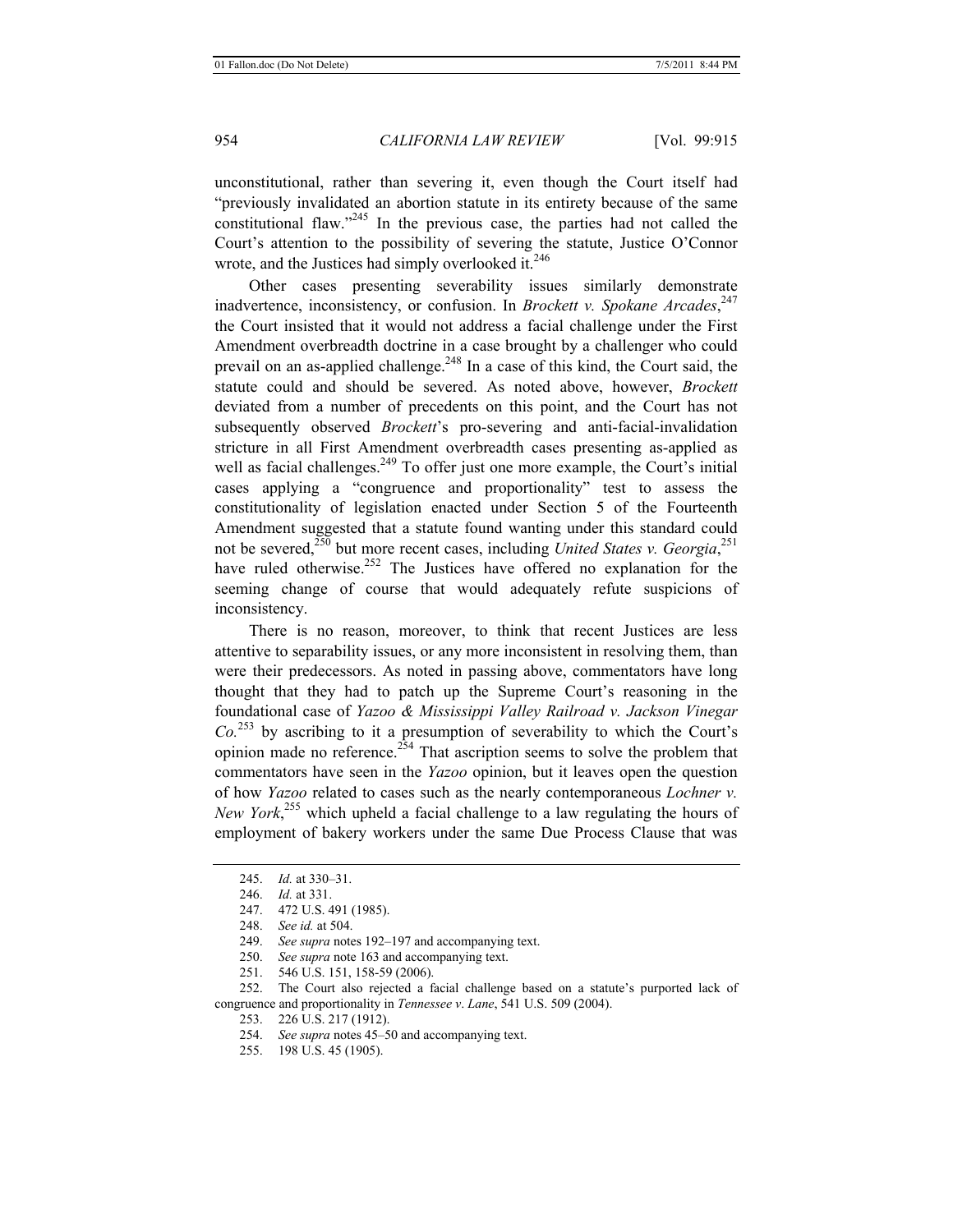involved in *Yazoo*. In *Lochner*, the Court made no suggestion that the possibility of statutory severing limited the challenger to asserting as-applied claims.

The Court's sometimes careless practice creates an analytical problem for anyone who seeks to make sense of its pattern of sometimes upholding and sometimes rejecting facial challenges. Nevertheless, I think it possible to make considerable progress in understanding when facial challenges succeed and when they do not by offering some generalizations—not falsifiable by one or even a few counterexamples—about when presumptions of severability will defeat facial challenges to statutes and when they will not.<sup>256</sup> Five such generalizations reveal important, recurring, and generally defensible patterns in the Court's decision making. Of these, the most startling is the second, which contradicts the conventional wisdom that the Court typically presumes statutory severability to be possible without significant attention to the lines along which severing could occur.

First, invalid but unusual or infrequent applications of a statute are always presumptively severable. Even in First Amendment overbreadth cases, a facial challenge can succeed only if a statute is *substantially* overbroad.<sup>257</sup> A relatively few invalid applications are invariably assumed severable under less exacting tests. $258$ 

Second, when substantial severing would be necessary to save a statute from invalidity, the Court will reject a facial challenge on severability grounds if it can identify a relatively surgically precise way of curing the defect that an applicable test has identified—provided, as will be discussed below, that what I am calling "surgical severing" accords with legislative intent—but not otherwise. For example, if the Court determines that a statute would otherwise be substantially overbroad under the First Amendment overbreadth test, it will normally sever the statute and hold it only partially invalid if, but only if, it can identify a particular, precise way of severing the statute that cures the defect of substantial overbreadth.<sup>259</sup> *Brockett v. Spokane Arcades*<sup>260</sup> illustrates how surgical severing, as specifically imagined when a statute is tested for

<sup>256.</sup> For the related suggestion that whether to treat statutes as severable depends on relatively ad hoc, pragmatic judgments, see Dorf, *supra* note 14, at 290–91.

<sup>257.</sup> *See* Broadrick v. Oklahoma, 413 U.S. 601, 615 (1973); New York v. Ferber, 458 U.S. 747, 772 (1982).

<sup>258.</sup> *See, e.g.*, *Ferber*, 458 U.S. at 772 (quoting *Broadrick*, 413 U.S. at 630 (Brennan, J., dissenting) ("We have never held that a statute should be held invalid on its face merely because it is possible to conceive of a single impermissible application, and in that sense a requirement of substantial overbreadth is already implicit in the doctrine.")).

<sup>259.</sup> *See* Reno v. ACLU, 521 U.S. 844, 884 (1997) ("In considering a facial challenge, this Court may impose a limiting construction on a statute only if it is 'readily susceptible' to such a construction.") (quoting Virginia v. Am. Bookseller's Ass'n., Inc., 484 U.S. 383, 397 (1988)); *see also* Bd. of Airport Comm'rs v. Jews for Jesus, 482 U.S. 569, 575 (1987) (invalidating a resolution as overbroad on its face in the absence of an "apparent saving construction"); Baggett v. Bullitt, 377 U.S. 360, 378 (1964) (finding facial invalidation appropriate where a challenged loyalty oath was "open to . . . an indefinite number" of interpretations).

<sup>260. 472</sup> U.S. 491 (1985).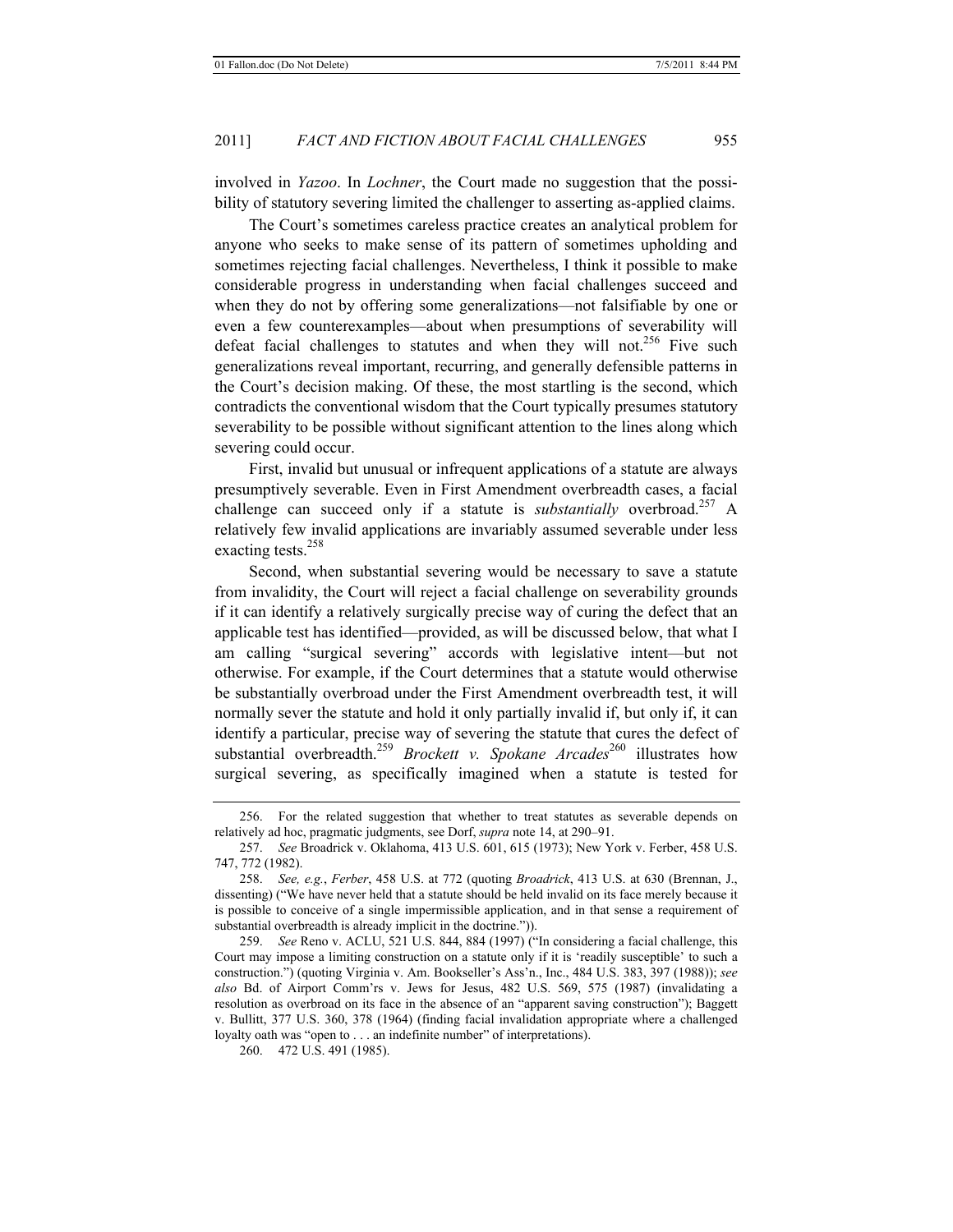constitutional validity on its face, differs from reliance on an otherwise unspecified, *ex ante* presumption that invalid applications can *somehow* be severed and that absolves a court from responsibility to determine *how*. In holding that an anti-obscenity statute should be severed rather than facially invalidated, the Court identified precisely how the statutory term that gave rise to an overbreadth problem—"lust"—could be limited to remedy the problem of substantial overbreadth: the statute should be invalidated "only insofar as the word 'lust' is taken to include normal interest in sex."<sup>261</sup>

Ayotte v. Planned Parenthood of Northern New England,<sup>262</sup> which signaled the Court's preference for partial rather than facial invalidation of an anti-abortion law, also illustrates the distinction between surgical severing and a presumption that some unspecified way of severing can be found in future cases. It does so by noting that a court's capacity to identify a constitutionally adequate partial invalidation "often depends on how clearly we have articulated the background constitutional rules."263 In *Ayotte*, the Court unanimously thought that severing was appropriate (if consistent with legislative intent) because background rules established that a statute requiring minors to notify their parents before obtaining an abortion was unconstitutional insofar, but only insofar, as it failed to provide an emergency exception. Invalidating the statute as applied to emergency cases thus offered a surgical solution to the problem that the applicable test of constitutional validity revealed.

Crucially, however—and contrary to the usual understanding of the presumption of severability—the Court ordinarily will not uphold a statute against facial challenge when the statute would require relatively substantial severing in order to survive *unless* it can foresee reasonably precise lines along which severance could occur. How surgically precise the foreseen lines must be in order for a challenged statute to pass constitutional muster will of course vary, depending on the constitutional tests and doctrine that form the background to a particular facial challenge. Almost self-evidently, it takes a more finely grained surgical severance to save a statute from invalidity under a narrow tailoring than under a rational basis test. As I have said already, however, a statute could never be irrational because overbroad if all invalid applications could always be severed from valid ones on an ad hoc basis.

 Third, in cases in which a surgical severing would clearly be possible if necessary, the Court sometimes rejects facial challenges without deciding whether a surgical severing is in fact necessary. Illustrations come from *United* 

<sup>261.</sup> *Id.* at 504–05; *see also* Reno v. ACLU, 521 U.S. at 883 (severing the term "or indecent" from a statutory prohibition against "obscene or indecent" communications); United States v. Grace, 461 U.S. 171, 182–83 (1983) (invalidating a ban against expressive displays on Supreme Court grounds as applied to sidewalks but not otherwise).

<sup>262. 546</sup> U.S. 320 (2006).

<sup>263.</sup> *Id.* at 329.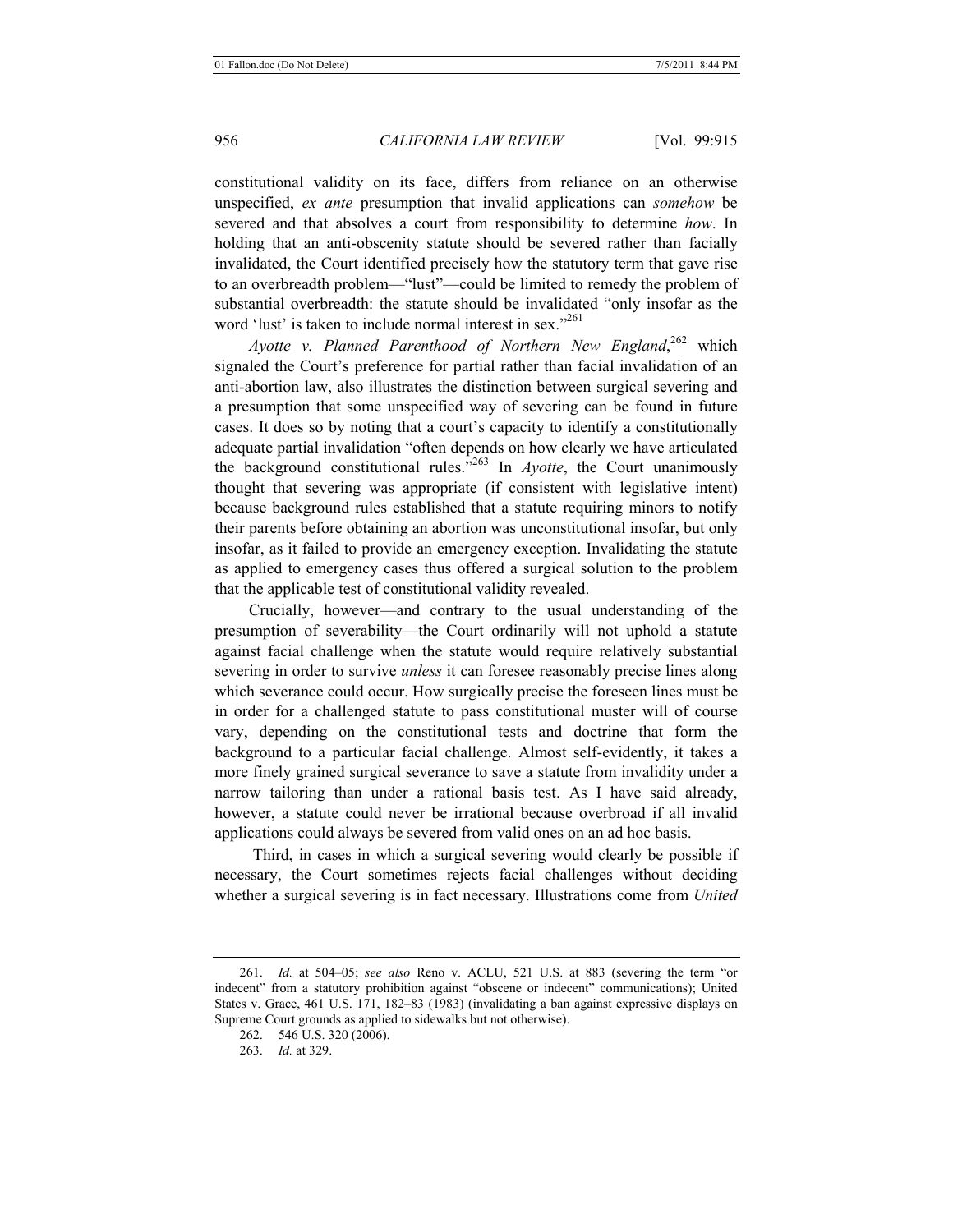*States v. Raines*<sup>264</sup> *United States v. Georgia*<sup>265</sup> and, more surprisingly, from *Yazoo*. 266 In *Raines*, a suit predicated on conduct by state officials interfering with voting rights, the Court thought it unnecessary to decide whether Congress, under Section 2 of the Fifteenth Amendment, could permissibly have barred private interference with voting rights. There was no need, I would suggest, because even if the challenged statute swept too broadly, the line between public officials and private parties offered a plainly adequate basis for surgical severing if the Court decided in a future case that such was necessary. *United States v. Georgia* appears to reflect the same understanding that a court can presume statutory severability, without deciding whether it is necessary, when the line along which a statute could be surgically severed is clear. In *U.S. v. Georgia*, "no one doubt[ed]" Congress's power to abrogate states' sovereign immunity for actual violations of constitutional rights.<sup>267</sup> If the Court should determine in a future case that Title II of the ADA was invalid as applied to other cases, the obvious cure for the lack of "congruence and proportionality" would be to sever statutory applications not involving actual constitutional violations.

*Yazoo & Mississippi Valley Railroad v. Jackson Vinegar Co.*, 268 which now seems to me to have confused and misled both courts and commentators for many decades, would be best explained on the same basis. As argued above, it is a mistake to posit—as commentators frequently have—that when a statute is challenged under the rational basis test, a court can assume, without more, that even a very large proportion of invalid applications can always be severed in unspecified, nonsurgical ways in future cases. If this were so, courts could never hold that statutes are irrational on their faces because they sweep too broadly, as courts occasionally, albeit rarely, do. *Yazoo* is easily distinguishable from cases that have held statutes irrationally overinclusive, however, because in *Yazoo*, unlike those cases, there was an obvious surgical cure if severing turned out to be necessary in a future case. Even if the challenged statute was invalid as applied to cases involving frivolous, excessive, or disputable claims for damages, it could have been so severed as to remain enforceable in cases involving admittedly valid claims, such as the one before the Court.

Fourth, any severing must accord with legislative intent.<sup>269</sup> In cases involving state statutes, severability is therefore primarily a matter of state law.270 In cases presenting challenges to federal statutes, the Court has shown less than perfect consistency in its articulation of the proper gauge of

<sup>264. 362</sup> U.S. 17 (1960).

<sup>265. 546</sup> U.S. 151 (2006).

<sup>266. 226</sup> U.S. 217 (1912).

<sup>267.</sup> *Id.* at 158–59.

<sup>268. 226</sup> U.S. 217 (1912).

<sup>269.</sup> *See, e.g.*, Ayotte v. Planned Parenthood of N. New Eng., 546 U.S. 320, 331 (2006); HART & WECHSLER, *supra* note 5, at 163–65.

<sup>270.</sup> HART & WECHSLER, *supra* note 5, at 163.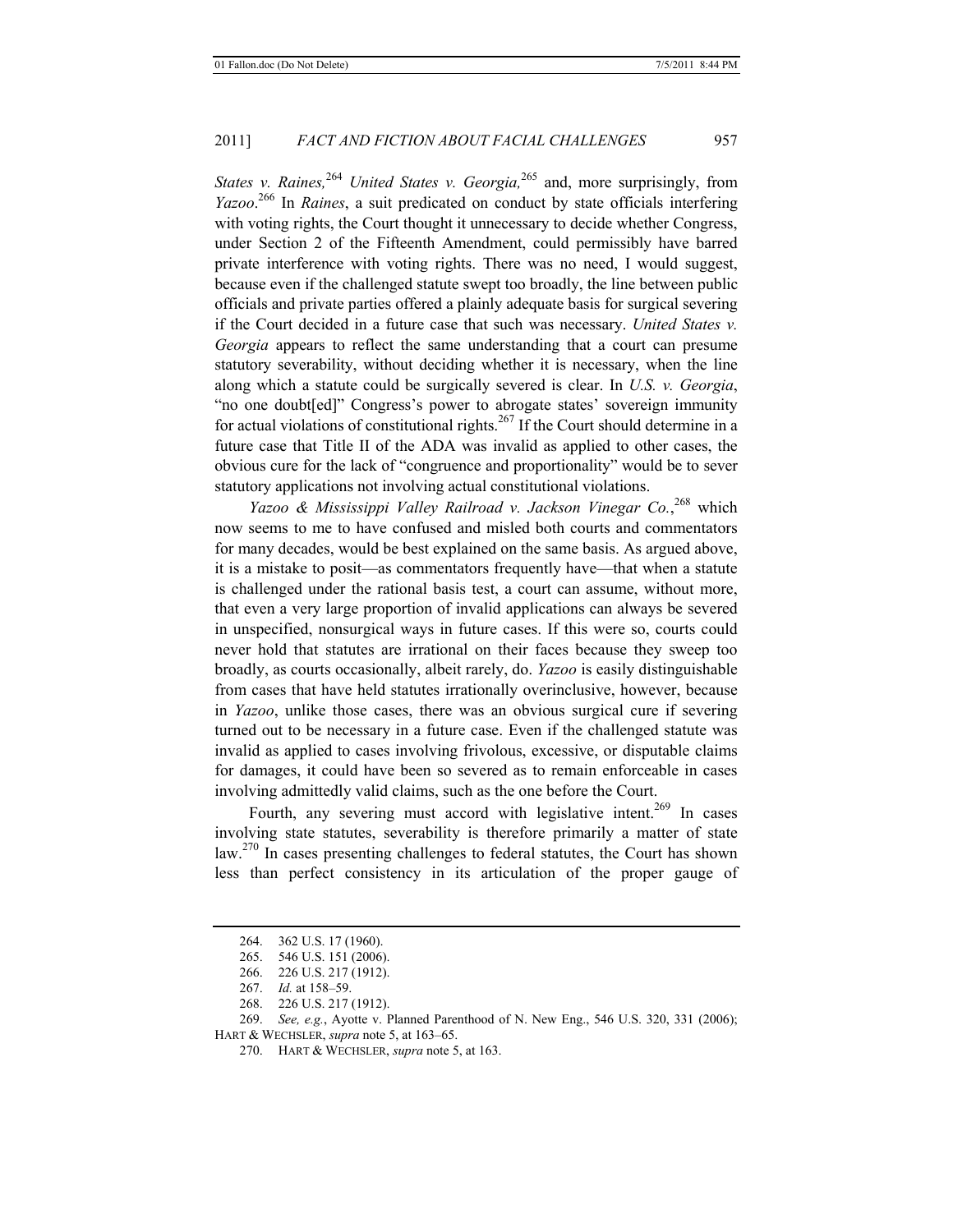congressional intent.<sup>271</sup> It seems a fair generalization, however, that the Court assumes that Congress would not wish to retain only relatively anomalous opportunities for a statute's enforcement after most of a statute has been severed.

The Court probably also tends to presume that state legislatures would have similar preferences. This is another possible explanation for the Court's inattention to separability issues in *Lochner*, for example. If all invalid applications of the statute had been severed, there might have been too little left for the Court to think that severing the statute to preserve a few anomalous applications would have accorded with legislative intent. Again, however, the evidence falls far short of establishing that the Court thought about severability at all in many cases in which it has held state statutes constitutionally invalid.

Fifth, the severing of a statute must not require such a creative or unconstrained rewriting as to constitute what the Justices apprehend as "quintessentially legislative"<sup>272</sup> rather than judicial work.<sup>273</sup> It could perhaps go without saying that the degree of "rewriting" that courts can perform in severing a statute is a question of judgment,  $2^{74}$  not governed by hard rule.<sup>275</sup> Clearly, however, the Supreme Court generally feels no obligation to sever statutes in imaginative ways not suggested either by the language of a challenged statute or, as in *Ayotte*, by "background constitutional rules.<sup>7276</sup>

272. *Ayotte*, 546 U.S. at 329.

274. *See Ayotte*, 546 U.S. at 329 (observing that "we restrain ourselves from rewrit[ing] state law to conform it to constitutional requirements") (quoting Virginia v. Am. Booksellers Ass'n., Inc., 484 U.S. 383, 397 (1988)).

275. For a relatively recent case apparently testing the outer limits of permissible judicial action to save an otherwise unconstitutional statute, see *United States v*. *Booker*, 543 U.S. 220 (2005), in which the Court, by 5–4, cured an identified constitutional defect in statutorily mandated sentences under the federal Sentencing Guidelines by rendering the Guidelines "effectively advisory." *Id.* at 245. According to Gans, *supra* note 24, at 664, "[i]t is difficult to find a better example of . . . aggressive judicial lawmaking." *See also* Skilling v. United States, 130 S. Ct. 2896, 2939 (2010) (Scalia, J., concurring in part and concurring in the judgment) (protesting that the majority's "paring down" of a statute to save it from unconstitutional vagueness was "clearly beyond judicial power").

<sup>271.</sup> *See* HART & WECHSLER'S 5TH EDITION, *supra* note 45, at 183–84 (reciting varying statements of the applicable standard). In *Free Enterprise Fund v*. *Public Company Accounting Oversight Board*, 130 S. Ct. 3138, 3161–62 (2010), the Court found an invalid statutory provision separable where the remaining provisions were capable of operating independently "and nothing in the statute's text or historical context makes it 'evident' that Congress, faced with the limitations imposed by the Constitution, would have preferred no [Public Company Accounting Oversight] Board to a Board whose members are removable at will."

<sup>273.</sup> *See* Reno v. ACLU, 521 U.S. 844, 884–85 (1997) ("This Court 'will not rewrite a . . . law to conform it to constitutional requirements.'") (quoting Virginia v. Am. Bookseller's Ass'n., Inc., 484 U.S. 383, 397 (1988)); United States v. Nat'l Treasury Emps. Union, 513 U.S. 454, 479– 80 (1985) (citing "[o]ur obligation to avoid judicial legislation" as a ground for declining to adopt a saving construction); Aptheker v. Sec'y of State, 378 U.S. 500, 515–16 (1964) (declining to perform a "substantial rewriting" of a statute).

<sup>276. 546</sup> U.S. at 329.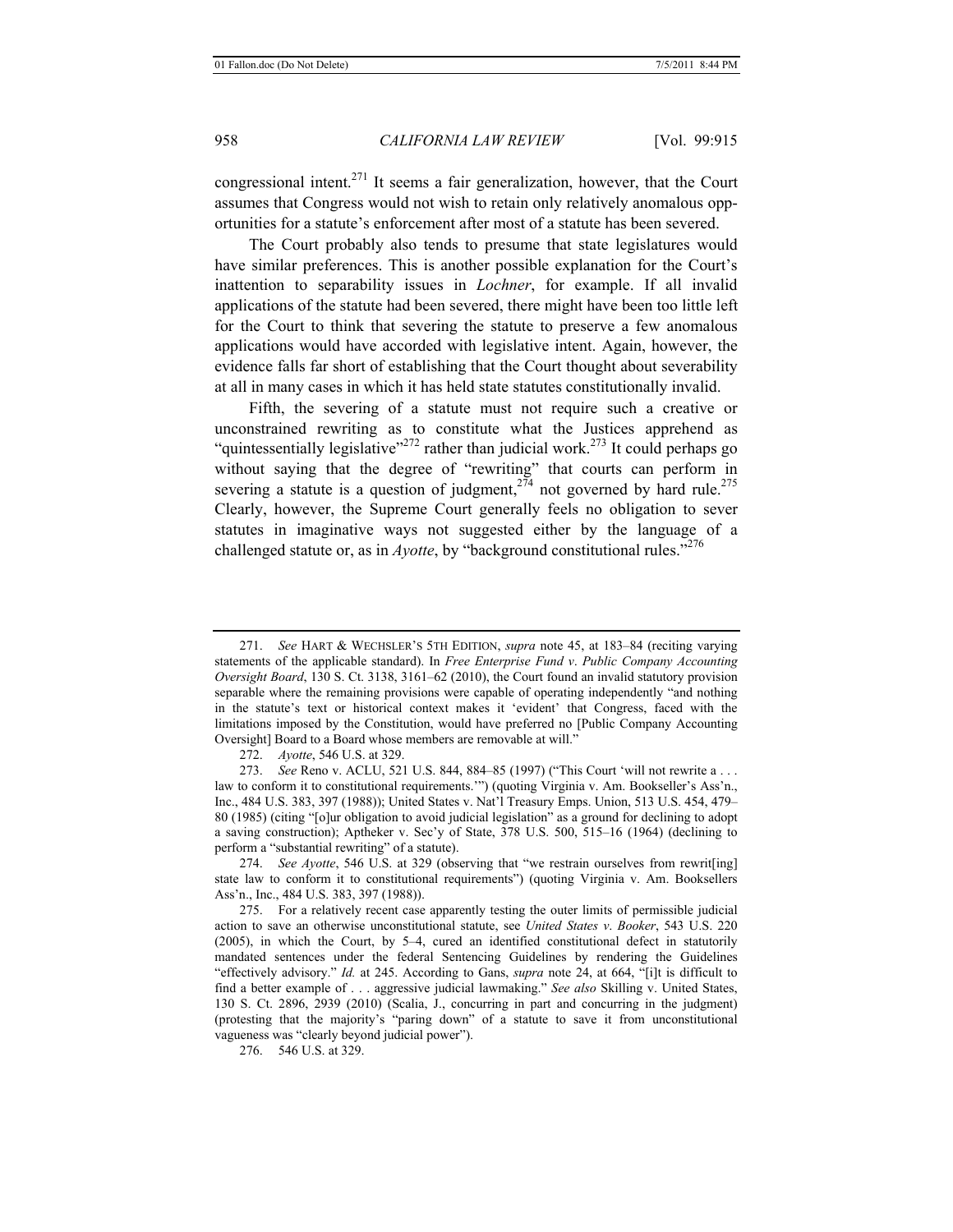For example, in *United States v. Lopez*, 277 the federal statute barring possession of a gun in a school zone would almost surely have been constitutionally permissible as applied to guns that had traveled in interstate commerce.<sup>278</sup> And if most guns travel in interstate commerce, a ruling that severed the statute along these lines would have preserved most of the statute's applications. Nevertheless, to sever the statute in this way would have required an exercise of creative imagination that the Court—which, as I have said, is not always attentive to issues of separability—did not understand itself as required to provide.<sup>279</sup> It is hard to know whether the Court might have responded differently if the parties had framed the case to present a severability issue. As the Court acknowledged in *Ayotte*, 280 it would have severed a statute and held it only partially invalid in *Stenberg v. Carhart*, 281 rather than having pronounced it wholly invalid, if the parties had called that option to the Court's attention.

The Court's practice of not considering the possibility of creative, quasilegislative ways of severing statutes may help to explain why the Court has seldom paused to consider why statutes discriminating on the basis of race, gender, or status as an alien might be upheld as applied, but only as applied, to cases in which the crude or stereotypical assumptions that underlie those statutes turn out to be correct. A statute so rewritten by a court would be far, far removed from the one written by the legislature.

To recapitulate: the Supreme Court's pattern of reliance and nonreliance on presumptions of severability exhibits reasonable consistency and considerable good sense, as reflected in the five foregoing generalizations. Taken together, these generalizations can explain nearly all of the relevant Supreme Court cases. Nevertheless, the Court's practice does not appear to be rigidly governed by rule. Among other things, the Justices may respond differently in cases in which parties call severability issues to their attention than they would respond, somewhat unthinkingly, in cases in which the parties do not.

#### *C. The Role of Ripeness*

In looking at the Court's overall pattern of decisions, it is important to keep in mind a distinction between two easily confused questions. The first is whether a statute is in principle subject to facial challenge. To this question, the normal answer is yes; most tests of constitutional validity potentially frame facial challenges. The second question is whether a particular facial challenge will or ought to succeed. To this question, there are at least three possible

<sup>277. 514</sup> U.S. 549 (1995).

<sup>278.</sup> *See* Metzger, *supra* note 24, at 909.

<sup>279.</sup> *See id.* at 930 (observing that severing arguably "would stray over the line from judicial narrowing to judicial rewriting of a challenged statute").

<sup>280. 546</sup> U.S. at 331.

<sup>281. 530</sup> U.S. 914, 922 (2000).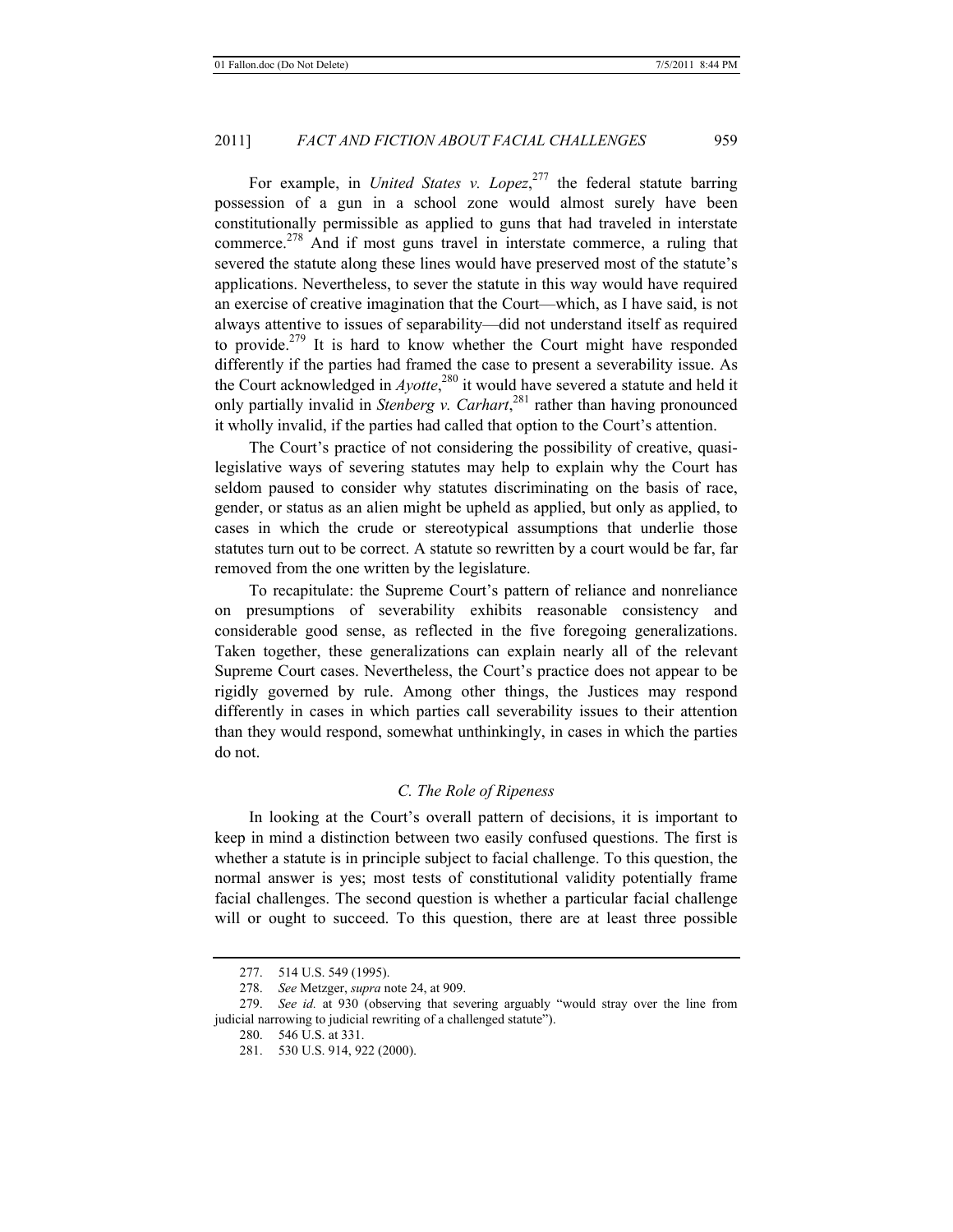answers, any one of which might be appropriate depending on the facts of a particular case. The first is yes; the second is no. The third, more complex answer is that a facial challenge is premature or not yet ripe for decision at the time when it initially comes before a court.<sup>282</sup> Although the Supreme Court formally invokes ripeness doctrine only relatively rarely, many of its decisions rejecting facial challenges reflect ripeness-related concerns.

In order to rule on a facial attack on the merits, a court must first construe, or specify the meaning of, a statute.<sup>283</sup> It must then apply a test of constitutional validity that may, sometimes, require an assessment of a challenged statute's practical effects. With regard to both of these analyses, a court may sometimes doubt its capacity to judge wisely in the absence of a richer factual record than it has before it. In *United Public Workers v. Mitchell,* for example, the Court appears to have concluded that it could not properly interpret a federal statute barring civil service employees from "tak[ing] any active part in political management or political campaigns" without anticipating myriad, possibly unforeseeable fact situations to which that language arguably might or might not apply.284 It accordingly dismissed a facial challenge on the ground that most of the allegations in the complaint failed to present a justiciable case or controversy.

Comparable difficulties in anticipating a statute's effects have led the Court to dismiss facial challenges in a number of recent cases. A doctrinal test used to gauge the permissibility of state regulations of electoral processes turns on the severity of the burdens that a challenged statute creates.<sup>285</sup> In *Crawford v. Marion County Election Board*, 286 involving a state law that required wouldbe voters to present government-issued photo identification, the plurality opinion rejected a facial challenge based on uncertainty about how burdensome the requirement would prove in practice and remitted plaintiffs to bringing asapplied challenges. $287$  The "undue burden" standard that the Court now uses to determine whether restrictions on access to abortion violate the Constitution

284. 330 U.S. 75, 78 (1947) (internal quotation omitted).

<sup>282.</sup> On the connection between facial challenges and ripeness doctrine, see, for example, Monaghan, *Overbreadth, supra* note 46, at 35; Persily & Rosenberg, *supra* note 1, at 1663-65.

<sup>283.</sup> *See, e.g.*, United States v. Stevens, 130 S. Ct. 1577, 1587 (2010) (quoting United States v. Williams, 553 U.S. 285, 293 (2008) ("[T]he first step in overbreadth analysis is to construe the challenged statute; it is impossible to determine whether a statute reaches too far without first knowing what the statute covers.")); Brockett v. Spokane Arcades, Inc., 472 U.S. 491, 504 (1985) (recognizing that the propriety of facial invalidation depended on a prior question of statutory construction); Broadrick v. Oklahoma, 413 U.S. 601, 618 n.16 (1973) ("[A] federal court must determine what a state statute means before it can judge its facial constitutionality.").

<sup>285.</sup> *See, e.g.*, Wash. State Grange v. Wash. State Republican Party, 552 U.S. 442, 451–52 (2008) (explaining that "[e]lection regulations that impose a severe burden on associational rights are subject to strict scrutiny" whereas "[i]f a statute imposes only modest burdens . . . then 'the State's important regulatory interests are generally sufficient to justify reasonable, nondiscriminatory restrictions'") (quoting Anderson v. Celebrezze, 460 U.S. 780, 788 (1983)).

<sup>286. 553</sup> U.S. 181 (2008).

<sup>287.</sup> *See id.* at 200–03.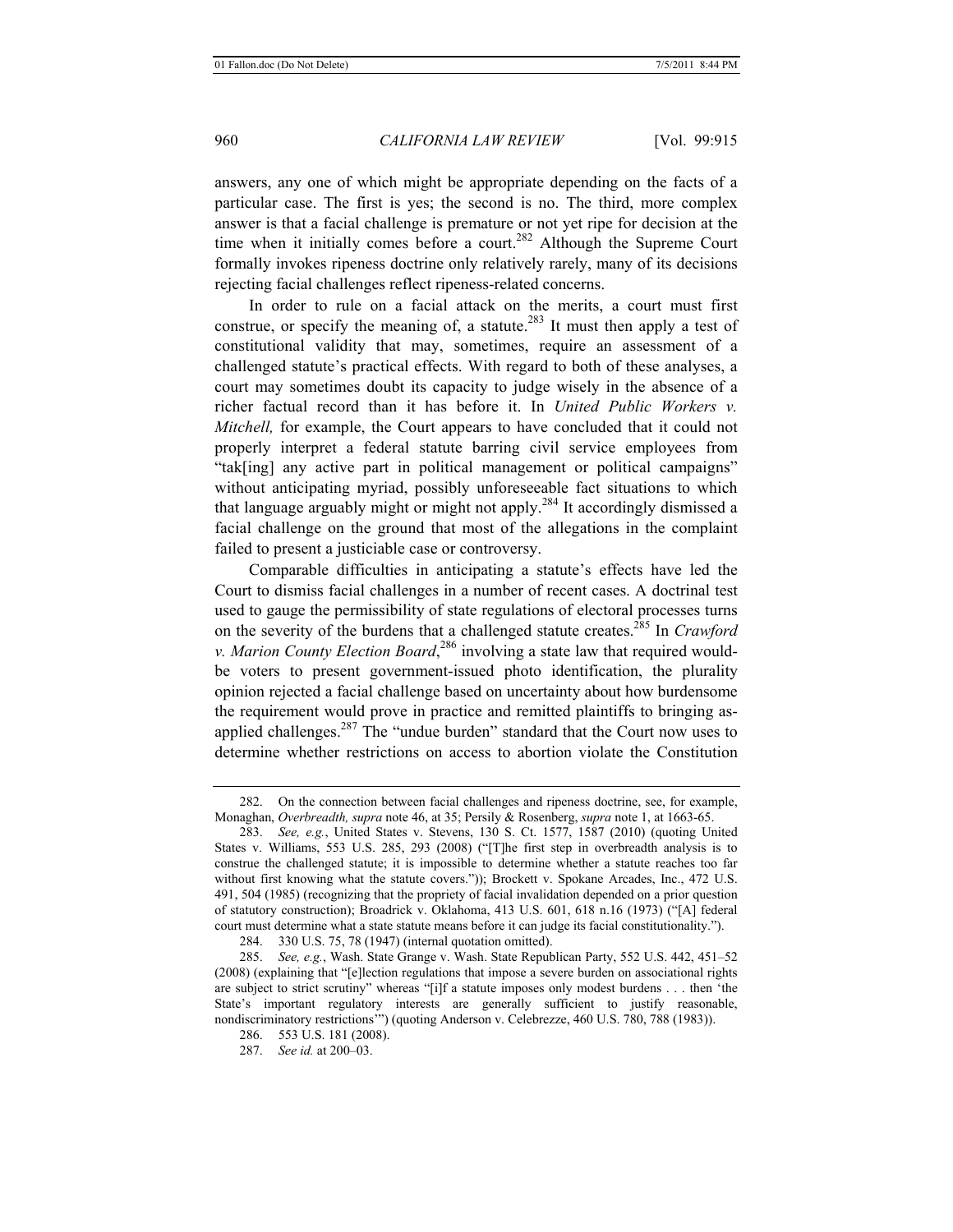demands similar calculations of practical effects. Applying that standard in Gonzales v. Carhart,<sup>288</sup> Justice Kennedy rebuffed a facial challenge based on uncertainty about whether a statutory ban on so-called "partial-birth abortions" would ever have the effect of barring a procedure that was truly medically necessary to preserve the health of a mother.<sup>289</sup> Challenges to the statute could only be addressed on an as-applied basis, the Court thus ruled.<sup>290</sup>

Apparently mindful of difficulties such as those exhibited in *United Public Workers v. Mitchell*, *Crawford*, and *Carhart*, Justice Souter's "afterword" in *Sabri v. United States* advanced the general, disapproving observation that "facial adjudication carries too much promise of 'premature interpretatio[n] of statutes' on the basis of factually barebones records.<sup> $291$ </sup> In response to this concern, Justice Souter offered the prescriptions that "facial challenges are best when infrequent," $^{292}$  that they are "to be discouraged," $^{293}$ and that the Court does and should allow statutes to be tested on their faces for "overbreadth" only in narrowly delimited categories of cases, especially including those arising under the First Amendment.<sup>294</sup>

Two problems infect this purported restatement of the applicable law. First, difficulties of "premature adjudication" based on "factually barebones records" can arise in First Amendment cases just as much as in those involving other constitutional provisions.295 Indeed, a sampling of Supreme Court cases suggests that the problem is actually much more likely to arise with respect to statutes that regulate speech or expressive conduct than with those, for example, that classify on the basis of race or gender, or that discriminate against interstate commerce. The meaning and application of statutes in the second category are usually plain.<sup>296</sup> By contrast, identifying the precisely intended bounds of a regulation of speech or expressive conduct can often pose problems, as was the case, for example, in *United Public Workers v. Mitchell*.<sup>297</sup> Second, many more tests than Justice Souter imagines occasionally including even the rational basis test—will sometimes yield the conclusion that statutes are invalid on their faces because of overbreadth.

A more appropriate response to problems that would arise from premature adjudication of statutes' validity on their faces will often lie in ripeness

295. *See, e.g.*, United Pub. Workers v. Mitchell, 330 U.S. 75, 87–91 (1947) (holding that plaintiffs asserting only vague and general plans to violate a statute alleged to abridge their First Amendment rights had failed to establish a justiciable case or controversy).

<sup>288. 550</sup> U.S. 124 (2007).

<sup>289.</sup> *See id.* at 161–67.

<sup>290.</sup> *See id.* at 167–68.

<sup>291. 541</sup> U.S. 600, 609 (2004) (quoting United States v. Raines, 362 U.S. 17, 22 (1960)).

<sup>292.</sup> *Id.* at 608.

<sup>293.</sup> *Id.* at 609.

<sup>294.</sup> *See id.* at 610.

<sup>296.</sup> *See, e.g.*, New Energy Co. of Ind. v. Limbach, 486 U.S. 269, 274 (1988) ("[S]tate statutes that clearly discriminate against interstate commerce are routinely struck down.").

<sup>297. 330</sup> U.S. at 87–91.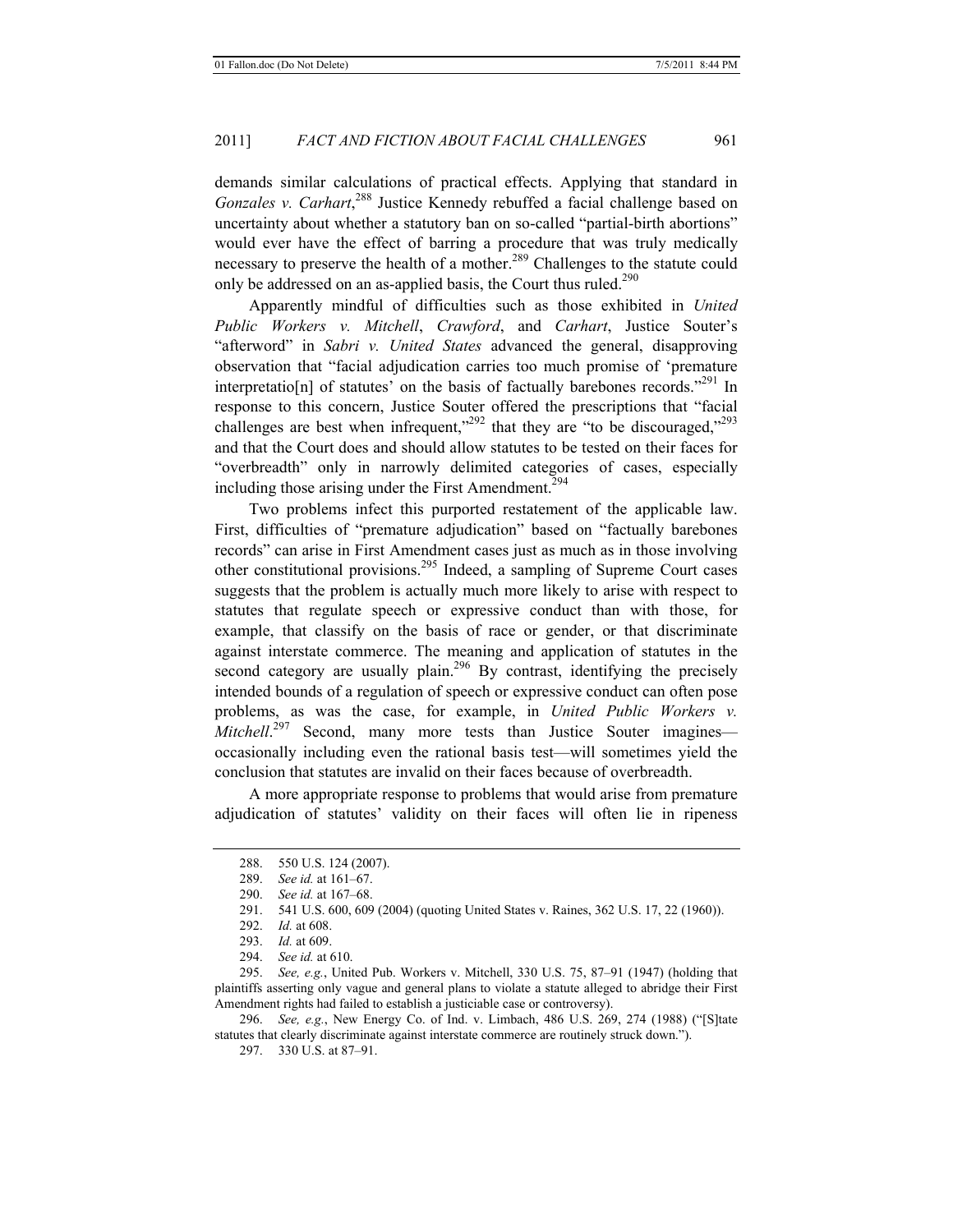doctrine.<sup>298</sup> As the Supreme Court regularly affirms in cases that it characterizes as involving ripeness issues, a determination of ripeness requires a court "to evaluate both the fitness of the issues for judicial decision and the hardship to the parties of withholding court consideration."<sup>299</sup> Among the reasons that it would be preferable for the Court to respond to worries about "premature" facial challenges by invoking ripeness doctrine is that such an approach would make clear that the considerations that mandate the dismissal of a particular case are not endemic to all facial challenges. In addition, the well-established ripeness test would provoke an express weighing of sometimes competing concerns.

With regard to the pattern of results in facial challenge cases in which the Court has exhibited concerns about prematurity or the inadequacy of the record, three comments may be in order.

First, decisions about prematurity or ripeness are often closely bound up with views about the requisite showing that a challenger must make to establish a constitutional violation. In *Crawford v. Marion County Election Board*, for example, three Justices thought the facts clear enough under applicable law to sustain a facial challenge, $300$  while three other Justices, given their different understanding of the Constitution, would have found the challenged voteridentification requirement valid in all applications.<sup>301</sup> Only Justice Stevens, the author of the plurality opinion, along with the Chief Justice and Justice Kennedy, had what I would describe as ripeness-type concerns, involving factbased uncertainty concerning how many would-be voters the identification requirement might burden, and with what degree of severity, in its application.

The dispute in *Gonzales v. Carhart* about whether the plaintiffs deserved to succeed with a facial challenge or should instead be relegated to as-applied litigation also reflected a substantive constitutional disagreement, this one involving the meaning of the "undue burden" standard under which abortion regulations are tested. Justice Kennedy thought that establishing an undue burden required identifying at least a substantial number of actual cases in which the prohibition of an abortion technique posed a health risk to the mother.<sup>302</sup> Based on this assessment of the law, he concluded that the challengers had not made an adequate showing, even though he reserved the possibility that the requisite proofs might possibly be established in some future cases.<sup>303</sup> By contrast, the dissenting Justices thought a showing that a statute imposed an undue burden on the abortion right in any cases necessarily established that the statute failed

<sup>298.</sup> For a survey of leading ripeness cases and a discussion of leading theories, see generally HART & WECHSLER, *supra* note 5, at 198–222.

<sup>299.</sup> Abbott Labs. v. Gardner, 387 U.S. 136, 148 (1967).

<sup>300.</sup> *See* 553 U.S. at 209 (Souter, J., dissenting, joined by Ginsburg, J.); *id.* at 237 (Breyer, J., dissenting).

<sup>301.</sup> *See id.* at 204 (Scalia, J., concurring, joined by Thomas, Alito, JJ.).

<sup>302.</sup> *See* 550 U.S. 124, 164–68 (2007).

<sup>303.</sup> *See id.* at 167–68.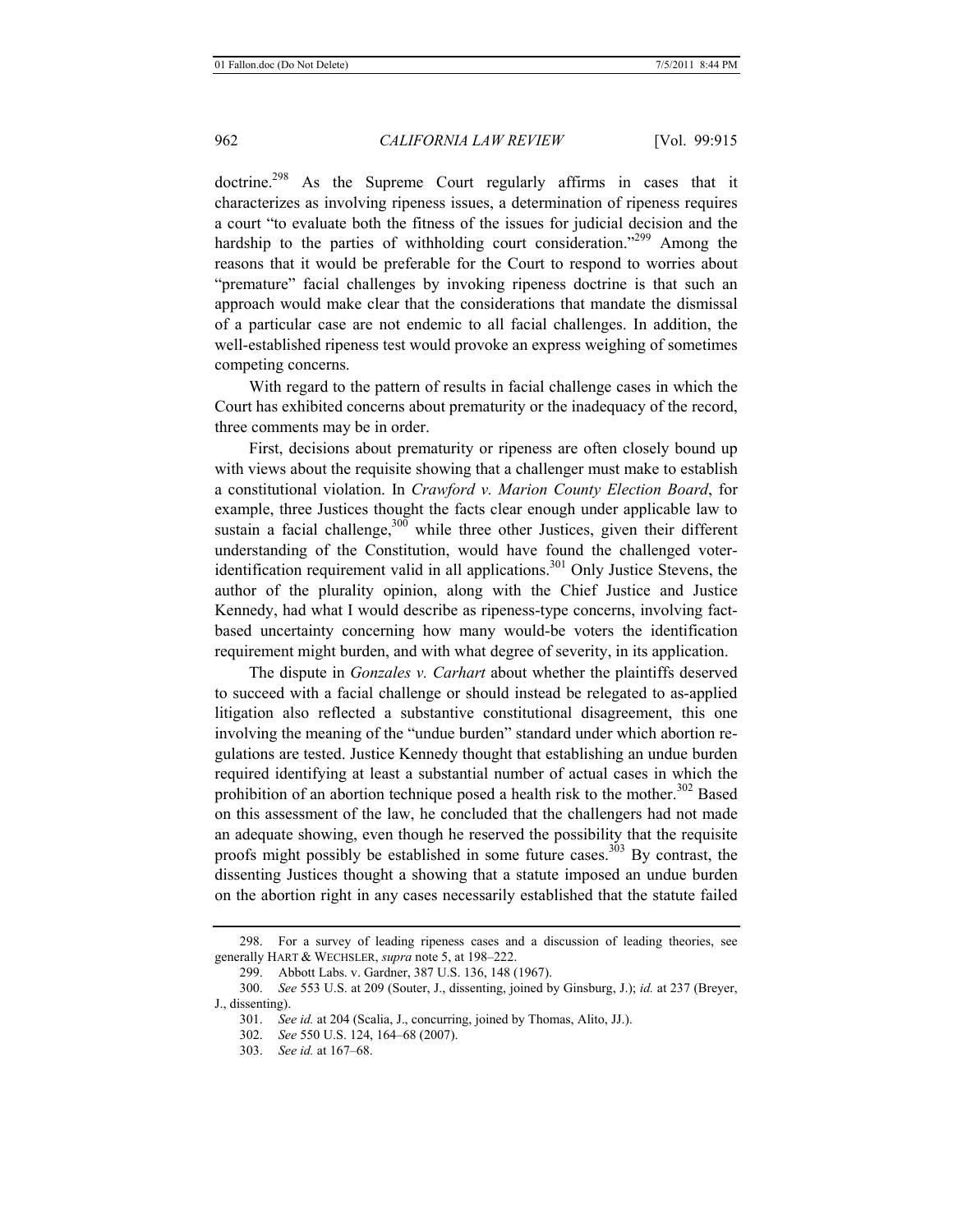the "undue burden" test on its face: "The very purpose of [requiring] a health *exception* is to protect women in *exceptional* cases."304

Second, in cases in which the Supreme Court rejects a facial challenge based on inadequacies in the record that the plaintiffs have put before it, the significance of its decision should lie in the reasons for its ruling. What the Court meant, or ought to have meant, in cases such as *Crawford v. Marion County Election Board* and *Gonzales v. Carhart* was not that the challenged statutes demonstrably satisfied all applicable tests of constitutional validity, but that the particular parties before the Court had not presented a factual record on which the Court, as informed only by that record, could hold the challenged statutes facially unconstitutional. Rejection of a facial challenge on this basis should not foreclose future facial challenges that the doctrines of claim and issue preclusion do not otherwise bar.<sup>305</sup> If the Court had explicitly rested its holdings on ripeness grounds, as would have been preferable, these implications would be clear.

Third, insofar as the Court is troubled by ripeness-type concerns about premature litigation, a crucial distinction exists between suits for anticipatory relief against the future enforcement of statutes—typically in the form of injunctions or declaratory judgments–—and cases in which the challengers appear as defendants in enforcement actions. A party against whom a statute is being enforced coercively is always entitled to argue that the statute is invalid.<sup>306</sup> If an as-applied challenge fails, or if the record fails to support one, a court cannot simply refuse to address a facial challenge that offers a defendant her last chance to argue that the statute being enforced against her is constitutionally invalid. *Sabri* was a case of this kind.<sup>307</sup> Possibly because it so recognized, the Court thus rejected a criminal defendant's facial challenge on the merits<sup>308</sup> before issuing its "afterword" concerning facial challenges' appropriate rarity.

# CONCLUSION: PROBLEMS WITH FACIAL CHALLENGES AND THE COURT'S **RESPONSE**

With previous Parts having shown that the Supreme Court does not categorically disfavor facial challenges, and that few if any transsubstantive rules apply rigidly to determine when facial challenges will succeed, it may be

<sup>304. 550</sup> U.S. at 189 (Ginsburg, J., dissenting).

<sup>305.</sup> *Cf*. Persily & Rosenberg, *supra* note 1, at 1664–65 (making a similar point about the Court's rejection of a facial challenge in *Washington State Grange*).

<sup>306.</sup> *See* Monaghan, *Overbreadth, supra* note 46, at 28.

<sup>307.</sup> Sabri, who was indicted under a federal statute proscribing bribery of state, local, and tribal officials of entities that receive over \$10,000 in federal funds, moved to dismiss the indictment on the ground that the statute he was accused of violating was unconstitutional on its face. *See* 541 U.S. 600, 603 (2004). The case came to the Supreme Court after the district court agreed and granted Sabri's motion and the court of appeals reversed. *See id.* at 604.

<sup>308.</sup> *See id.* at 608.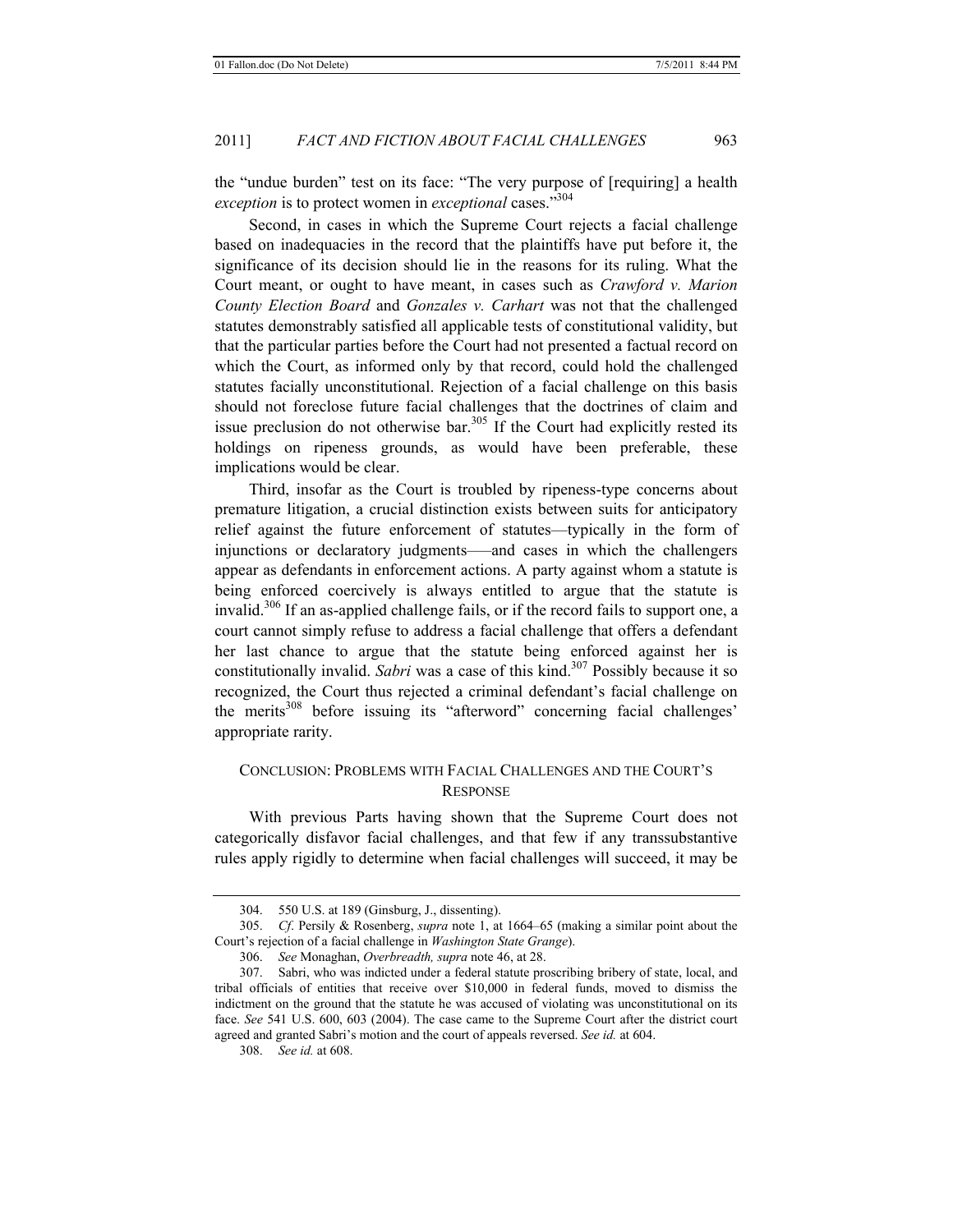helpful, by way of conclusion, to explore why this state of affairs exists. One reason is conceptual. As Part I explained, all challenges to statutes begin as asapplied challenges, with the distinguishing mark of facial challenges involving the nature and breadth of the reasons that challengers offer in seeking a ruling that a statute cannot validly be applied. With the distinction between as-applied and facial challenges being less fundamental than courts and commentators have often assumed, it should occasion no surprise that the Supreme Court does not always labor self-consciously to draw that distinction, nor treat all challenges that could be described as facial as peculiarly dispreferred.

A second reason why so few categorical rules govern facial challenges is more normative. It emerges if we ask why anyone might think—as the Supreme Court has often, but misleadingly, asserted—that the Court should almost categorically disapprove facial challenges. To state the answer at the outset, there is no good reason why facial challenges should be disfavored categorically, though there are often good reasons why facial challenges should not succeed in particular cases. Better than any other generalization, that banal proposition explains the Supreme Court's patterns of decision.

A brief examination of three possible reasons for thinking that facial challenges ought almost always to be disfavored will illustrate the point. First, the Supreme Court has often proclaimed that it, like all courts, is bound by two rules, to which it has rigidly adhered: "[o]ne, never to anticipate a question of constitutional law in advance of the necessity of deciding it; the other, never to formulate a rule of law broader than is required by the precise facts to which it is to be applied."<sup>309</sup> As argued above, this asserted precept sometimes offers wise counsel, but is wholly unsupportable as an unyielding rule. It is the Court's function sometimes to resolve uncertainty and to ensure effective constitutional implementation by laying down broad, clear rules or tests that may have the effect of establishing not just that a particular statute is unconstitutional in all applications, but that many others are, too. Under these circumstances, it should surprise no one that the Court fails to live consistently by the dicta that it will never anticipate a question not strictly before it, nor formulate a broader rule than the facts of the case require. Indeed, these dicta seem self-refuting insofar as they prescribe general rules of judicial conduct that reach beyond the facts of any case in which the Court may utter them.

Second, a categorical dispreference for facial challenges might stand on the grounds that courts should defer to legislatures except in cases of clear

<sup>309.</sup> Brockett v. Spokane Arcades, Inc., 472 U.S. 491, 501 (1985) (quoting United States v. Raines, 362 U.S. 17, 21 (1960) (quoting Liverpool, N.Y. & Phila. S.S. Co. v. Comm'rs of Emigration, 113 U.S. 33, 39 (1885))). *See* Wash. State Grange v. Wash. State Republican Party, 552 U.S. 442, 450 (2008) ("Facial challenges . . . run contrary to the fundamental principle of judicial restraint that courts should neither anticipate a question of constitutional law in advance of the necessity of deciding it nor formulate a rule of constitutional law broader than is required by the precise facts to which it is to be applied.") (internal quotation marks omitted).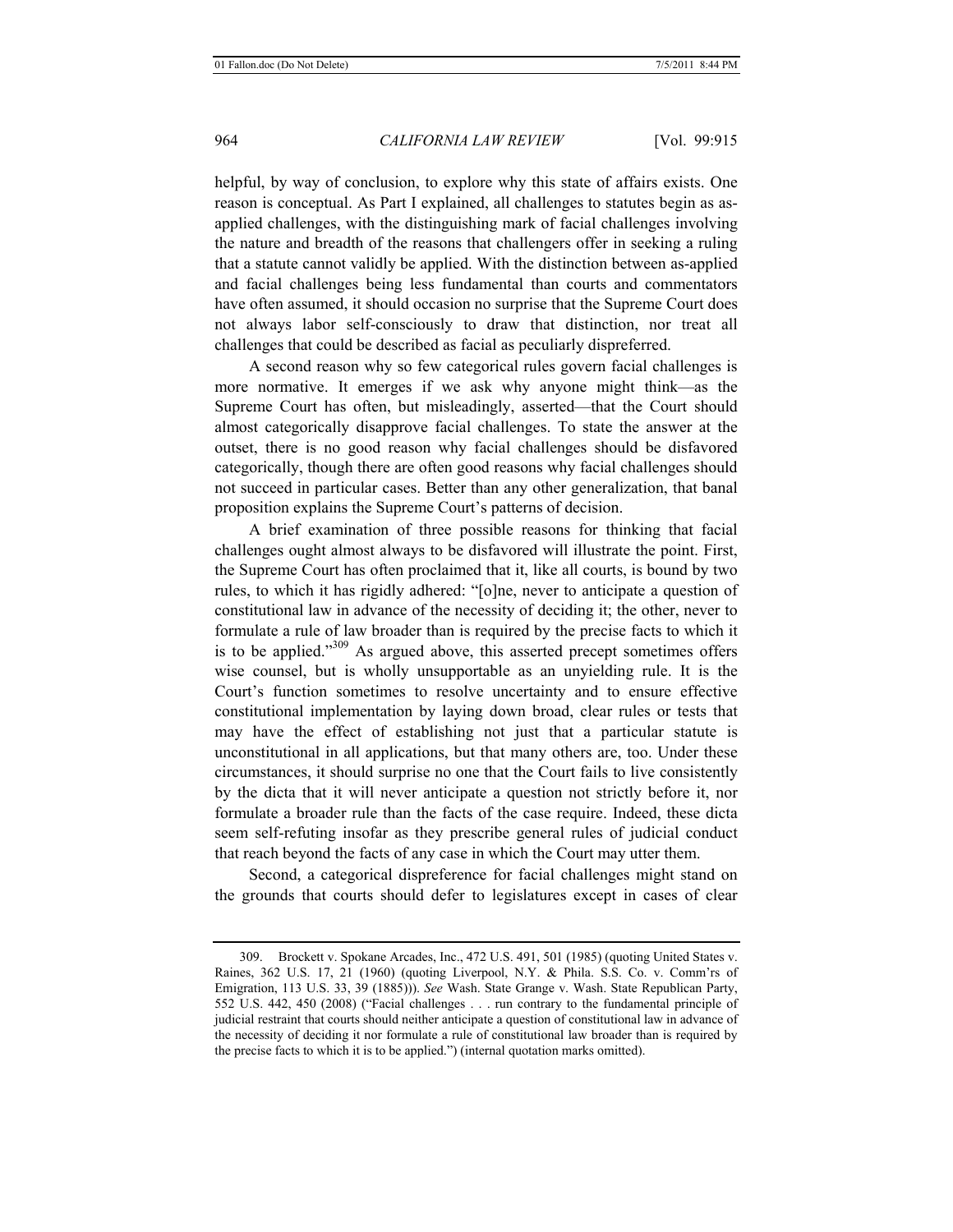constitutional mistake<sup>310</sup> and that truly clear constitutional mistakes are most likely to emerge, if at all, from legislatures' inability to foresee the consequences of applying statutes to unanticipated cases.<sup>311</sup> The weakness of this argument lies in the premise that courts should not hold statutes unconstitutional—regardless of whether on an as-applied or a facial basis except in cases of clear constitutional mistake. This is not the place for a deep discussion of that Thayerian precept's normative merits.<sup>312</sup> Suffice it to say that the Supreme Court has long since refused to abide by it on a consistent basis<sup>313</sup> and that few if any modern commentators defend Thayerianism across the board.<sup>314</sup> Stripped of the Thayerian premise, the claim that courts function best when invalidating legislation as applied to problematical cases that the legislature did not foresee shows why the courts should engage in as-applied adjudication, even when they would uphold the statutes in issue against facial challenges.315 But without the Thayerian premise, a recognition that as-applied challenges are important and appropriate within our constitutional scheme does not imply that facial challenges should be categorically suspect. Sometimes as, for example, in *Brown v. Board of Education*<sup>316</sup>—facial challenges may be necessary to implement constitutional norms effectively. Once again, no general rule is possible. Contextual considerations matter.

Third, the Supreme Court sometimes says that facial challenges should be rare because of the special difficulties that overbreadth claims present.<sup>317</sup> But not all facial challenges depend on determinations of overbreadth. For example, statutes can be facially invalid because they have forbidden purposes; or violate the plain text of Article I; or display forbidden favoritism by banning some, but not other, speech. What is more, although some overbreadth claims require difficult and arguably premature interpretation on a barebones record, others do not. Many of the First Amendment cases cited in Part III exhibited no difficulty on this score.318 In my view, many cases challenging race- and gender-based

<sup>310.</sup> *See* James Bradley Thayer, *The Origin and Scope of the American Doctrine of Constitutional Law*, 7 HARV. L. REV. 129, 135 (1893).

<sup>311.</sup> *See* Edward Hartnett, *Modest Hope for a Modest Roberts Court: Deference, Facial Challenges, and the Comparative Competence of Courts*, 59 SMU L. REV. 1735, 1745–48, 1751– 52 (2006).

<sup>312.</sup> *See* Thayer, *supra* note 310, at 135 (defending the premise that courts should invalidate legislation only in cases of clear constitutional mistake).

<sup>313.</sup> *See, e.g.*, Hartnett, *supra* note 311, at 1737; Richard A. Posner, *The Supreme Court, 1994 Term–Foreword: A Political Court*, 119 HARV. L. REV. 31, 53–54 (2005).

<sup>314.</sup> For a rare defense of a generally Thayerian approach to judicial review, see ADRIAN VERMEULE, JUDGING UNDER UNCERTAINTY: AN INSTITUTIONAL THEORY OF LEGAL INTERPRETATION (2006).

<sup>315.</sup> *See* HART & WECHSLER, *supra* note 5, at 70 (observing that Congress, in enacting legislation, generally does not and could not determine that it would be constitutionally valid in all possible applications).

<sup>316. 347</sup> U.S. 483 (1954).

<sup>317.</sup> *See, e.g.*, Sabri v. United States, 541 U.S. 600, 609 (2004).

<sup>318.</sup> *See*, *e.g.*, Board. of Airport Comm'rs v. Jews for Jesus, 482 U.S. 569, 573 (1987)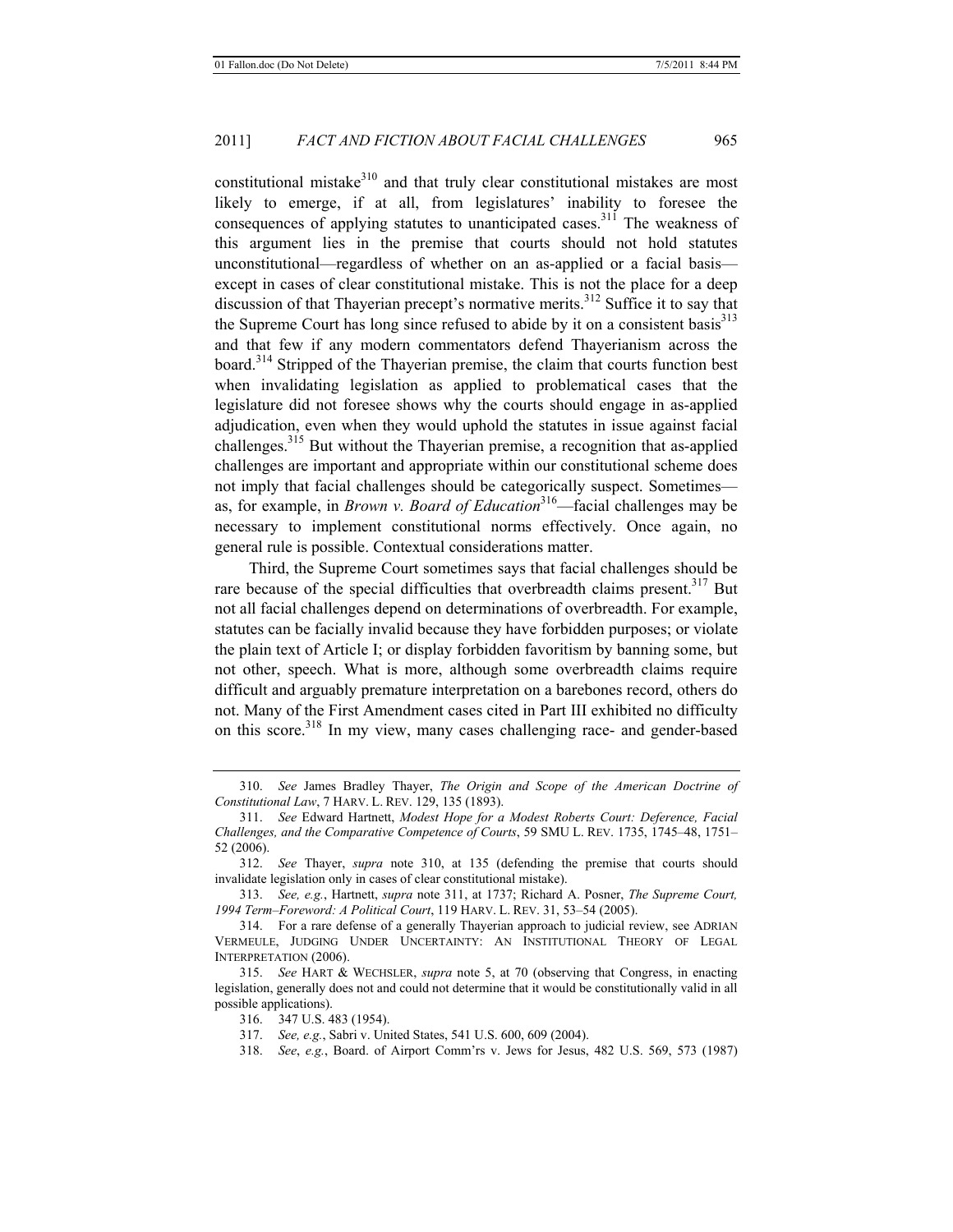classification also present overbreadth claims, rooted in the premise that raceand gender-based generalizations are too impermissibly overbroad to be used for some purposes.<sup>319</sup> Rightly, the Court has not hesitated to adjudicate the facial constitutionality of discriminatory statutes. In any event, efforts to derive general prohibitions against facial challenges from the subcategory of overbreadth challenges that impose excessive burdens on the courts' practical competence are, in a word, overbroad.

When one surveys the doctrinal landscape in light of this short review of possible reasons for skepticism of facial challenges, one thus sees roughly what one would expect to see, with one significant exception. As one would expect, facial challenges are not categorically disfavored; they often succeed. As one also would expect, when facial challenges pose special difficulties, the Supreme Court typically rejects them, on one basis or another. The one surprise is that when the Court rejects a particular facial challenge, it sometimes includes broad, seemingly categorical denunciations of facial challenges as a class, possibly tempered by a few narrowly stated exceptions. Remarkably, these denunciations have shaped the conventional wisdom about the availability of facial challenges. The errors of that conventional wisdom should now be plain.

#### **APPENDIX**

In order to count facial and as-applied challenges and compare their success rates, my research assistants and I obviously needed to identify which of the cases that the Supreme Court decided during that 2009, 2004, 1999, 1994, 1989 and 1984 Terms fell into either one category or the other. In doing so, we confronted a number of difficulties, some of which we had anticipated and others of which we had not. Some of these difficulties involved conceptual and practical obstacles to maintaining crisp distinctions among facial challenges, as-applied challenges, and other kinds of typically ad hoc constitutional challenges to actions by lower court judges or government officials. Others required methodological decisions about how to tally success rates that others might make differently. After explaining our coding and methodological decisions in general terms, this Appendix provides documentation for the numerical findings reported in the text by listing, in footnotes on a Term-by-Term basis, all of the cases that we coded as falling within the various categories for which we recorded findings.

<sup>(</sup>invalidating a ban on all "First Amendment activities" at Los Angeles International Airport); Miami Herald v. Tornillo, 418 U.S. 241, 259 (1974) (invalidating a Florida statute that required newspapers to print replies by candidates whose characters or records they attacked).

<sup>319.</sup> *See supra* notes 179–184 and accompanying text.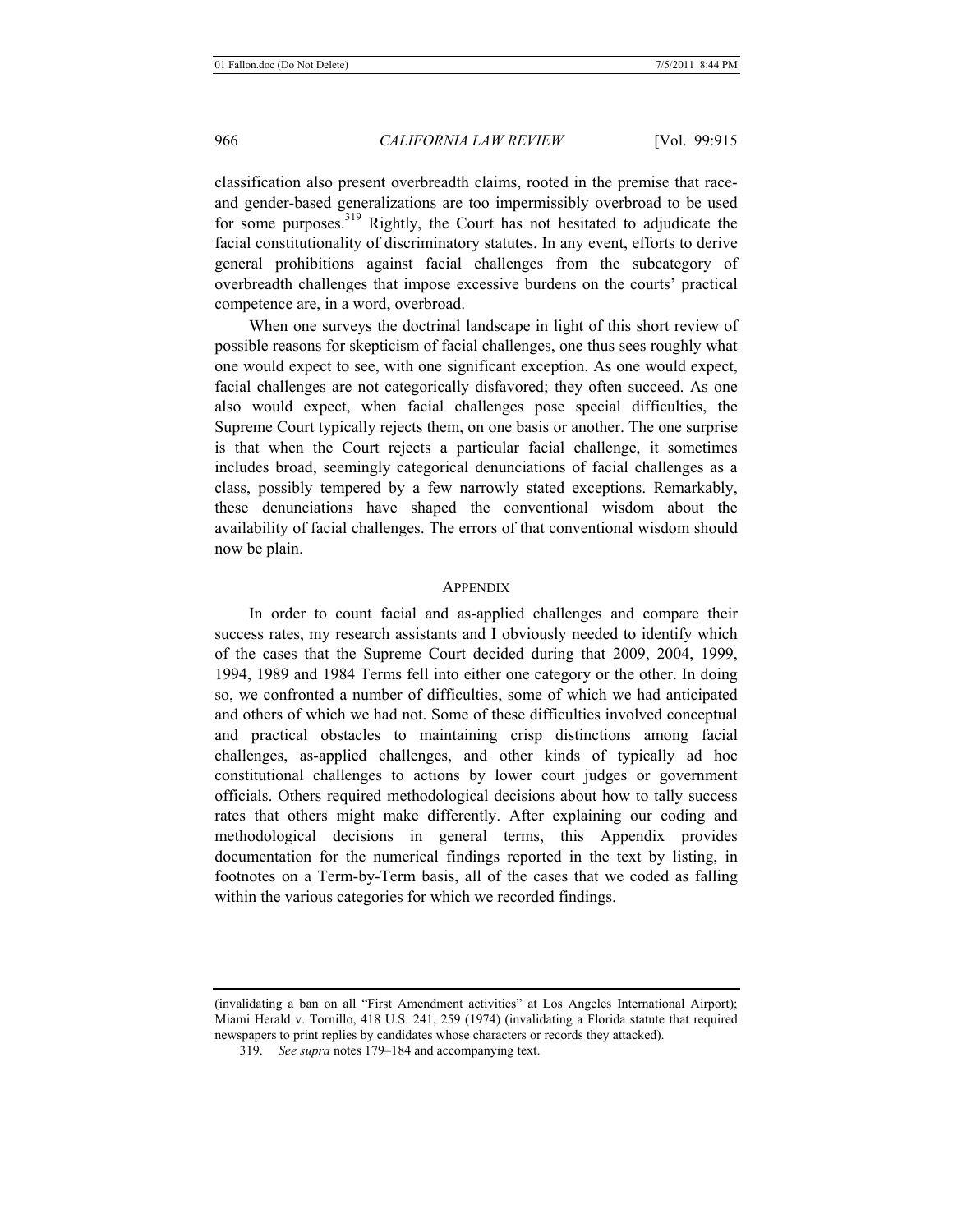#### *A. Conceptual and Practical Challenges*

As emphasized above, the conceptual distinction between facial and asapplied challenges is overdrawn and potentially misleading: although facial challenges are narrowly and sharply defined, the category of as-applied challenges encompasses both claims that a statute is invalid as applied only to a particular case and claims that a statute, although not invalid *in toto*, is unconstitutional in many or even most of its intended applications. Examination of all of the Supreme Court's cases from selected Terms reveals further conceptual and practical difficulties in determining whether the Court regardless of what the parties argued—actually addressed and decided claims that a statute, rule, or policy was invalid on its face. $320$ 

First, apart from statutes enacted by Congress and state legislatures, it is not always self-evident what kinds of rules and policies could in principle be subject to facial and as-applied challenges. For this purpose, we opted to include written but not unwritten rules and policies adopted by nonjudicial government entities.321 We also included state common law rules when the Court appeared to understand them as having a clear content susceptible of either facial or as-applied challenge. $322$ 

Second, in cases in which the Supreme Court rules on constitutional claims, it is frequently not obvious whether the claimant questions the validity of a legal rule or policy—either on its face or as applied—at all. Many Court decisions address the constitutionality of actions by lower court judges, such as rulings on motions at trials, or by governmental officials, such as searches and seizures, that may be authorized, but are not mandated, by statute. As a result, the sorting of constitutional challenges into either the category of a facial or an as-applied challenge sometimes requires difficult, potentially contestable determinations of whether the validity of a statute or rule is at issue in any way.<sup>323</sup>

322. *See, e.g.*, Cruzan v. Dir., Mo. Dep't of Health, 497 U.S. 261, 265, 268–69 (1990).

<sup>320.</sup> The Supreme Court faced partly analogous problems of classification under versions of 28 U.S.C. §§ 1254 and 1257 that, prior to their amendment in 1988, *see* Supreme Court Case Selections Act of June 27, 1988, Pub. L. No. 100-352, 102 Stat. 662 (1988), vested it with mandatory appellate jurisdiction over certain cases in which the "validity" of "a statute" was "drawn in question." For discussion of the Court's efforts to resolve those problems, see PAUL M. BATOR ET AL., HART & WECHSLER'S THE FEDERAL COURTS AND THE FEDERAL SYSTEM 711–24 (3d ed. 1988).

<sup>321.</sup> Although written rules and policies that are adopted by nonelected bodies—such as administrative agencies and state universities—are as amenable to facial challenges as the enactments of Congress and state legislatures, we excluded challenges to unwritten policies, such as the policy of the California Department of Corrections of racially segregating new inmates in *Johnson v*. *California*, 543 U.S. 499 (2005). We also excluded the challenge in *Smith v*. *Robbins*, 528 U.S. 259 (2000), to a procedure for review of lawyers' motions for leave to withdraw from indigents' cases that was established by judicial opinion. But we included the challenge to a highway sobriety checkpoint "program" in *Michigan Department of State Police v*. *Sitz*, 496 U.S. 444 (1990), because it was administered pursuant to written guidelines to which the Court called attention.

<sup>323.</sup> For example, in both *Graham v*. *Florida*, 130 S. Ct. 2011 (2010), and *Roper v*.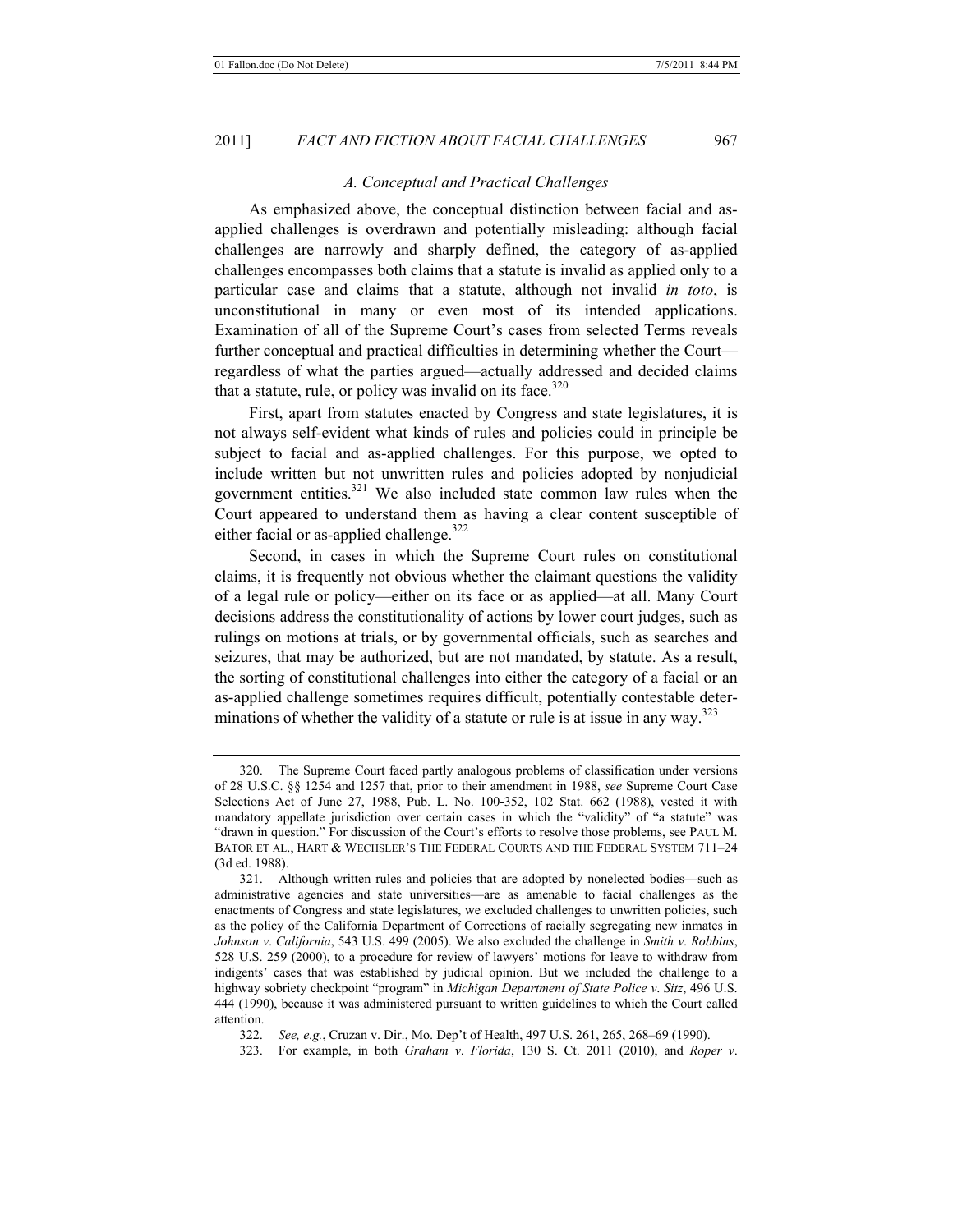Third, even in cases that clearly involve the application of a rule or policy, the Court frequently gives no explicit indication whether it understands itself as rendering a ruling on the validity of the statute on its face or only as applied. Absent explicit indications from the Court, we did our best to determine whether the Court's analysis implied that it was concerned with the facial validity of a statute or only with whether the statute was constitutional as applied. In some cases, however, others might have made different judgments. The one conclusion on which all should concur is that the Court does not always sort the cases and issues before it into clearly demarcated categories of facial and as-applied analysis.

Fourth, and perhaps most important, even in cases in which the Court relatively consistently employs the characteristic nomenclature of facial analysis, it is sometimes doubtful whether its signals should be taken at face value. *American Trucking Associations, Inc. v. Michigan Public Service Commission*<sup>324</sup> will suffice to illustrate the difficulty. There, truckers who engaged in both interstate and intrastate commerce brought a dormant commerce clause challenge against a state statute imposing a flat one hundred dollar fee on trucks that did any intrastate hauling at all on the ground that it impermissibly burdened those truckers that also operated interstate. Although the logic of the challengers' theory, if accepted, would not necessarily have entailed the statute's invalidity as applied to purely intrastate truckers, the Court's opinion—which rejected that theory—referred throughout to challenges to "the statute" and "the fee" as if it conceived the challenge as a facial one. In cases such as this, we tried to base our categorization on the

*Simmons*, 543 U.S. 551 (2005), convicted criminals maintained that their sentences for crimes committed while they were juveniles—life in prison without parole in *Graham*, death in *Roper* constituted cruel and unusual punishment forbidden by the Eighth Amendment. In both cases, state statutes authorized, but did not flatly require, the sentences. The cases, accordingly, could be construed either as presenting as-applied challenges to the state statutory schemes insofar as they authorized the sentences in issue or as involving as-applied attacks on the sentence alone. In the cases that could plausibly have been categorized as either challenging a statute, on the one hand, or the discretionary actions of government officials, on the other hand, my research assistants and I tried to track the Court's approach and to treat challenges as addressed to the background statutes if, but only if, the Court so framed its analysis. Because the Court in *Graham* and *Roper*  specifically referred not only to relevant state statutes, but also to the statutes in other states that would have permitted similar sentences, we coded the cases as involving as-applied challenges to the statutes. We did the same with *Dowling v*. *United States*, 493 U.S. 342 (1990), which appeared to treat a constitutional objection to the admission of evidence as an as-applied challenge to Rule 404(b) of the Federal Rules of Evidence. By contrast, in *McCreary County v*. *ACLU of Kentucky*, 545 U.S. 850 (2005), in which officials erected Ten Commandments displays before the enactment of an authorizing resolution and subsequently altered those displays in response to a judicial ruling, we treated the challenge as addressed to officials' conduct rather than a law, ordinance, or resolution. We made similar judgments in *University of Pennsylvania v*. *EEOC*, 493 U.S. 182 (1990), which rejected a First Amendment-based challenge to a subpoena issued in connection with a statutorily authorized EEOC investigation, and *California v*. *FERC*, 495 U.S. 490 (1990), which held an order by the California Water Resources Control Board to be preempted by federal law.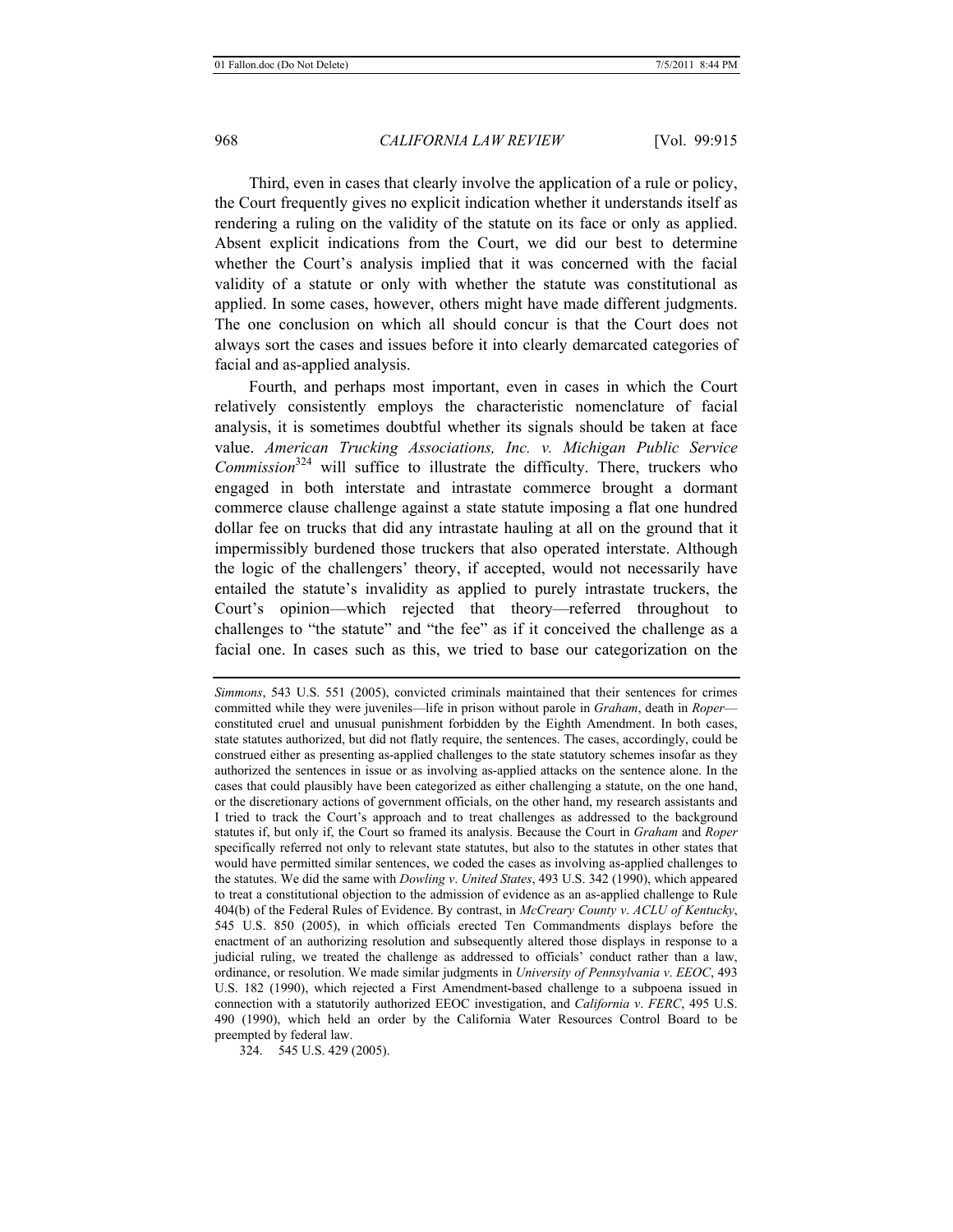predominant thrust of the Court's reasoning, but with some attention, too, to clear implications. Because the Court's reasoning in *American Trucking* would appear to preclude the success of as-applied as well as facial challenges in a future case, we classified it as having entertained, and rejected, both facial and as-applied challenges.

If the *American Trucking* Court had ruled for the challengers, however, classification of its ruling would have presented an even more difficult challenge. Much of the Court's language characterizing the issue before it would have suggested that it had sustained a facial attack. As noted above, however, the logic of a ruling that a statute impermissibly burdened interstate commerce would not necessarily have extended to a case applying the challenged fee to trucks operating solely in intrastate commerce. In cases of this kind—in which the Court appeared to speak globally, but we could imagine ways in which a future Court might distinguish some possible cases involving other parties—we took the Court at its apparent word and treated the Court as having held the statute invalid on its face.<sup>325</sup> But this decision was not obviously correct.

# *B. Methodological Choices*

Perhaps our most important methodological choice was whether to count the facial or as-applied challenges that the parties presented, on the one hand, or those that the Court actually adjudicated on the merits, on the other hand. For nearly every purpose, we determined that the latter is the more important number, and our tallies reflect this conclusion. We thus excluded from our count cases that the Court dismissed on jurisdictional grounds, including lack of standing or mootness.<sup>326</sup> We took the same approach to cases in which one

<sup>325.</sup> We similarly coded *Grand Rapids School District v*. *Ball*, 473 U.S. 373 (1985), and *Aguilar v*. *Felton*, 473 U.S. 402, 414 (1985), in which the Court characterized its holding as finding that "program[s]" providing assistance to private schools violated the Establishment Clause, due to their effects in promoting religion or entangling the government with religious institutions, as involving facial invalidations, even though in both cases a relatively small fraction of the assistance went to nonreligious schools. If the defendants in *Ball* and *Aguilar* had continued to make distributions under their programs to nonreligious schools only, they might plausibly have argued that the Court's rationale showed those programs to be unconstitutional only as applied to religious schools, any broader language in the Court's opinion notwithstanding. Another exemplification of the same classificatory problem comes from cases that appear to hold statutes invalid because not "congruent and proportional" to an identified pattern of constitutional violations under Section 5 of the Fourteenth Amendment. In a future case brought under such a statute, but by a plaintiff who had herself pleaded that she was the victim of an actual constitutional violation, it is at least imaginable that the Court would say, as it did in *United States v*. *Georgia,* 546 U.S. 151, 158 (2006), that "no one doubts" Congress's power to abrogate states' immunity for violations of constitutional rights.

<sup>326.</sup> Our reasoning was that dispositions such as these leave the Court with no occasion to determine whether to entertain, disprefer, or uphold a facial challenge. We included in this category cases in which the votes of Justices finding a lack of justiciability were necessary to make a majority for the Court's decision, even if some of the Justices in the majority would have decided the case on the merits. *See, e.g.*, Salazar v. Buono, 130 S. Ct. 1803 (2010). But we did not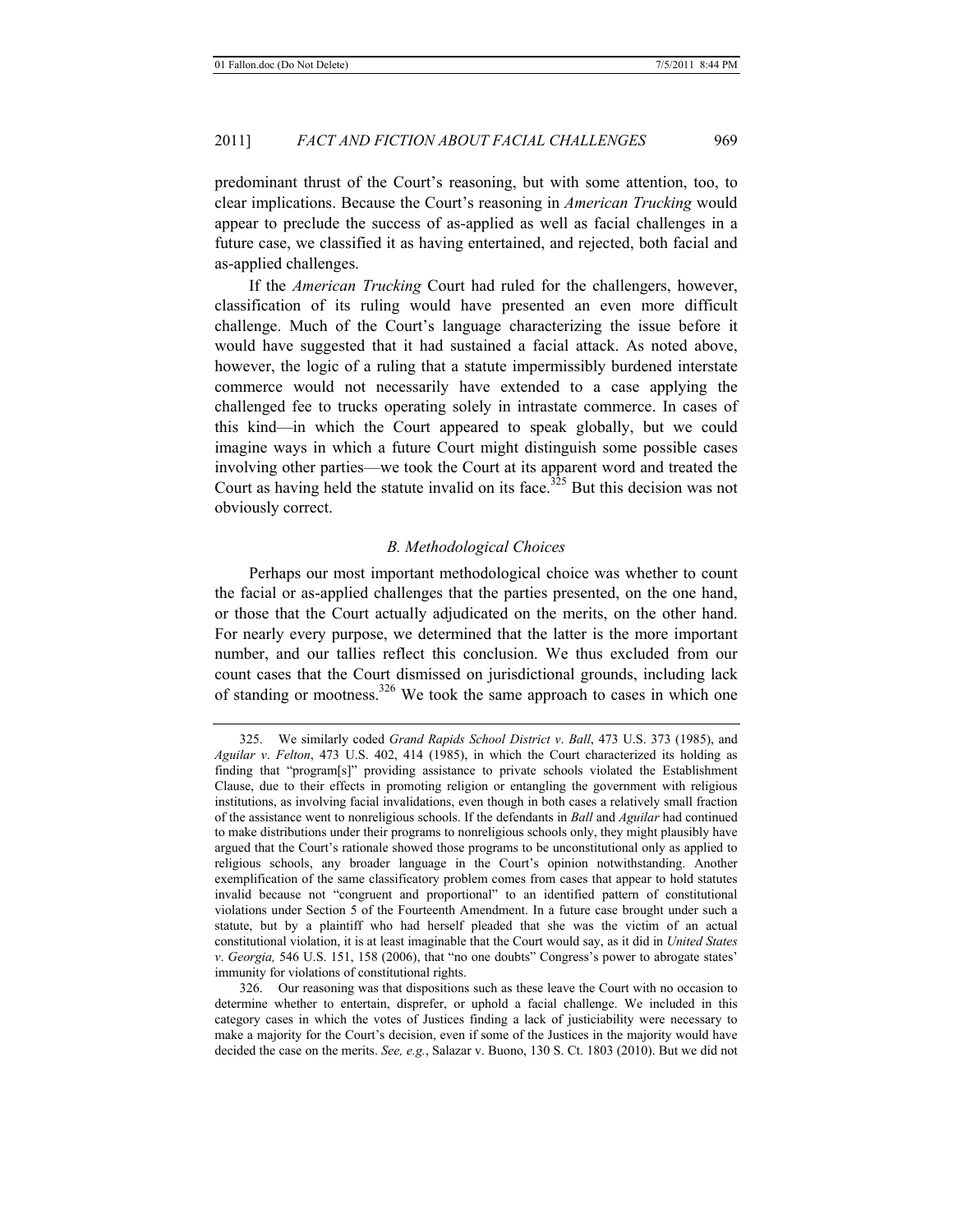of the parties challenged the validity of a statute, either on its face or as applied, but in which the Court, although laying out a test or standard for a lower court to apply on remand, did not resolve the challenge itself. $327$ 

A perhaps more debatable application of the decision to count only adjudications of challenges, not total challenges presented by the parties, involved cases in which the parties addressed constitutional challenges to statutes, either on their faces or as-applied, but the Court obviated those challenges by ruling for the challengers on statutory, rather than constitutional, grounds—sometimes, but not always, by invoking the avoidance canon.<sup>328</sup> Because the Court did not make any constitutional ruling on the merits, we decided to exclude such cases from our count of successful and unsuccessful facial and as-applied challenges. But the exclusion did not come without cost. By omitting cases in which the Court at the very least did not reject the possibility that statutes might have been vulnerable to facial attack but for its statutory interpretation, our count risks understating the Court's openness to facial challenges in practice.

Some cases present a variety of facial or as-applied challenges, or both, under multiple constitutional provisions.<sup>329</sup> In order to avoid artificial inflation of the number of facial challenges relative to cases decided, our tally records *cases* in which the Court has entertained and either upheld or rejected facial and as-applied challenges. In other words, if the Court upheld at least one facial challenge in a case, we list the case as one in which a facial challenge succeeded, and ignore the rejection of other facial challenges in the same case,  $330$  even if the rejected challenges involved distinct statutory provisions.  $331$ The one exception to this general rule involves cases in which the Court separately addressed a facial and an as-applied challenge. In tallying the success rates for facial and as-applied challenges, we have separately counted the Court's rulings on distinct facial and as-applied challenges within a single case.

include in this category—which is to say that we treated as having resolved a facial challenge on the merits—*City of Erie v*. *Pap's A*.*M*., 529 U.S. 277, 282–83 (2000), in which two concurring Justices first explained that they regarded the case as moot, but then went on to explain that, if the case were not moot, they, like the plurality, would have rejected the facial challenge at issue on the merits. *See id.* at 307 (Scalia, J., concurring in the judgment).

<sup>327.</sup> *E.g.*, McDonald v. Chicago, 130 S. Ct. 3020, 3026 (2010); Lingle v. Chevron U.S.A., Inc., 544 U.S. 528 (2005); Garner v. Jones, 529 U.S. 244 (2000).

<sup>328.</sup> *E.g.*, Shepard v. United States, 544 U.S. 13, 16, 25–26 (2005); Jones v. United States, 529 U.S. 848, 857–58 (2000).

<sup>329.</sup> *See, e.g.*, United States v. Sperry Corp., 493 U.S. 52, 59, 64–65 (1989) (rejecting separate facial challenges under the Constitution's just compensation, due process, and equal protection guarantees).

<sup>330.</sup> For example, we list *FW/PBS, Inc*. *v*. *City of Dallas*, 493 U.S. 215 (1990), as a case in which the Court upheld a facial challenge (under the Free Speech Clause), *id.* at 229–30, and essentially ignore the Court's rejection in the same case of facial challenges under the Due Process Clause and freedom of association doctrine, *id.* at 236–37.

<sup>331.</sup> For an example, see *Hodgson v*. *Minnesota*, 497 U.S. 417, 423 (1990).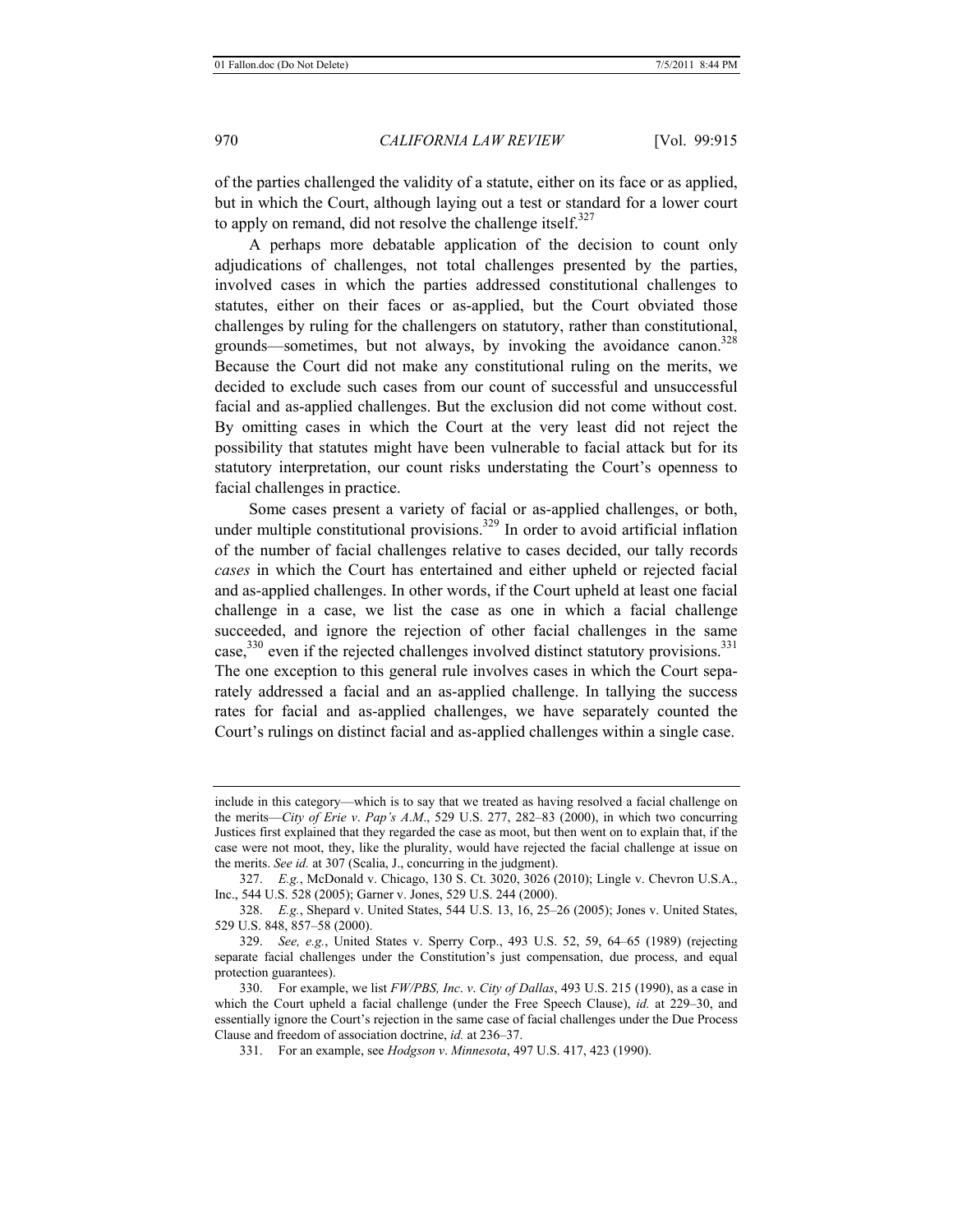A final puzzle arose from the quite different postures in which questions about statutes' facial validity can come before the Supreme Court on appeal. A challenger may press a facial challenge that failed in a lower court, or the Court may review a lower court decision that pronounced a statute unconstitutional on its face.332 Although the resulting differences in the framing of claims of facial invalidity may sometimes influence the Court's analysis, I have grouped all cases in which the Court addressed facial challenges into one category and have recorded the Court's rulings as either upholding or rejecting facial challenges.

# *C. Term-by-Term Categorizations of Cases*

The following Term-by-Term reports of the cases that we assigned to various categories should assist anyone who might want to reexamine or contest the coding and counting decisions that underlie the numerical results reported in the text.

2009 Term: Out of an overall total of eighty-seven cases,<sup>333</sup> the Court ruled on facial challenges in six cases<sup>334</sup> and on as-applied challenges in four cases.<sup>335</sup> Of the six facial challenges that the Court entertained, three succeeded on the merits.<sup>336</sup> Of the four as-applied challenges, one succeeded on the merits.<sup>337</sup>

334. Citizens United v. Fed. Election Comm'n, 130 S. Ct. 876, 888 (2010); United States v. Stevens, 130 S. Ct. 1577, 1582 (2010); Free Enter. Fund v. Pub. Co. Accounting Oversight Bd., 130 S. Ct. 3138, 3147–49, 3161 (2010); United States v. Comstock, 130 S. Ct. 1949, 1954 (2010); Christian Legal Soc'y v. Martinez, 130 S. Ct. 2971, 2978 (2010); Florida v. Powell, 130 S. Ct. 1195, 1199–1200 (2010). Of these, two required significant coding judgments. *Florida v*. *Powell* presented the question whether a police officer had given an adequate *Miranda* warning by reading from "the standard Tampa Police Department Consent and Release Form 310." *Id.* at 1200. We coded the case as presenting a facial challenge to the form. In *Christian Legal Society*, in which the plaintiff challenged a public law school's policy of barring discriminatory student groups from receiving school funding, the Court held that a stipulation by the parties concerning the nature of the school's policy barred the plaintiff from making arguments about the school's "policy as written" insofar as those arguments contradicted the parties' earlier stipulations. 130 S. Ct. at 2982–84. Because the relevant stipulation addressed the general content of the school's nondiscrimination policy, and not the peculiarities of its application to the Christian Legal Society, we classified the challenge as one to the policy on its face.

335. Doe v. Reed, 130 S. Ct. 2811, 2815–17 (2010); Holder v. Humanitarian Law Project, 130 S. Ct. 2705, 2712 (2010); Milavetz, Gallop & Milavetz v. United States, 130 S. Ct. 1324, 1339–41 (2010); Graham v. Florida, 130 S. Ct. 2011, 2017–18, 2022–23 (2010). Although the Court said in *Doe v*. *Reed* that the plaintiffs' challenge needed to satisfy the standards applicable to facial challenges because they maintained that the Washington Public Records Act "reach[ed] beyond the[ir] particular circumstances," 130 S. Ct. at 2817, the First Amendment test that the Court applied, if satisfied, would have established that the statute was invalid insofar, but only insofar, as it mandated the disclosure of petitions to have referenda placed on the ballot. We therefore coded the case as presenting an as-applied rather than a facial challenge.

336. *Citizens United*, 130 S. Ct. at 917; *Stevens*, 130 S. Ct. at 1592; *Free Enter*. *Fund*, 130 S. Ct. at 3147–48, 3164 (2010).

337. *Graham*, 130 S. Ct. at 2034.

<sup>332.</sup> For cautions about the significance of such pronouncements in some cases, see *supra* note 31 and accompanying text.

<sup>333.</sup> *The Supreme Court, 2009 Term*—*The Statistics*, 124 HARV. L. REV. 411 (2010).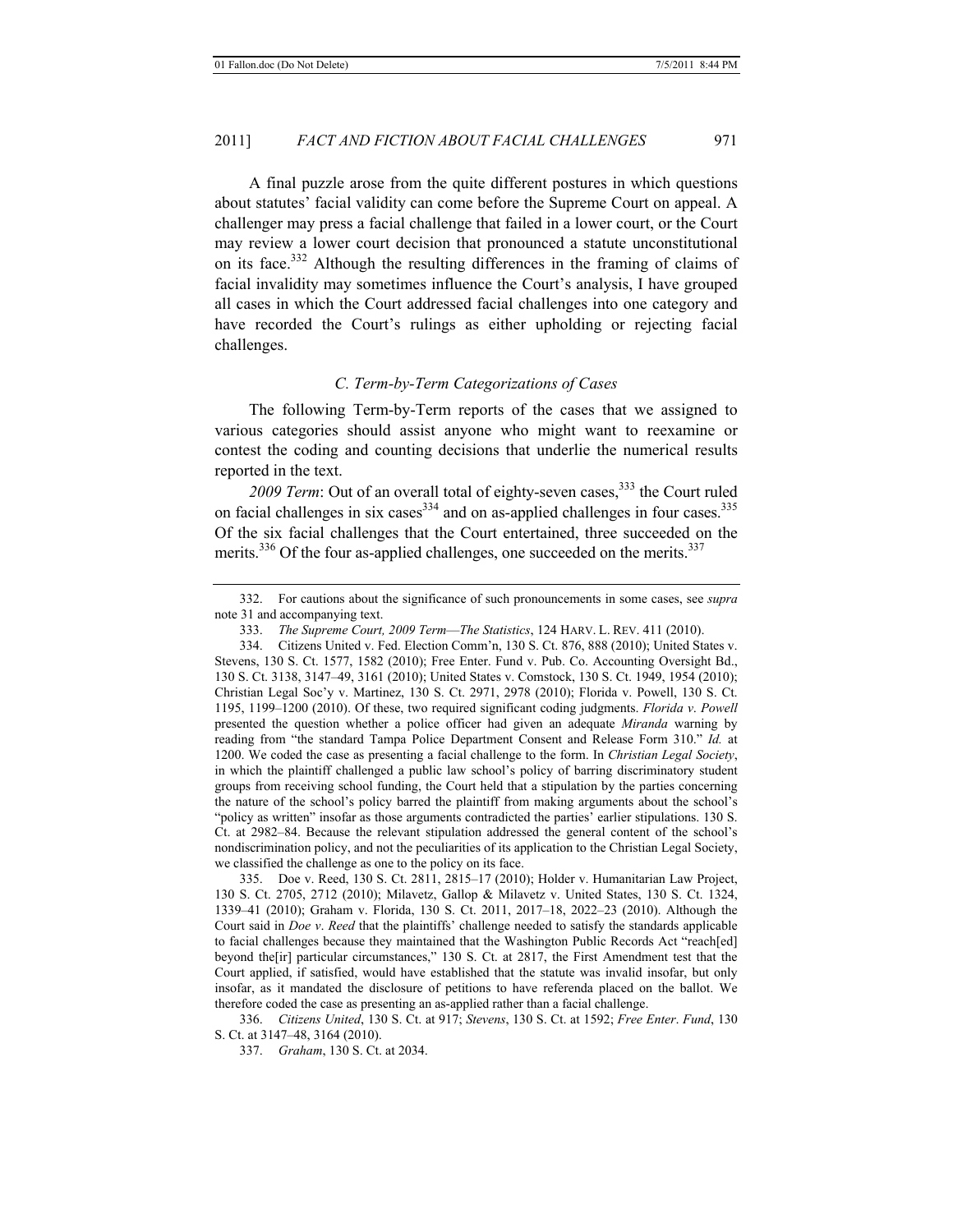2004 Term: Out of a total of seventy-nine cases,<sup>338</sup> the Court decided five cases presenting facial challenges only,<sup>339</sup> three cases presenting as-applied challenges only, $340$  and three cases in which the Court failed to distinguish clearly, but its reasoning can be construed as applicable to both. $341$  Of the overall total of eight facial challenges that the Court entertained, two succeeded on the merits.342 Of the overall total of six as-applied challenges, two succeeded on the merits.<sup>343</sup>

1999 Term: Out of a total of seventy-seven cases,<sup>344</sup> the Court ruled on facial challenges in twenty cases  $345$  and on as-applied challenges in seven cases.<sup>346</sup> Of the twenty facial challenges, twelve succeeded on the merits.<sup>347</sup> Of the seven as-applied challenges, five succeeded.<sup>348</sup>

340. Johanns v. Livestock Mktg. Ass'n, 544 U.S. 550, 567 (2005); Roper v. Simmons, 543 U.S. 551, 564, 568 (2005); Gonzales v. Raich, 545 U.S. 1, 8–9 (2005).

341. United States v. Booker, 543 U.S. 220, 226–27, 229 n.1 (2005); Clingman v. Beaver, 544 U.S. 581, 585 (2005); Am. Trucking Ass'ns, Inc. v. Mich. Pub. Service Comm'n 545 U.S. 429, 431–34 (2005).

342. *Booker*, 543 U.S. at 224 (only to the extent that the Sentencing Guidelines conflict with the *Apprendi* line of cases); *Granholm*, 544 U.S. at 466.

343. *Roper*, 543 U.S. at 578–79; *Booker*, 543 U.S. at 226–27, 229 n.1.

344. *The Supreme Court, 1999 Term—The Statistics*, 114 HARV. L. REV. 390 (2000).

345. L.A. Police Dep't v. United Reporting Publ'g Corp., 528 U.S. 32, 34 (1999); Kimel v. Fla. Bd. of Regents, 528 U.S. 62, 67 (2000); Reno v. Condon, 528 U.S. 141, 143 (2000); Nixon v. Shrink Mo. Gov't PAC, 528 U.S. 377, 383 (2000); Hunt-Wesson, Inc. v. Franchise Tax Bd. of Cal., 528 U.S. 458, 463 (2000); Rice v. Cayetano, 528 U.S. 495, 498–99 (2000); United States v. Locke, 529 U.S. 89, 94 (2000); City of Erie v. Pap's A. M., 529 U.S. 277, 282–83 (2000); United States v. Morrison, 529 U.S. 598, 601–02 (2000); Vt. Agency of Natural Res. v. United States *ex rel*. Stevens, 529 U.S. 765, 771–78 (2000); United States v. Playboy Entm't Group, Inc., 529 U.S. 803, 806–07 (2000); Miller v. French, 530 U.S. 327, 331 (2000); Crosby v. Nat'l Foreign Trade Council, 530 U.S. 363, 366 (2000); Dickerson v. United States, 530 U.S. 428, 432 (2000); Apprendi v. New Jersey, 530 U.S. 466, 468–69 (2000); Cal. Democratic Party v. Jones, 530 U.S. 567, 569 (2000); Hill v. Colorado, 530 U.S. 703, 707–08 (2000); Sternberg v. Carhart, 530 U.S. 914, 921–22 (2000); Santa Fe Indep. Sch. Dist. v. Doe, 530 U.S. 290, 294 (2000); Bd. of Regents of the Univ. of Wis. System v. Southworth, 529 U.S. 217, 221 (2000).

346. Norfolk S. Ry. Co. v. Shanklin, 529 U.S. 344, 347 (2000); Ohler v. United States, 529 U.S. 753, 759–60 (2000); Geier v. Am. Honda Motor Co., 529 U.S. 861, 864–65 (2000); Boy Scouts of Am. v. Dale, 530 U.S. 640, 643–44 (2000); Mitchell v. Helms, 530 U.S. 793, 801 (2000); Carmell v. Texas, 529 U.S. 513, 516 (2000). We also included in this category *Troxel v*. *Granville*, 530 U.S. 57 (2000), in which the plurality opinion held a statute invalid as applied, *id.* at 75, even though two concurring opinions would have found it facially invalid, see *id.* at 75–76 (Souter, J., concurring in the judgment); *id.* at 80 (Thomas, J., concurring in the judgment).

347. *Kimel*, 528 U.S. at 67; *Hunt-Wesson, Inc*., 528 U.S. at 463; *Cayetano*, 528 U.S. at 498–99; *Locke*, 529 U.S. at 94; *Morrison*, 529 U.S. at 601–02; *Playboy Entm't Group*, 529 U.S. at 806–07; *Crosby*, 530 U.S. at 366; *Dickerson*, 530 U.S. at 432; *Apprendi*, 530 U.S. at 497; *Cal*. *Democratic Party*, 530 U.S. at 586; *Sternberg*, 530 U.S. at 921–22; *Santa Fe Indep*. *Sch*. *Dist*., 530 U.S. at 317.

348. *Norfolk S*. *Ry*., 529 U.S. at 347; *Geier*, 529 U.S. at 864–65; *Boy Scouts of Am*., 530 U.S. at 644 ; *Carmell*, 529 U.S. at 552; *Troxel*, 530 U.S. at 75.

<sup>338.</sup> *The Supreme Court*, *2004 Term—The Statistics*, 119 HARV. L. REV. 415, 420 (2005).

<sup>339.</sup> Bell v. Cone, 543 U.S. 447, 447–48, 459 (2005); Granholm v. Heald, 544 U.S. 460, 493 (2005); Cutter v. Wilkinson, 544 U.S. 709, 713–14; Wilkinson v. Austin, 545 U.S. 209, 220– 21 (2005); Kelo v. City of New London, 545 U.S. 469, 484 (2005).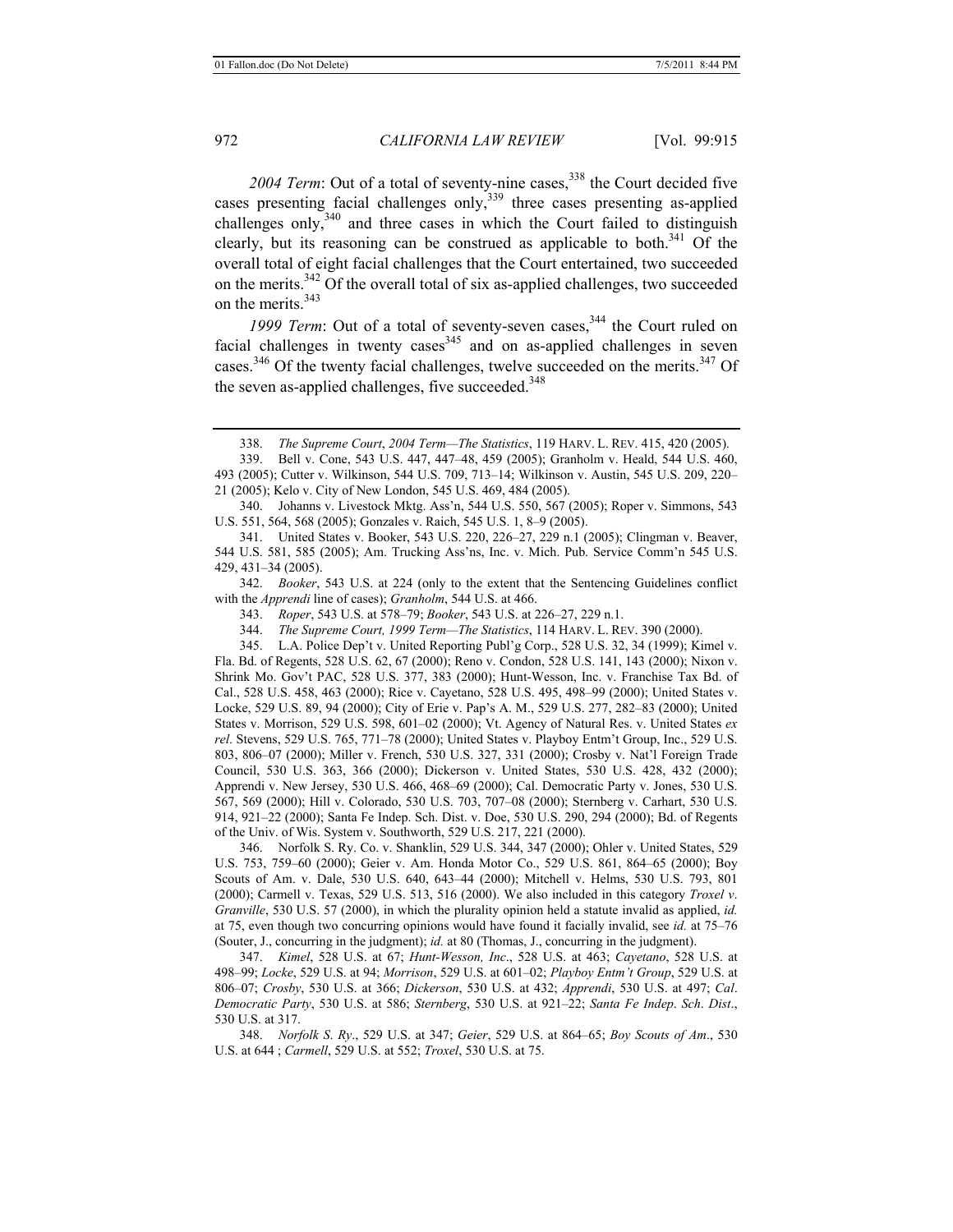1994 Term: Out of a total of eighty-six cases,  $349$  the Court decided ten cases presenting facial challenges only,  $350$  six cases presenting as-applied challenges only,  $351$  and one case presenting both.<sup>352</sup> Of the eleven total facial challenges, seven succeeded.<sup>353</sup> Of the seven total as-applied challenges, four succeeded.<sup>354</sup>

1989 Term: Out of a total of 139 cases,<sup>355</sup> the Court decided seventeen cases presenting facial challenges,<sup>356</sup> fourteen presenting as-applied challenges, $357$  and five presenting both. $358$  Of the twenty-two total facial

351. Reich v. Collins, 513 U.S. 106, 109 (1994); United States v. Nat'l Treasury Emps. Union, 513 U.S. 454, 477–79 (1995); Okla. Tax Comm'n v. Jefferson Lines, Inc., 514 U.S. 175, 178 (1995); Cal. Dep't of Corrections v. Morales, 514 U.S. 499, 504 (1995); Reynoldsville Casket Co. v. Hyde, 514 U.S. 749, 751–52, 759 (1995); Hurley v. Irish-American, Gay, Lesbian, and Bisexual Group of Bos., Inc., 515 U.S. 557, 579 (1995).

352. Rosenberger v. Rector & Visitors of Univ. of Va., 515 U.S. 819, 822–23, 827–28 (1995).

353. *Plaut*, 514 U.S. at 240; *McIntyre*, 514 U.S. at 356–57; *Rubin*, 514 U.S. at 480, 491; *Lopez*, 514 U.S. at 551; *U*.*S*. *Term Limits*, 514 U.S. at 783; *Rosenberger*., 515 U.S. at 837; *Miller*, 515 U.S.at 920–27.

354. *Reich*, 513 U.S. at 108; *Reynoldsville Casket*, 514 U.S. at 751–52, 759; *Hurley*, 515 U.S. at 578–79; *Rosenberger*, 515 U.S. at 837.

355. *The Supreme Court, 1989 Term—The Statistics*, 104 HARV. L. REV. 359 (1990).

356. United States v. Sperry Corp., 493 U.S. 52, 54 (1989); FW/PBS, Inc. v. City of Dallas, 493 U.S. 215, 220, 223 (1990); Franchise Tax Bd. of Cal. v. Alcan Aluminium Ltd., 493 U.S. 331, 333–34 (1990); Preseault v. ICC, 494 U.S. 1, 4–5, 17 (1990); Washington v. Harper, 494 U.S. 210, 213–18 (1990); Boyde v. California, 494 U.S. 370, 372 (1990); McKoy v. North Carolina, 494 U.S. 433, 435 (1990); U.S. Dep't. of Labor v. Triplett, 494 U.S. 715, 717 (1990); United States v. Munoz-Flores, 495 U.S. 385, 387–88 (1990); North Dakota v. United States, 495 U.S. 423, 426 (1990); Westside Cmty. Bd. of Educ. v. Mergens, 496 U.S. 226, 231 (1990); Perpich v. Dep't of Defense, 496 U.S. 334, 336–37 (1990); Mich. Dep't of State Police v. Sitz, 496 U.S. 444, 447 (1990); Hodgson v. Minnesota, 497 U.S. 417, 422–23 (1990); Ohio v. Akron Center for Reprod. Health, 497 U.S. 502, 506–07 (1990); Metro Broad., Inc. v. FCC, 497 U.S. 547, 552 (1990); and Maryland v. Craig, 497 U.S. 836, 840 (1990) (ruling only on a facial challenge, while remanding for a decision on an as-applied challenge). *See id.* at 860.

357. Jimmy Swaggart Ministries v. Bd. of Equalization of Cal., 493 U.S. 378, 380 (1990); FTC v. Super. Ct. Trial Lawyers Ass'n, 493 U.S. 411, 414 (1990); Blystone v. Pennsylvania, 494 U.S. 299, 301, 305–06 (1990); Butterworth v. Smith, 494 U.S. 624, 626 (1990); Adams Fruit Co. v. Barrett, 494 U.S. 638, 640 (1990); Emp't Div. v. Smith, 494 U.S. 872, 874 (1990); United Steelworkers of Am. v. Rawson, 495 U.S. 362, 364–72, 376 (1990); English v. General Elec. Co., 496 U.S. 72, 74 (1990); Peel v. Attorney Registration and Disciplinary Comm'n of Ill., 496 U.S. 91, 93–94, 97–98 (1990); Milkovich v. Lorain Journal Co., 497 U.S. 1, 3 (1990); Collins v. Youngblood, 497 U.S. 37, 39 (1990); United States v. Kokinda, 497 U.S. 720, 722–23 (1990); Dowling v. United States, 493 U.S. 342, 343–44 (1990); Cruzan v. Dir., Mo. Dep't of Health, 497 U.S. 261, 265, 268–69 (1990).

358. Austin v. Mich. Chamber of Commerce, 494 U.S. 652, 654–55 (1990); Osborne v. Ohio, 495 U.S. 103, 106–08 (1990); Walton v. Arizona, 497 U.S. 639, 642–44, 647–53, 655 (1990); Lewis v. Jeffers, 497 U.S. 764, 766 (1990); and United States v. Eichman, 496 U.S. 310,

<sup>349.</sup> *The Supreme Court*, *1994 Term—The Statistics*, 109 HARV. L. REV. 340 (1995).

<sup>350.</sup> United States v. X-citement Video, Inc., 513 U.S. 64, 66–67, 78–79 (1994); Harris v. Alabama, 513 U.S. 504, 511, 515 (1995); Plaut v. Spendthrift Farm, Inc., 514 U.S. 211, 228 (1995); McIntyre v. Ohio Elections Comm'n, 514 U.S. 334, 339, 356 (1995); Rubin v. Coors Brewing Co., 514 U.S. 476, 490–91 (1995); United States v. Lopez, 514 U.S. 549, 551–52 (1995); U.S. Term Limits, Inc. v. Thornton, 514 U.S. 779, 783 (1995); Fla. Bar v. Went for It, Inc., 515 U.S. 618, 621, 635 (1995); Veronia Sch. Dist. 47J v. Acton, 515 U.S. 642, 651–52 (1995); Miller v. Johnson, 515 U.S. 900, 920–27 (1995).